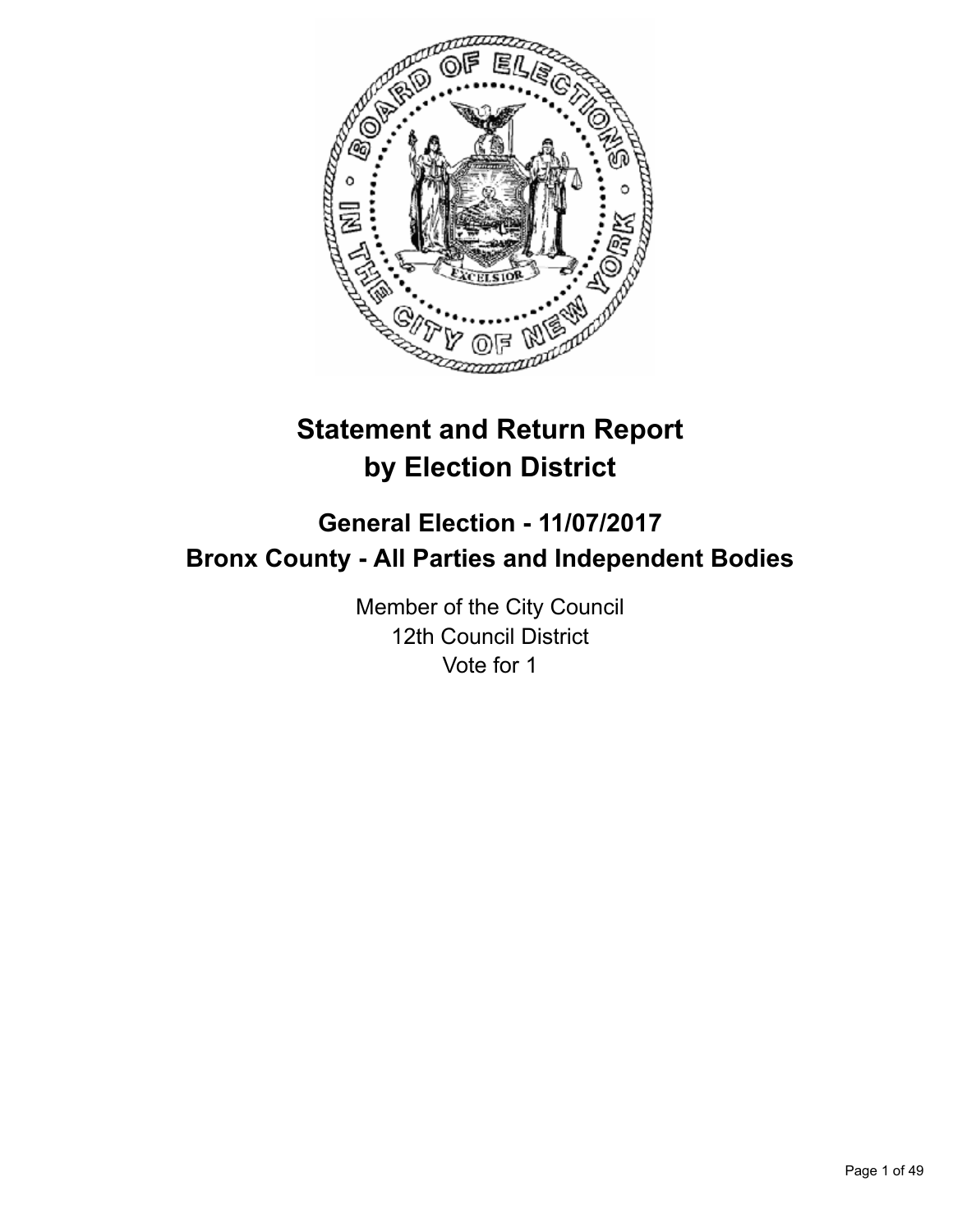

| PUBLIC COUNTER                                           | 93              |
|----------------------------------------------------------|-----------------|
| <b>MANUALLY COUNTED EMERGENCY</b>                        | 0               |
| <b>ABSENTEE / MILITARY</b>                               | 0               |
| AFFIDAVIT                                                | $\mathbf{0}$    |
| <b>Total Ballots</b>                                     | 93              |
| Less - Inapplicable Federal/Special Presidential Ballots | 0               |
| <b>Total Applicable Ballots</b>                          | 93              |
| ANDY L. KING (DEMOCRATIC)                                | 72              |
| ADRIENNE ERWIN (CONSERVATIVE)                            | 12 <sup>2</sup> |
| <b>Total Votes</b>                                       | 84              |
| Unrecorded                                               | 9               |

#### **059/80**

| <b>PUBLIC COUNTER</b>                                    | 46 |
|----------------------------------------------------------|----|
| <b>MANUALLY COUNTED EMERGENCY</b>                        | 0  |
| ABSENTEE / MILITARY                                      | 0  |
| AFFIDAVIT                                                | 0  |
| <b>Total Ballots</b>                                     | 46 |
| Less - Inapplicable Federal/Special Presidential Ballots | 0  |
| <b>Total Applicable Ballots</b>                          | 46 |
| ANDY L. KING (DEMOCRATIC)                                | 36 |
| ADRIENNE ERWIN (CONSERVATIVE)                            | 7  |
| <b>Total Votes</b>                                       | 43 |
| Unrecorded                                               | 3  |

| <b>PUBLIC COUNTER</b>                                    | 41 |
|----------------------------------------------------------|----|
| <b>MANUALLY COUNTED EMERGENCY</b>                        | 0  |
| <b>ABSENTEE / MILITARY</b>                               | 0  |
| AFFIDAVIT                                                | 0  |
| <b>Total Ballots</b>                                     | 41 |
| Less - Inapplicable Federal/Special Presidential Ballots | 0  |
| <b>Total Applicable Ballots</b>                          | 41 |
| ANDY L. KING (DEMOCRATIC)                                | 37 |
| ADRIENNE ERWIN (CONSERVATIVE)                            |    |
| <b>Total Votes</b>                                       | 38 |
| Unrecorded                                               | 3  |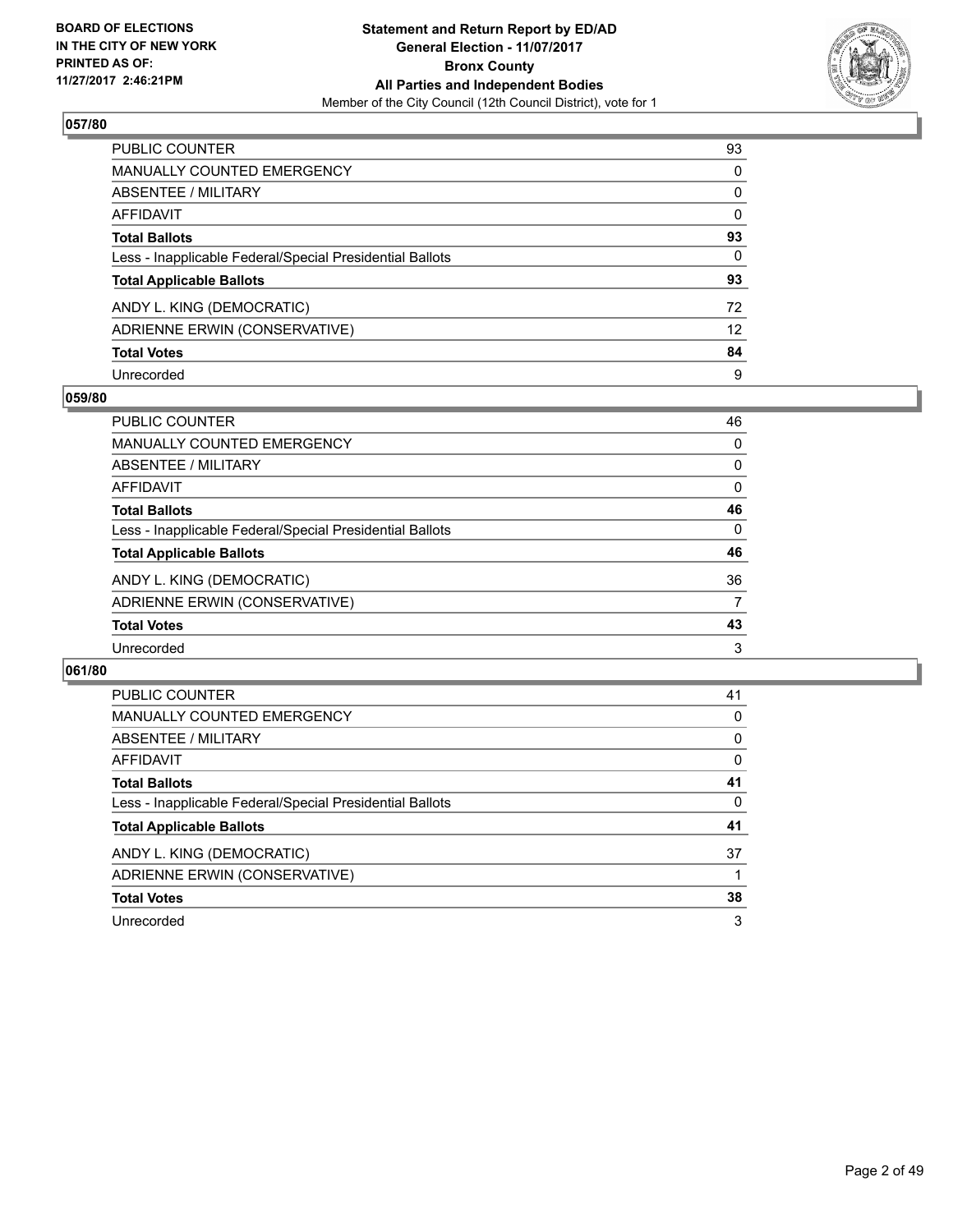

| <b>PUBLIC COUNTER</b>                                    | 173 |
|----------------------------------------------------------|-----|
| <b>MANUALLY COUNTED EMERGENCY</b>                        | 0   |
| <b>ABSENTEE / MILITARY</b>                               | 5   |
| AFFIDAVIT                                                | 4   |
| <b>Total Ballots</b>                                     | 182 |
| Less - Inapplicable Federal/Special Presidential Ballots | 0   |
| <b>Total Applicable Ballots</b>                          | 182 |
| ANDY L. KING (DEMOCRATIC)                                | 157 |
| ADRIENNE ERWIN (CONSERVATIVE)                            | 7   |
| <b>Total Votes</b>                                       | 164 |
| Unrecorded                                               | 18  |

#### **073/80**

| <b>PUBLIC COUNTER</b>                                    | 99  |
|----------------------------------------------------------|-----|
| MANUALLY COUNTED EMERGENCY                               | 0   |
| ABSENTEE / MILITARY                                      | 4   |
| AFFIDAVIT                                                |     |
| <b>Total Ballots</b>                                     | 104 |
| Less - Inapplicable Federal/Special Presidential Ballots | 0   |
| <b>Total Applicable Ballots</b>                          | 104 |
| ANDY L. KING (DEMOCRATIC)                                | 93  |
| ADRIENNE ERWIN (CONSERVATIVE)                            | 5   |
| <b>Total Votes</b>                                       | 98  |
| Unrecorded                                               | 6   |

| <b>Total Votes</b>                                       | 0        |
|----------------------------------------------------------|----------|
| ADRIENNE ERWIN (CONSERVATIVE)                            | $\Omega$ |
| ANDY L. KING (DEMOCRATIC)                                | 0        |
| <b>Total Applicable Ballots</b>                          | 0        |
| Less - Inapplicable Federal/Special Presidential Ballots | 0        |
| <b>Total Ballots</b>                                     | 0        |
| AFFIDAVIT                                                | 0        |
| ABSENTEE / MILITARY                                      | 0        |
| <b>MANUALLY COUNTED EMERGENCY</b>                        | 0        |
| <b>PUBLIC COUNTER</b>                                    | 0        |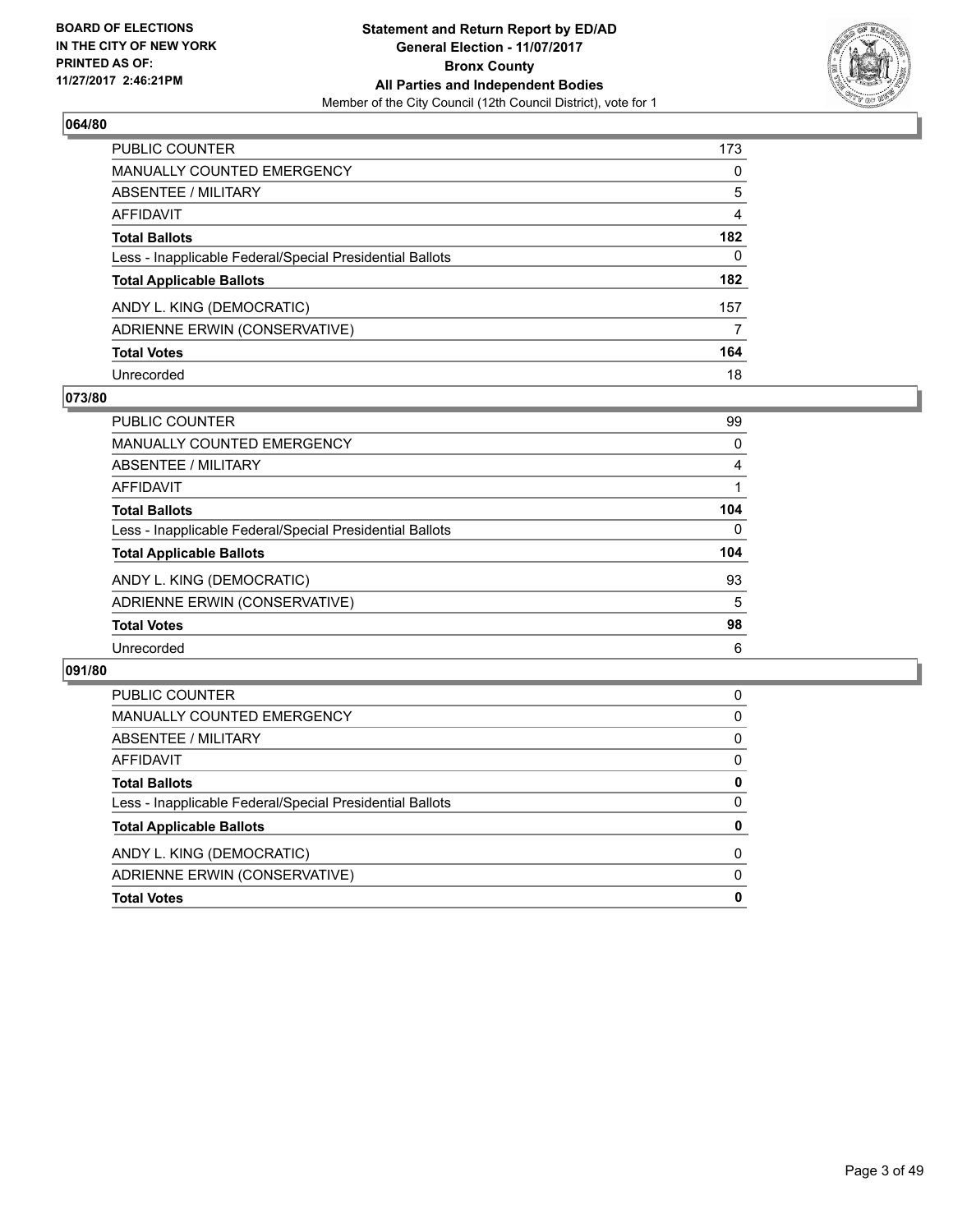

| PUBLIC COUNTER                                           | 194      |
|----------------------------------------------------------|----------|
| <b>MANUALLY COUNTED EMERGENCY</b>                        | $\Omega$ |
| <b>ABSENTEE / MILITARY</b>                               | 6        |
| <b>AFFIDAVIT</b>                                         |          |
| <b>Total Ballots</b>                                     | 201      |
| Less - Inapplicable Federal/Special Presidential Ballots | 0        |
| <b>Total Applicable Ballots</b>                          | 201      |
| ANDY L. KING (DEMOCRATIC)                                | 175      |
| ADRIENNE ERWIN (CONSERVATIVE)                            | 8        |
| <b>Total Votes</b>                                       | 183      |
| Unrecorded                                               | 18       |

#### **101/81**

| <b>Total Votes</b>                                       | 0 |
|----------------------------------------------------------|---|
| ADRIENNE ERWIN (CONSERVATIVE)                            | 0 |
| ANDY L. KING (DEMOCRATIC)                                | 0 |
| <b>Total Applicable Ballots</b>                          | 0 |
| Less - Inapplicable Federal/Special Presidential Ballots | 0 |
| <b>Total Ballots</b>                                     | 0 |
| AFFIDAVIT                                                | 0 |
| ABSENTEE / MILITARY                                      | 0 |
| MANUALLY COUNTED EMERGENCY                               | 0 |
| PUBLIC COUNTER                                           | 0 |

| <b>PUBLIC COUNTER</b>                                    | 0 |
|----------------------------------------------------------|---|
| <b>MANUALLY COUNTED EMERGENCY</b>                        | 0 |
| ABSENTEE / MILITARY                                      | 0 |
| AFFIDAVIT                                                | 0 |
| <b>Total Ballots</b>                                     | 0 |
| Less - Inapplicable Federal/Special Presidential Ballots | 0 |
| <b>Total Applicable Ballots</b>                          | 0 |
| ANDY L. KING (DEMOCRATIC)                                | 0 |
| ADRIENNE ERWIN (CONSERVATIVE)                            | 0 |
| <b>Total Votes</b>                                       | 0 |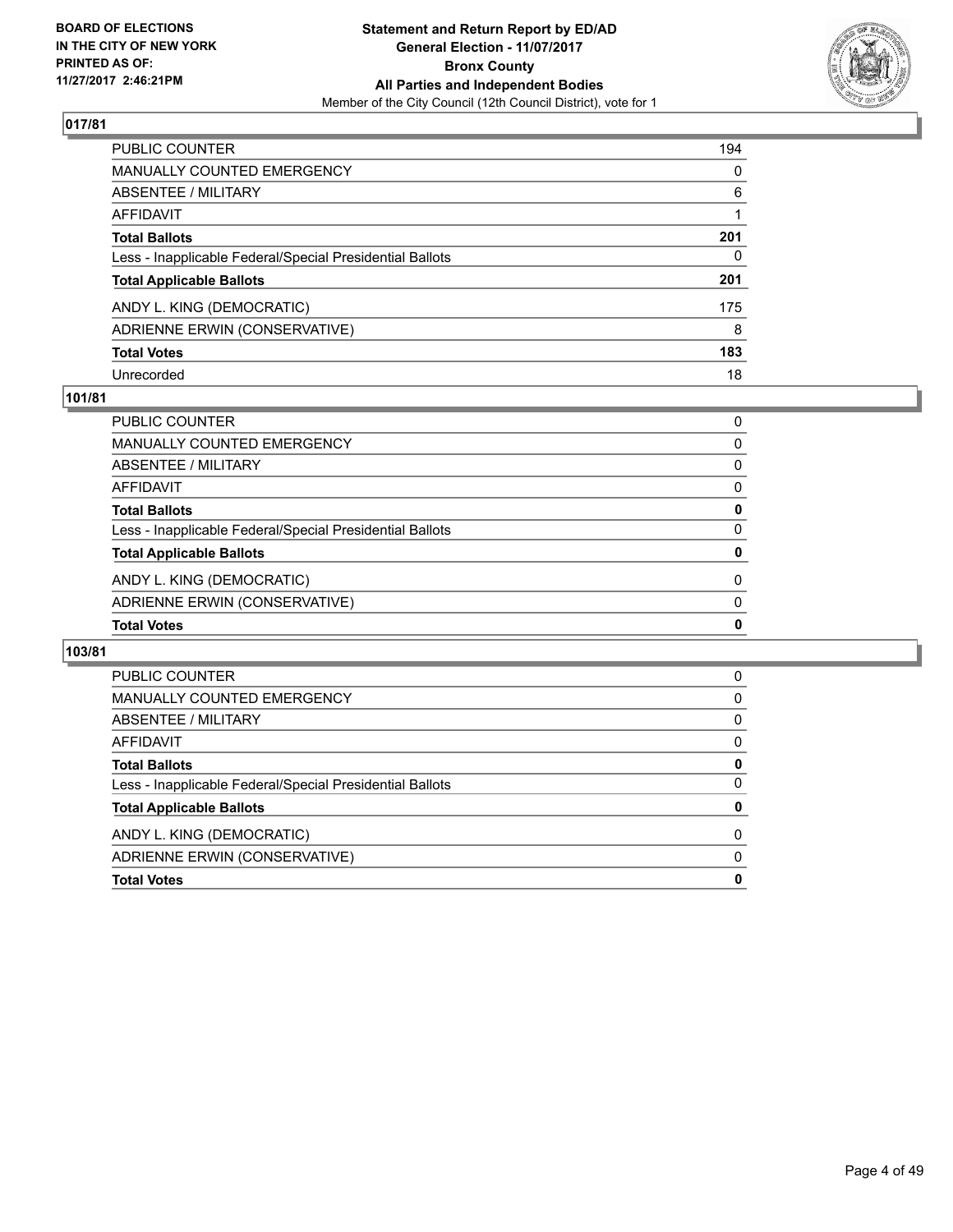

| PUBLIC COUNTER                                           | 9 |
|----------------------------------------------------------|---|
| MANUALLY COUNTED EMERGENCY                               | 0 |
| <b>ABSENTEE / MILITARY</b>                               | 0 |
| <b>AFFIDAVIT</b>                                         | 0 |
| <b>Total Ballots</b>                                     | 9 |
| Less - Inapplicable Federal/Special Presidential Ballots | 0 |
| <b>Total Applicable Ballots</b>                          | 9 |
| ANDY L. KING (DEMOCRATIC)                                | 8 |
| ADRIENNE ERWIN (CONSERVATIVE)                            | 0 |
| <b>Total Votes</b>                                       | 8 |
| Unrecorded                                               |   |

#### **065/82**

| <b>PUBLIC COUNTER</b>                                    | 224 |
|----------------------------------------------------------|-----|
| <b>MANUALLY COUNTED EMERGENCY</b>                        | 0   |
| ABSENTEE / MILITARY                                      | 6   |
| AFFIDAVIT                                                | 0   |
| <b>Total Ballots</b>                                     | 230 |
| Less - Inapplicable Federal/Special Presidential Ballots | 0   |
| <b>Total Applicable Ballots</b>                          | 230 |
| ANDY L. KING (DEMOCRATIC)                                | 176 |
| ADRIENNE ERWIN (CONSERVATIVE)                            | 20  |
| <b>Total Votes</b>                                       | 196 |
| Unrecorded                                               | 34  |

| <b>PUBLIC COUNTER</b>                                    | 197 |
|----------------------------------------------------------|-----|
| <b>MANUALLY COUNTED EMERGENCY</b>                        | 0   |
| ABSENTEE / MILITARY                                      | 3   |
| <b>AFFIDAVIT</b>                                         | 3   |
| <b>Total Ballots</b>                                     | 203 |
| Less - Inapplicable Federal/Special Presidential Ballots | 0   |
| <b>Total Applicable Ballots</b>                          | 203 |
| ANDY L. KING (DEMOCRATIC)                                | 156 |
| ADRIENNE ERWIN (CONSERVATIVE)                            | 22  |
| <b>Total Votes</b>                                       | 178 |
| Unrecorded                                               | 25  |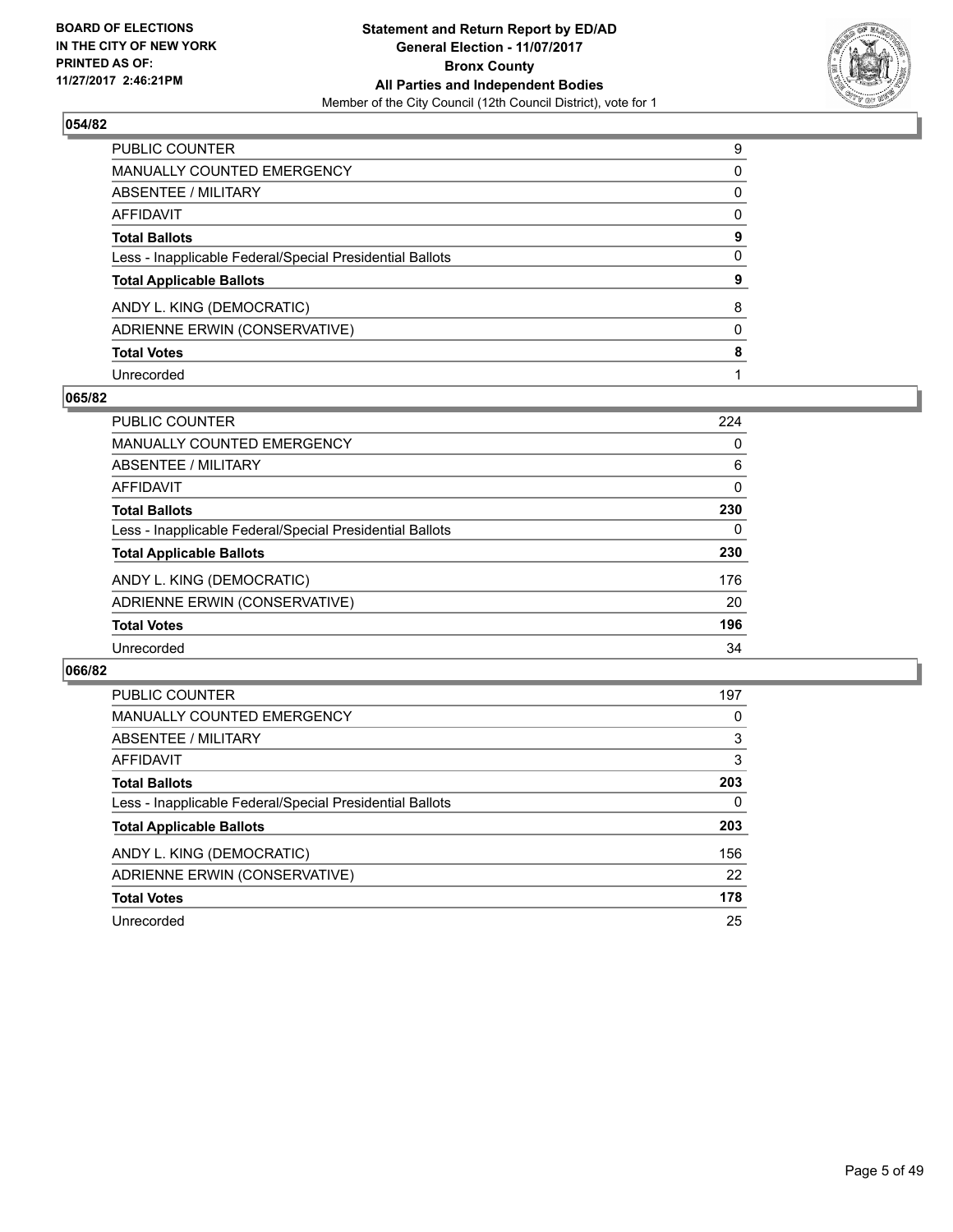

| PUBLIC COUNTER                                           | 291      |
|----------------------------------------------------------|----------|
| <b>MANUALLY COUNTED EMERGENCY</b>                        | $\Omega$ |
| <b>ABSENTEE / MILITARY</b>                               | 4        |
| AFFIDAVIT                                                | $\Omega$ |
| <b>Total Ballots</b>                                     | 295      |
| Less - Inapplicable Federal/Special Presidential Ballots | 0        |
| <b>Total Applicable Ballots</b>                          | 295      |
| ANDY L. KING (DEMOCRATIC)                                | 238      |
| ADRIENNE ERWIN (CONSERVATIVE)                            | 20       |
| <b>Total Votes</b>                                       | 258      |
| Unrecorded                                               | 37       |

#### **068/82**

| PUBLIC COUNTER                                           | 213 |
|----------------------------------------------------------|-----|
| <b>MANUALLY COUNTED EMERGENCY</b>                        | 0   |
| ABSENTEE / MILITARY                                      | 5   |
| AFFIDAVIT                                                | 3   |
| <b>Total Ballots</b>                                     | 221 |
| Less - Inapplicable Federal/Special Presidential Ballots | 0   |
| <b>Total Applicable Ballots</b>                          | 221 |
| ANDY L. KING (DEMOCRATIC)                                | 175 |
| ADRIENNE ERWIN (CONSERVATIVE)                            | 10  |
| <b>Total Votes</b>                                       | 185 |
| Unrecorded                                               | 36  |

| PUBLIC COUNTER                                           | 207 |
|----------------------------------------------------------|-----|
| <b>MANUALLY COUNTED EMERGENCY</b>                        | 0   |
| ABSENTEE / MILITARY                                      | 7   |
| <b>AFFIDAVIT</b>                                         |     |
| <b>Total Ballots</b>                                     | 215 |
| Less - Inapplicable Federal/Special Presidential Ballots | 0   |
| <b>Total Applicable Ballots</b>                          | 215 |
| ANDY L. KING (DEMOCRATIC)                                | 167 |
| ADRIENNE ERWIN (CONSERVATIVE)                            | 26  |
| <b>Total Votes</b>                                       | 193 |
| Unrecorded                                               | 22  |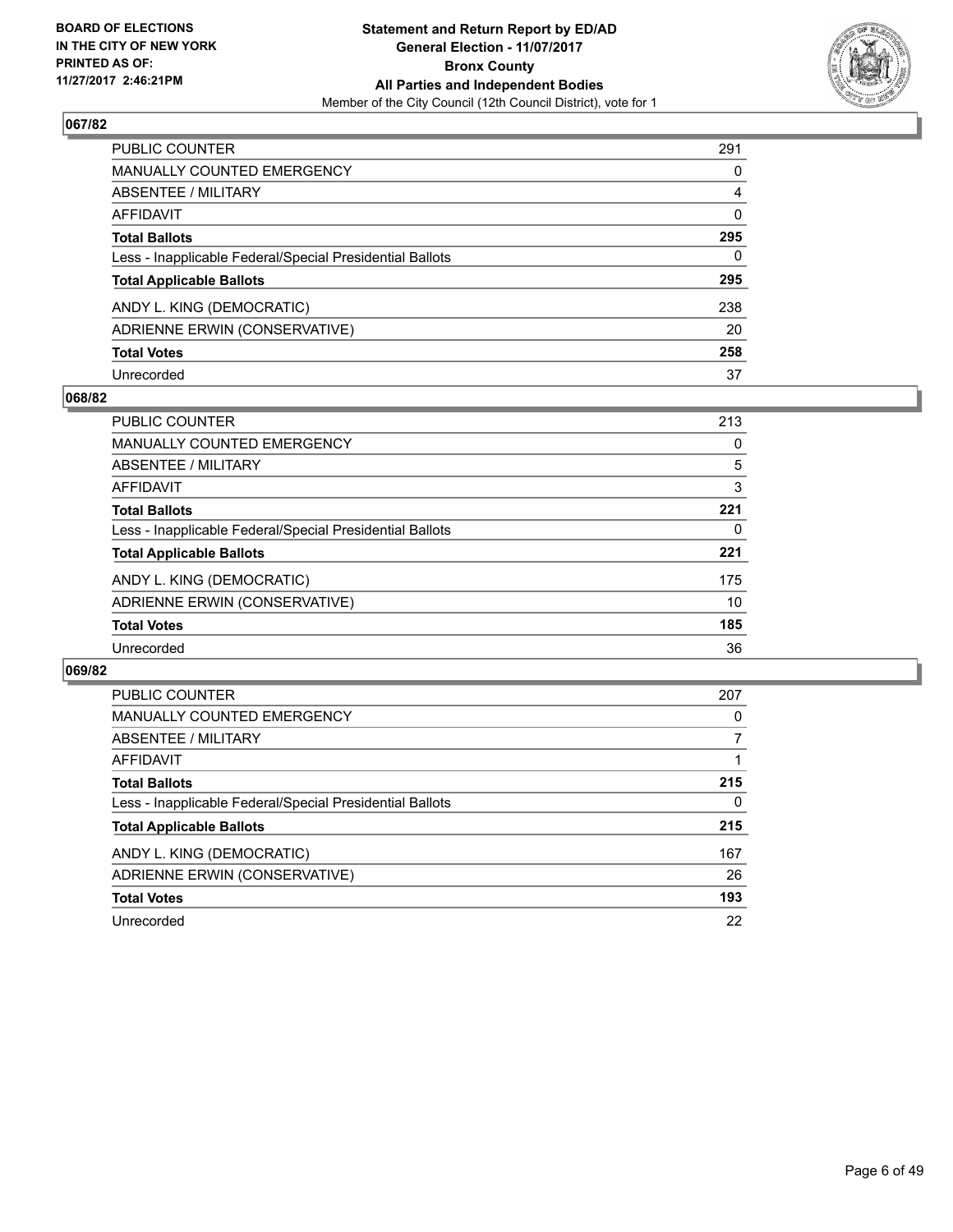

| PUBLIC COUNTER                                           | 188 |
|----------------------------------------------------------|-----|
| <b>MANUALLY COUNTED EMERGENCY</b>                        | 0   |
| <b>ABSENTEE / MILITARY</b>                               | 7   |
| <b>AFFIDAVIT</b>                                         |     |
| <b>Total Ballots</b>                                     | 196 |
| Less - Inapplicable Federal/Special Presidential Ballots | 0   |
| <b>Total Applicable Ballots</b>                          | 196 |
| ANDY L. KING (DEMOCRATIC)                                | 161 |
| ADRIENNE ERWIN (CONSERVATIVE)                            | 16  |
| <b>Total Votes</b>                                       | 177 |
| Unrecorded                                               | 19  |

#### **071/82**

| PUBLIC COUNTER                                           | 218 |
|----------------------------------------------------------|-----|
| <b>MANUALLY COUNTED EMERGENCY</b>                        | 0   |
| ABSENTEE / MILITARY                                      | 3   |
| AFFIDAVIT                                                | 0   |
| <b>Total Ballots</b>                                     | 221 |
| Less - Inapplicable Federal/Special Presidential Ballots | 0   |
| <b>Total Applicable Ballots</b>                          | 221 |
| ANDY L. KING (DEMOCRATIC)                                | 201 |
| ADRIENNE ERWIN (CONSERVATIVE)                            | 6   |
| <b>Total Votes</b>                                       | 207 |
| Unrecorded                                               | 14  |

| PUBLIC COUNTER                                           | 239 |
|----------------------------------------------------------|-----|
| <b>MANUALLY COUNTED EMERGENCY</b>                        | 0   |
| ABSENTEE / MILITARY                                      | 4   |
| <b>AFFIDAVIT</b>                                         |     |
| <b>Total Ballots</b>                                     | 244 |
| Less - Inapplicable Federal/Special Presidential Ballots | 0   |
| <b>Total Applicable Ballots</b>                          | 244 |
| ANDY L. KING (DEMOCRATIC)                                | 191 |
| ADRIENNE ERWIN (CONSERVATIVE)                            | 29  |
| <b>Total Votes</b>                                       | 220 |
| Unrecorded                                               | 24  |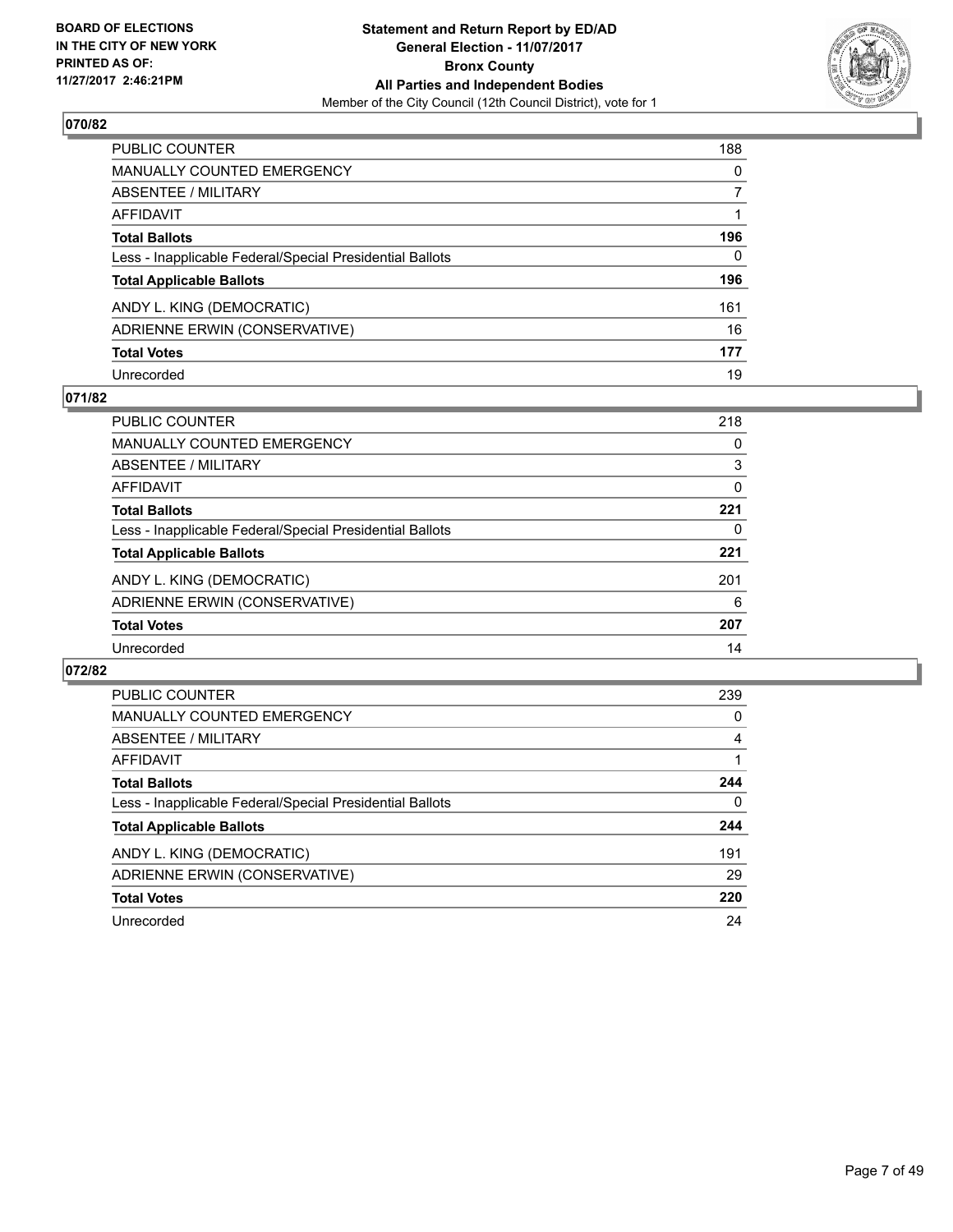

| PUBLIC COUNTER                                           | 234 |
|----------------------------------------------------------|-----|
| <b>MANUALLY COUNTED EMERGENCY</b>                        | 0   |
| <b>ABSENTEE / MILITARY</b>                               | 6   |
| AFFIDAVIT                                                |     |
| <b>Total Ballots</b>                                     | 241 |
| Less - Inapplicable Federal/Special Presidential Ballots | 0   |
| <b>Total Applicable Ballots</b>                          | 241 |
| ANDY L. KING (DEMOCRATIC)                                | 193 |
| ADRIENNE ERWIN (CONSERVATIVE)                            | 20  |
| <b>Total Votes</b>                                       | 213 |
| Unrecorded                                               | 28  |

#### **074/82**

| PUBLIC COUNTER                                           | 191 |
|----------------------------------------------------------|-----|
| MANUALLY COUNTED EMERGENCY                               | 0   |
| ABSENTEE / MILITARY                                      |     |
| AFFIDAVIT                                                | 2   |
| <b>Total Ballots</b>                                     | 194 |
| Less - Inapplicable Federal/Special Presidential Ballots | 0   |
| <b>Total Applicable Ballots</b>                          | 194 |
| ANDY L. KING (DEMOCRATIC)                                | 162 |
| ADRIENNE ERWIN (CONSERVATIVE)                            | 18  |
| <b>Total Votes</b>                                       | 180 |
| Unrecorded                                               | 14  |

| <b>PUBLIC COUNTER</b>                                    | 187 |
|----------------------------------------------------------|-----|
| <b>MANUALLY COUNTED EMERGENCY</b>                        | 0   |
| ABSENTEE / MILITARY                                      |     |
| <b>AFFIDAVIT</b>                                         | 4   |
| <b>Total Ballots</b>                                     | 192 |
| Less - Inapplicable Federal/Special Presidential Ballots | 0   |
| <b>Total Applicable Ballots</b>                          | 192 |
| ANDY L. KING (DEMOCRATIC)                                | 160 |
| ADRIENNE ERWIN (CONSERVATIVE)                            | 15  |
| <b>Total Votes</b>                                       | 175 |
| Unrecorded                                               | 17  |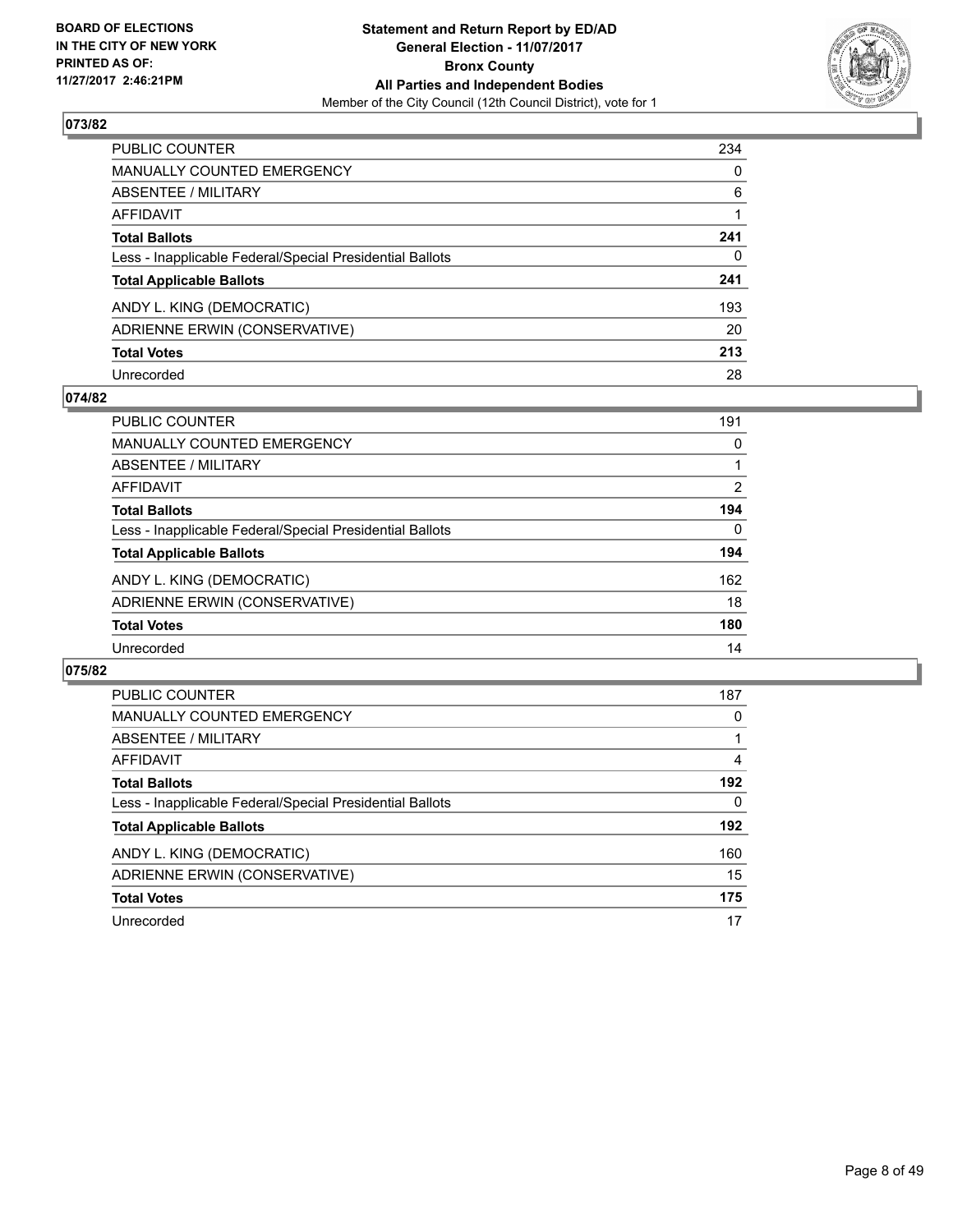

| PUBLIC COUNTER                                           | 216 |
|----------------------------------------------------------|-----|
| <b>MANUALLY COUNTED EMERGENCY</b>                        | 0   |
| <b>ABSENTEE / MILITARY</b>                               | 2   |
| <b>AFFIDAVIT</b>                                         | 3   |
| <b>Total Ballots</b>                                     | 221 |
| Less - Inapplicable Federal/Special Presidential Ballots | 0   |
| <b>Total Applicable Ballots</b>                          | 221 |
| ANDY L. KING (DEMOCRATIC)                                | 185 |
| ADRIENNE ERWIN (CONSERVATIVE)                            | 8   |
| <b>Total Votes</b>                                       | 193 |
| Unrecorded                                               | 28  |

#### **077/82**

| PUBLIC COUNTER                                           | 215 |
|----------------------------------------------------------|-----|
| <b>MANUALLY COUNTED EMERGENCY</b>                        | 0   |
| ABSENTEE / MILITARY                                      | 4   |
| AFFIDAVIT                                                | 2   |
| <b>Total Ballots</b>                                     | 221 |
| Less - Inapplicable Federal/Special Presidential Ballots | 0   |
| <b>Total Applicable Ballots</b>                          | 221 |
| ANDY L. KING (DEMOCRATIC)                                | 187 |
| ADRIENNE ERWIN (CONSERVATIVE)                            | 16  |
| <b>Total Votes</b>                                       | 203 |
| Unrecorded                                               | 18  |

| <b>PUBLIC COUNTER</b>                                    | 266 |
|----------------------------------------------------------|-----|
| <b>MANUALLY COUNTED EMERGENCY</b>                        | 0   |
| ABSENTEE / MILITARY                                      | 3   |
| <b>AFFIDAVIT</b>                                         |     |
| <b>Total Ballots</b>                                     | 270 |
| Less - Inapplicable Federal/Special Presidential Ballots | 0   |
| <b>Total Applicable Ballots</b>                          | 270 |
| ANDY L. KING (DEMOCRATIC)                                | 232 |
| ADRIENNE ERWIN (CONSERVATIVE)                            | 23  |
| <b>Total Votes</b>                                       | 255 |
| Unrecorded                                               | 15  |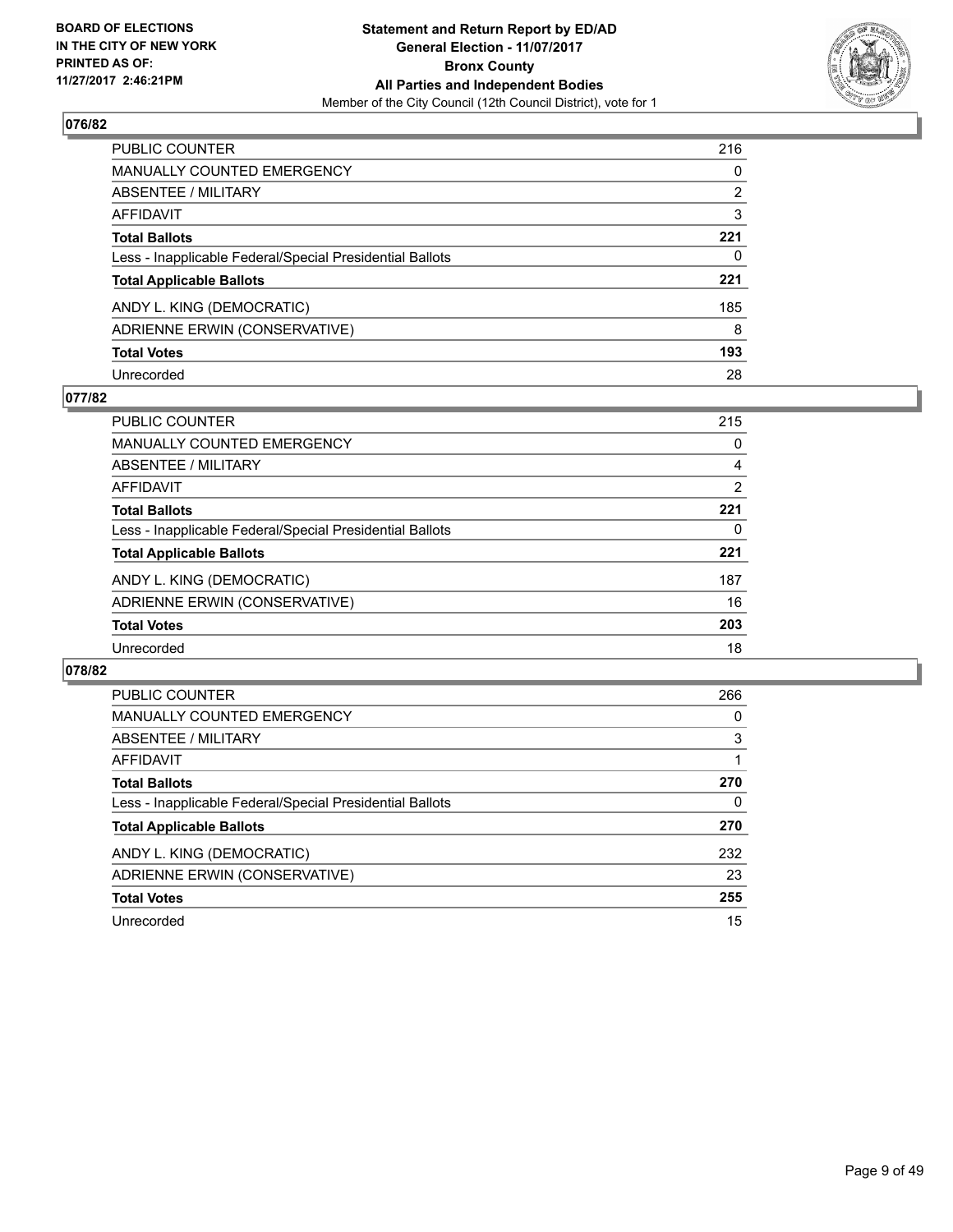

| PUBLIC COUNTER                                           | 256      |
|----------------------------------------------------------|----------|
| <b>MANUALLY COUNTED EMERGENCY</b>                        | 0        |
| <b>ABSENTEE / MILITARY</b>                               | 3        |
| AFFIDAVIT                                                | $\Omega$ |
| <b>Total Ballots</b>                                     | 259      |
| Less - Inapplicable Federal/Special Presidential Ballots | 0        |
| <b>Total Applicable Ballots</b>                          | 259      |
| ANDY L. KING (DEMOCRATIC)                                | 210      |
| ADRIENNE ERWIN (CONSERVATIVE)                            | 23       |
| <b>Total Votes</b>                                       | 233      |
| Unrecorded                                               | 26       |

#### **080/82**

| <b>PUBLIC COUNTER</b>                                    | 232 |
|----------------------------------------------------------|-----|
| <b>MANUALLY COUNTED EMERGENCY</b>                        | 0   |
| ABSENTEE / MILITARY                                      | 2   |
| AFFIDAVIT                                                | 3   |
| <b>Total Ballots</b>                                     | 237 |
| Less - Inapplicable Federal/Special Presidential Ballots | 0   |
| <b>Total Applicable Ballots</b>                          | 237 |
| ANDY L. KING (DEMOCRATIC)                                | 113 |
| ADRIENNE ERWIN (CONSERVATIVE)                            | 16  |
| <b>Total Votes</b>                                       | 129 |
| Unrecorded                                               | 108 |

| PUBLIC COUNTER                                           | 202            |
|----------------------------------------------------------|----------------|
| <b>MANUALLY COUNTED EMERGENCY</b>                        | 0              |
| ABSENTEE / MILITARY                                      | 6              |
| AFFIDAVIT                                                | $\overline{2}$ |
| <b>Total Ballots</b>                                     | 210            |
| Less - Inapplicable Federal/Special Presidential Ballots | 0              |
| <b>Total Applicable Ballots</b>                          | 210            |
| ANDY L. KING (DEMOCRATIC)                                | 185            |
| ADRIENNE ERWIN (CONSERVATIVE)                            | 14             |
| <b>Total Votes</b>                                       | 199            |
| Unrecorded                                               | 11             |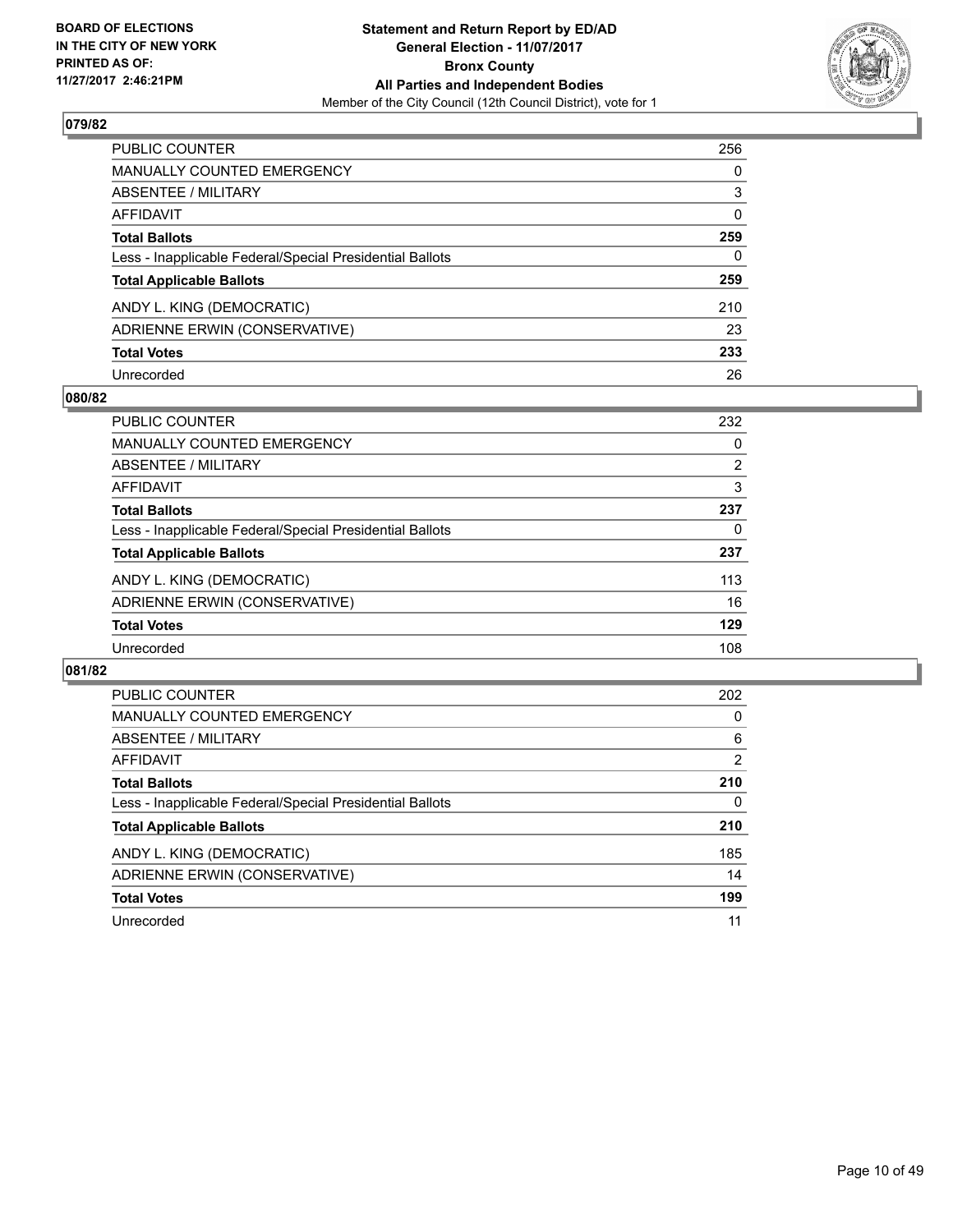

| PUBLIC COUNTER                                           | 175 |
|----------------------------------------------------------|-----|
| <b>MANUALLY COUNTED EMERGENCY</b>                        | 0   |
| <b>ABSENTEE / MILITARY</b>                               | 2   |
| <b>AFFIDAVIT</b>                                         | 0   |
| <b>Total Ballots</b>                                     | 177 |
| Less - Inapplicable Federal/Special Presidential Ballots | 0   |
| <b>Total Applicable Ballots</b>                          | 177 |
| ANDY L. KING (DEMOCRATIC)                                | 146 |
| ADRIENNE ERWIN (CONSERVATIVE)                            | 17  |
| <b>Total Votes</b>                                       | 163 |
| Unrecorded                                               | 14  |

#### **083/82**

| <b>PUBLIC COUNTER</b>                                    | 53             |
|----------------------------------------------------------|----------------|
| MANUALLY COUNTED EMERGENCY                               | 0              |
| ABSENTEE / MILITARY                                      | 3              |
| AFFIDAVIT                                                | 0              |
| <b>Total Ballots</b>                                     | 56             |
| Less - Inapplicable Federal/Special Presidential Ballots | 0              |
| <b>Total Applicable Ballots</b>                          | 56             |
| ANDY L. KING (DEMOCRATIC)                                | 49             |
| ADRIENNE ERWIN (CONSERVATIVE)                            | $\overline{2}$ |
| <b>Total Votes</b>                                       | 51             |
| Unrecorded                                               | 5              |

| <b>PUBLIC COUNTER</b>                                    | 287 |
|----------------------------------------------------------|-----|
| MANUALLY COUNTED EMERGENCY                               | 0   |
| ABSENTEE / MILITARY                                      | 9   |
| AFFIDAVIT                                                | 0   |
| <b>Total Ballots</b>                                     | 296 |
| Less - Inapplicable Federal/Special Presidential Ballots | 0   |
| <b>Total Applicable Ballots</b>                          | 296 |
| ANDY L. KING (DEMOCRATIC)                                | 253 |
| ADRIENNE ERWIN (CONSERVATIVE)                            | 17  |
| <b>Total Votes</b>                                       | 270 |
| Unrecorded                                               | 26  |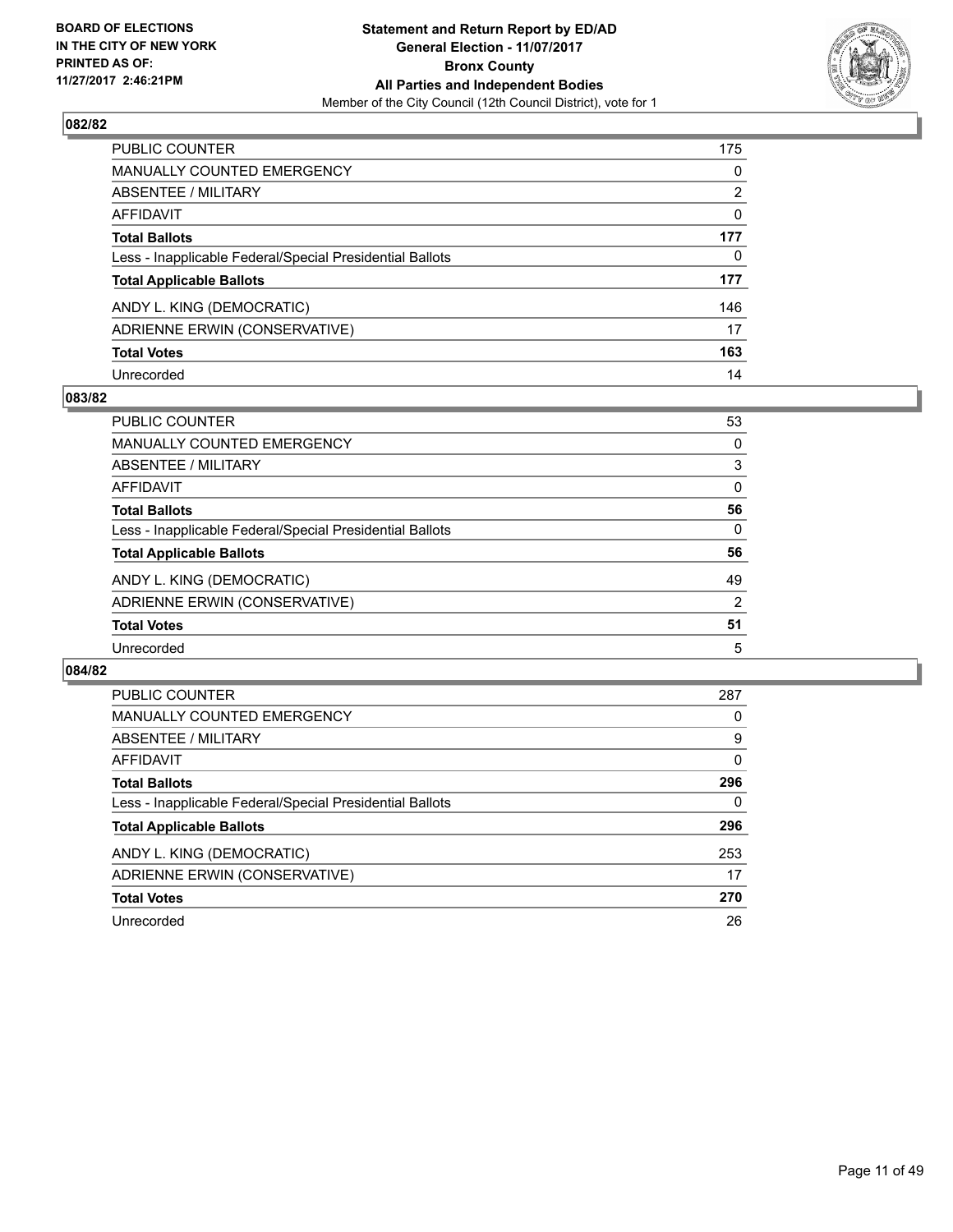

| PUBLIC COUNTER                                           | 210 |
|----------------------------------------------------------|-----|
| <b>MANUALLY COUNTED EMERGENCY</b>                        | 0   |
| ABSENTEE / MILITARY                                      | 7   |
| AFFIDAVIT                                                |     |
| <b>Total Ballots</b>                                     | 218 |
| Less - Inapplicable Federal/Special Presidential Ballots | 0   |
| <b>Total Applicable Ballots</b>                          | 218 |
| ANDY L. KING (DEMOCRATIC)                                | 183 |
| ADRIENNE ERWIN (CONSERVATIVE)                            | 18  |
| <b>Total Votes</b>                                       | 201 |
| Unrecorded                                               | 17  |

#### **086/82**

| <b>PUBLIC COUNTER</b>                                    | 186 |
|----------------------------------------------------------|-----|
| <b>MANUALLY COUNTED EMERGENCY</b>                        | 0   |
| ABSENTEE / MILITARY                                      | 10  |
| AFFIDAVIT                                                |     |
| <b>Total Ballots</b>                                     | 197 |
| Less - Inapplicable Federal/Special Presidential Ballots | 0   |
| <b>Total Applicable Ballots</b>                          | 197 |
| ANDY L. KING (DEMOCRATIC)                                | 165 |
| ADRIENNE ERWIN (CONSERVATIVE)                            | 11  |
| <b>Total Votes</b>                                       | 176 |
| Unrecorded                                               | 21  |

| <b>PUBLIC COUNTER</b>                                    | 204      |
|----------------------------------------------------------|----------|
| MANUALLY COUNTED EMERGENCY                               | 0        |
| ABSENTEE / MILITARY                                      | 11       |
| AFFIDAVIT                                                | $\Omega$ |
| <b>Total Ballots</b>                                     | 215      |
| Less - Inapplicable Federal/Special Presidential Ballots | 0        |
| <b>Total Applicable Ballots</b>                          | 215      |
| ANDY L. KING (DEMOCRATIC)                                | 174      |
| ADRIENNE ERWIN (CONSERVATIVE)                            | 12       |
| <b>Total Votes</b>                                       | 186      |
| Unrecorded                                               | 29       |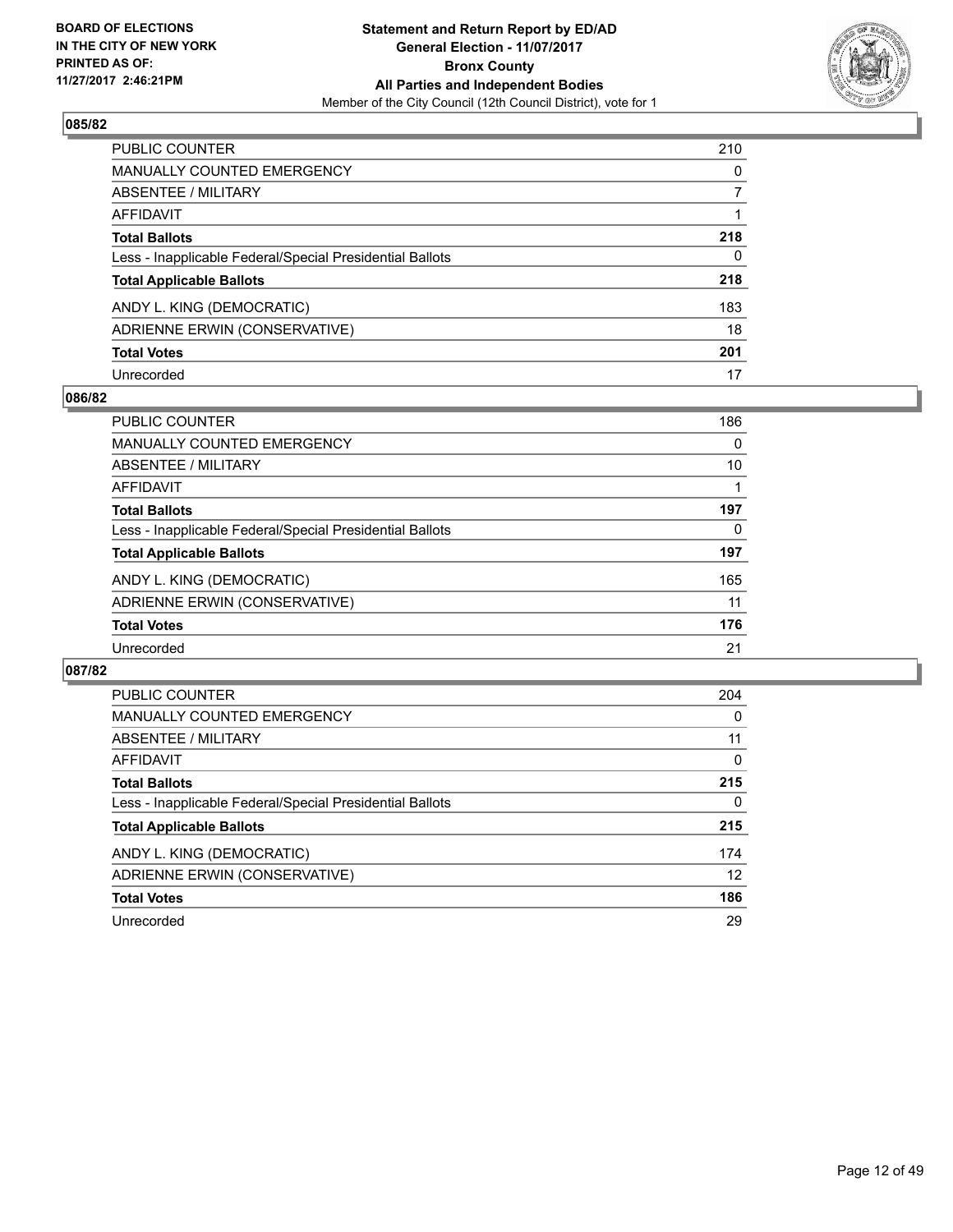

| PUBLIC COUNTER                                           | 203          |
|----------------------------------------------------------|--------------|
| <b>MANUALLY COUNTED EMERGENCY</b>                        | $\mathbf{0}$ |
| <b>ABSENTEE / MILITARY</b>                               | 4            |
| AFFIDAVIT                                                | $\Omega$     |
| <b>Total Ballots</b>                                     | 207          |
| Less - Inapplicable Federal/Special Presidential Ballots | 0            |
| <b>Total Applicable Ballots</b>                          | 207          |
| ANDY L. KING (DEMOCRATIC)                                | 172          |
| ADRIENNE ERWIN (CONSERVATIVE)                            | 10           |
| <b>Total Votes</b>                                       | 182          |
| Unrecorded                                               | 25           |

#### **089/82**

| <b>PUBLIC COUNTER</b>                                    | 229 |
|----------------------------------------------------------|-----|
| <b>MANUALLY COUNTED EMERGENCY</b>                        | 0   |
| ABSENTEE / MILITARY                                      |     |
| AFFIDAVIT                                                | 0   |
| <b>Total Ballots</b>                                     | 236 |
| Less - Inapplicable Federal/Special Presidential Ballots | 0   |
| <b>Total Applicable Ballots</b>                          | 236 |
| ANDY L. KING (DEMOCRATIC)                                | 186 |
| ADRIENNE ERWIN (CONSERVATIVE)                            | 18  |
| <b>Total Votes</b>                                       | 204 |
| Unrecorded                                               | 32  |

| <b>PUBLIC COUNTER</b>                                    | 187 |
|----------------------------------------------------------|-----|
| <b>MANUALLY COUNTED EMERGENCY</b>                        | 0   |
| ABSENTEE / MILITARY                                      | 3   |
| <b>AFFIDAVIT</b>                                         |     |
| <b>Total Ballots</b>                                     | 191 |
| Less - Inapplicable Federal/Special Presidential Ballots | 0   |
| <b>Total Applicable Ballots</b>                          | 191 |
| ANDY L. KING (DEMOCRATIC)                                | 161 |
| ADRIENNE ERWIN (CONSERVATIVE)                            | 13  |
| <b>Total Votes</b>                                       | 174 |
| Unrecorded                                               | 17  |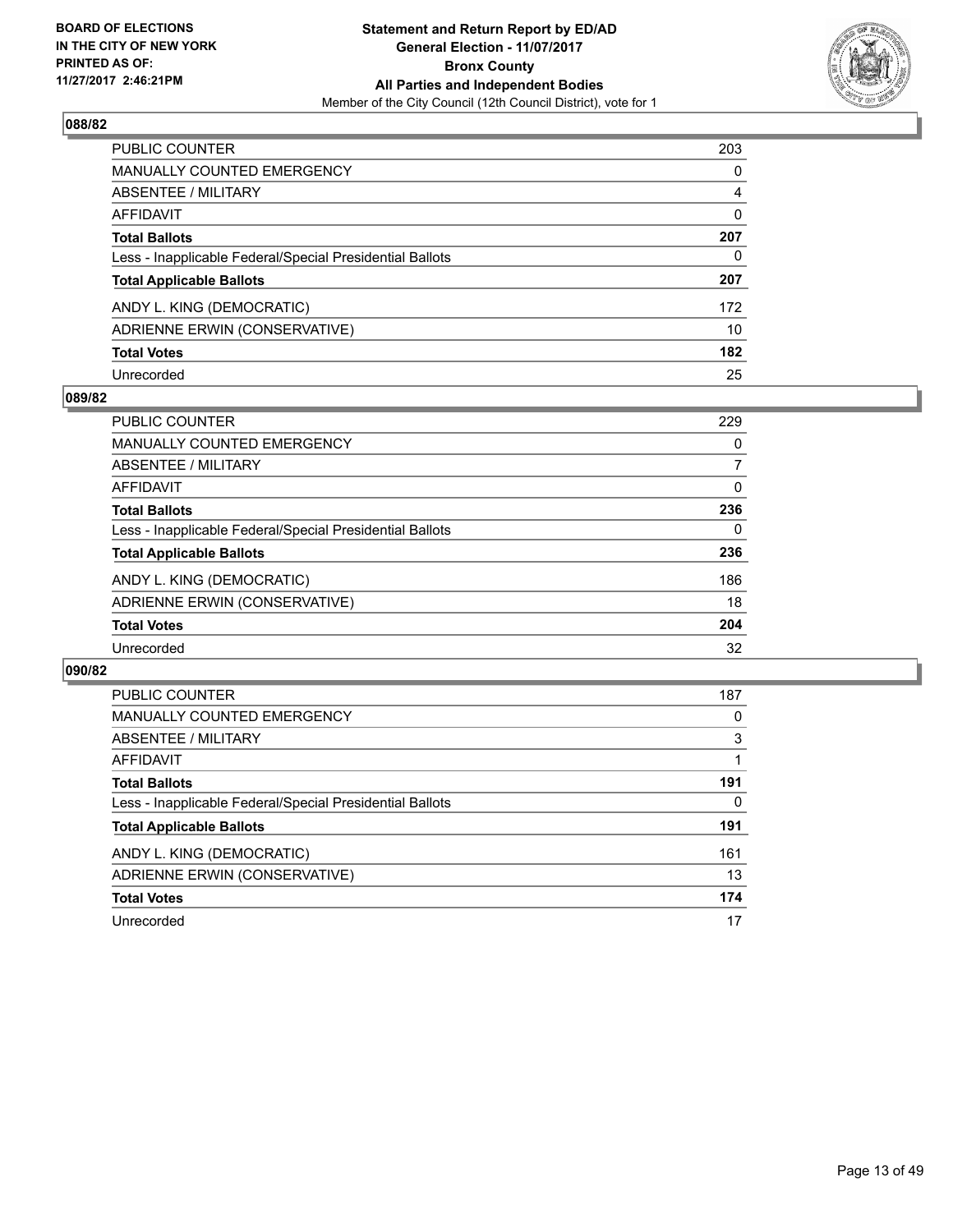

| PUBLIC COUNTER                                           | 123 |
|----------------------------------------------------------|-----|
| <b>MANUALLY COUNTED EMERGENCY</b>                        | 0   |
| <b>ABSENTEE / MILITARY</b>                               | 1   |
| AFFIDAVIT                                                | 4   |
| <b>Total Ballots</b>                                     | 128 |
| Less - Inapplicable Federal/Special Presidential Ballots | 0   |
| <b>Total Applicable Ballots</b>                          | 128 |
| ANDY L. KING (DEMOCRATIC)                                | 103 |
| ADRIENNE ERWIN (CONSERVATIVE)                            | 16  |
| <b>Total Votes</b>                                       | 119 |
| Unrecorded                                               | 9   |

#### **092/82**

| PUBLIC COUNTER                                           | 252 |
|----------------------------------------------------------|-----|
| <b>MANUALLY COUNTED EMERGENCY</b>                        | 0   |
| <b>ABSENTEE / MILITARY</b>                               | 11  |
| AFFIDAVIT                                                |     |
| <b>Total Ballots</b>                                     | 264 |
| Less - Inapplicable Federal/Special Presidential Ballots | 0   |
| <b>Total Applicable Ballots</b>                          | 264 |
| ANDY L. KING (DEMOCRATIC)                                | 222 |
| ADRIENNE ERWIN (CONSERVATIVE)                            | 15  |
| <b>Total Votes</b>                                       | 237 |
| Unrecorded                                               | 27  |

| <b>PUBLIC COUNTER</b>                                    | 189 |
|----------------------------------------------------------|-----|
| <b>MANUALLY COUNTED EMERGENCY</b>                        | 0   |
| ABSENTEE / MILITARY                                      | 4   |
| <b>AFFIDAVIT</b>                                         | 0   |
| <b>Total Ballots</b>                                     | 193 |
| Less - Inapplicable Federal/Special Presidential Ballots | 0   |
| <b>Total Applicable Ballots</b>                          | 193 |
| ANDY L. KING (DEMOCRATIC)                                | 155 |
| ADRIENNE ERWIN (CONSERVATIVE)                            | 14  |
| <b>Total Votes</b>                                       | 169 |
| Unrecorded                                               | 24  |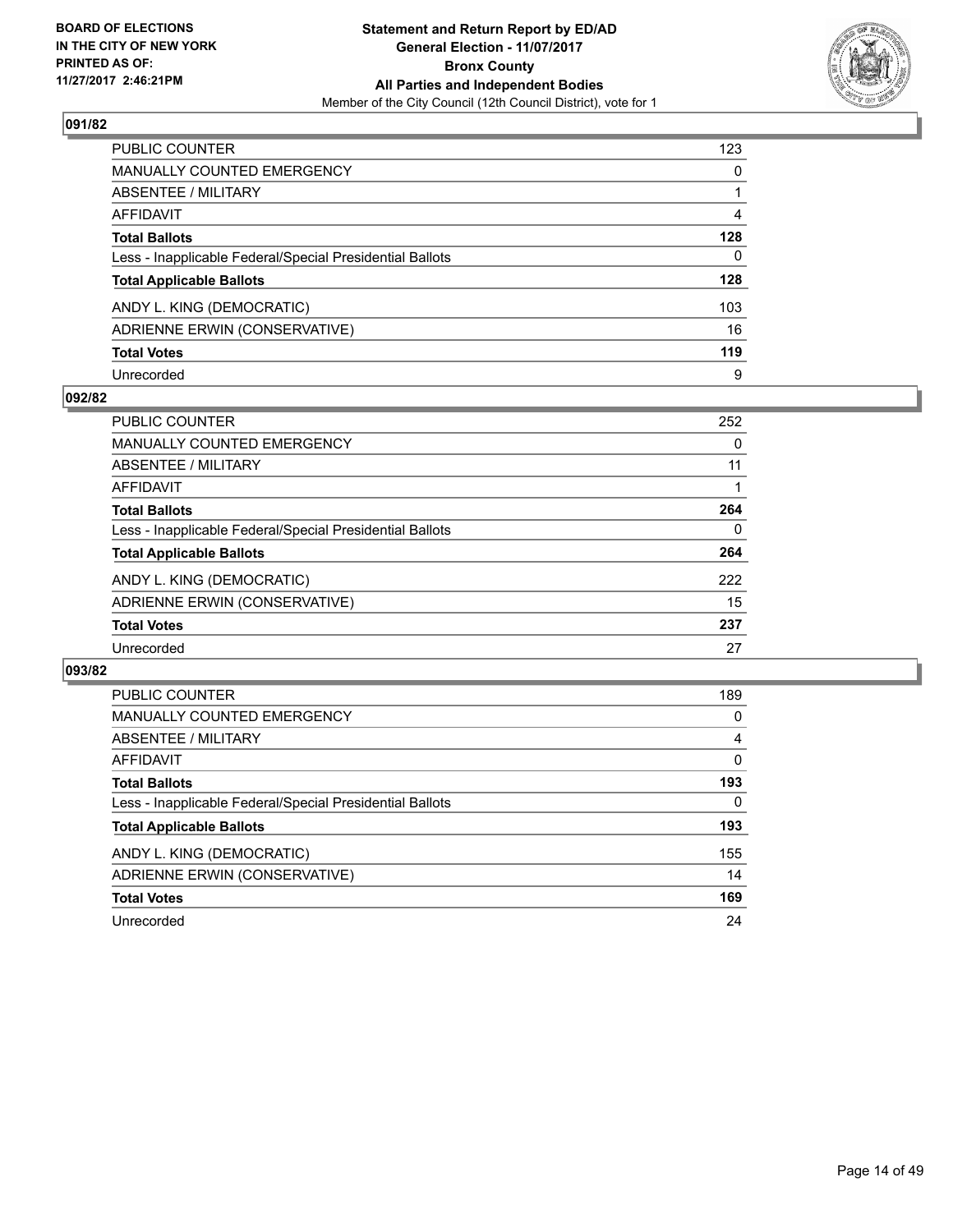

| PUBLIC COUNTER                                           | 221 |
|----------------------------------------------------------|-----|
| <b>MANUALLY COUNTED EMERGENCY</b>                        | 0   |
| <b>ABSENTEE / MILITARY</b>                               | 2   |
| AFFIDAVIT                                                |     |
| <b>Total Ballots</b>                                     | 224 |
| Less - Inapplicable Federal/Special Presidential Ballots | 0   |
| <b>Total Applicable Ballots</b>                          | 224 |
| ANDY L. KING (DEMOCRATIC)                                | 188 |
| ADRIENNE ERWIN (CONSERVATIVE)                            | 16  |
| <b>Total Votes</b>                                       | 204 |
| Unrecorded                                               | 20  |

#### **095/82**

| <b>PUBLIC COUNTER</b>                                    | 297            |
|----------------------------------------------------------|----------------|
| <b>MANUALLY COUNTED EMERGENCY</b>                        | 0              |
| ABSENTEE / MILITARY                                      | $\overline{2}$ |
| <b>AFFIDAVIT</b>                                         | 4              |
| <b>Total Ballots</b>                                     | 303            |
| Less - Inapplicable Federal/Special Presidential Ballots | 0              |
| <b>Total Applicable Ballots</b>                          | 303            |
| ANDY L. KING (DEMOCRATIC)                                | 248            |
| ADRIENNE ERWIN (CONSERVATIVE)                            | 22             |
| UNATTRIBUTABLE WRITE-IN (WRITE-IN)                       |                |
| <b>Total Votes</b>                                       | 271            |
| Unrecorded                                               | 32             |

| <b>PUBLIC COUNTER</b>                                    | 197            |
|----------------------------------------------------------|----------------|
| MANUALLY COUNTED EMERGENCY                               | 0              |
| ABSENTEE / MILITARY                                      | 5              |
| AFFIDAVIT                                                | $\overline{2}$ |
| <b>Total Ballots</b>                                     | 204            |
| Less - Inapplicable Federal/Special Presidential Ballots | $\Omega$       |
| <b>Total Applicable Ballots</b>                          | 204            |
| ANDY L. KING (DEMOCRATIC)                                | 173            |
| ADRIENNE ERWIN (CONSERVATIVE)                            | 12             |
| <b>Total Votes</b>                                       | 185            |
| Unrecorded                                               | 19             |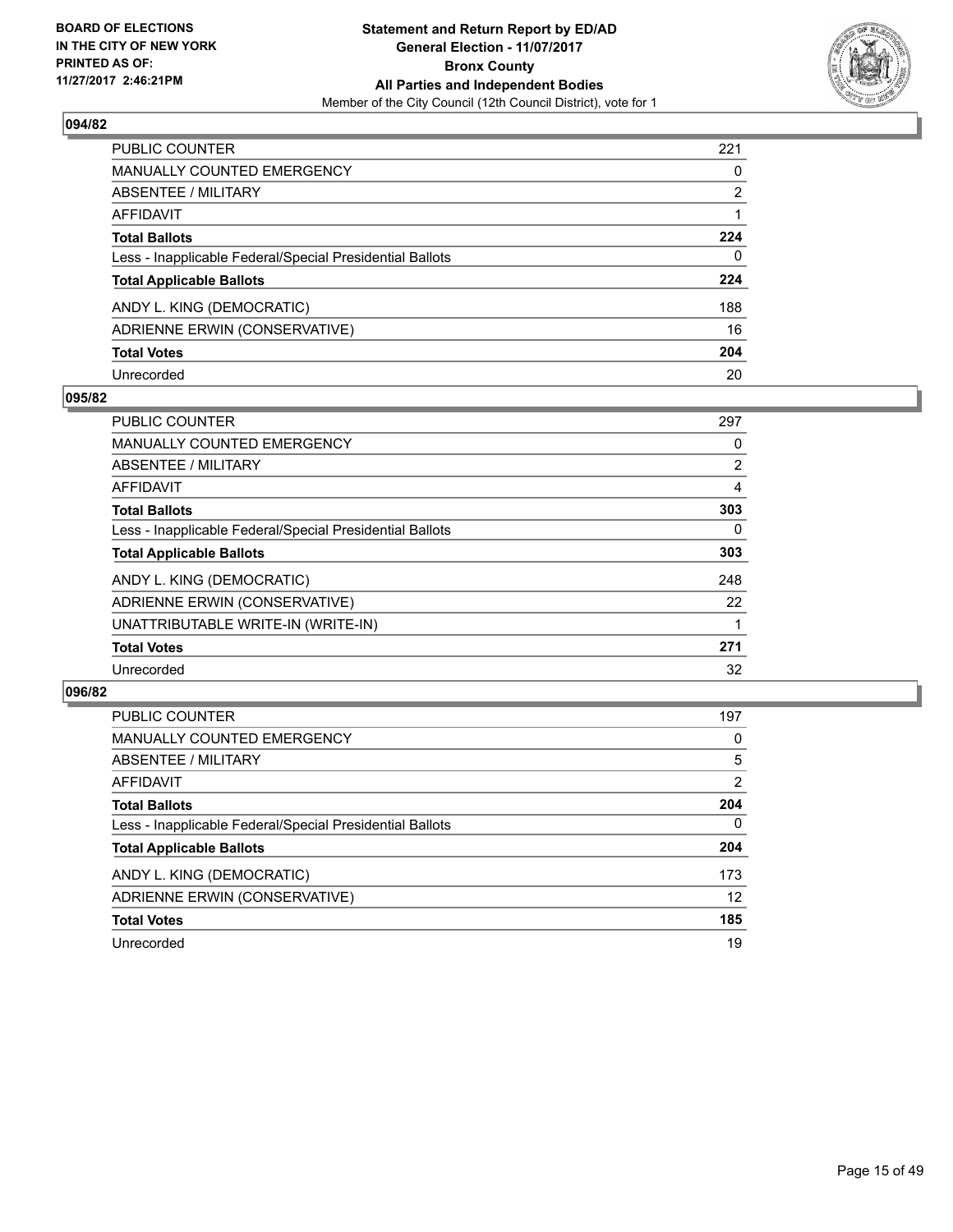

| PUBLIC COUNTER                                           | 223 |
|----------------------------------------------------------|-----|
| <b>MANUALLY COUNTED EMERGENCY</b>                        | 0   |
| <b>ABSENTEE / MILITARY</b>                               | 5   |
| AFFIDAVIT                                                | 2   |
| <b>Total Ballots</b>                                     | 230 |
| Less - Inapplicable Federal/Special Presidential Ballots | 0   |
| <b>Total Applicable Ballots</b>                          | 230 |
| ANDY L. KING (DEMOCRATIC)                                | 195 |
| ADRIENNE ERWIN (CONSERVATIVE)                            | 14  |
| <b>Total Votes</b>                                       | 209 |
| Unrecorded                                               | 21  |

#### **098/82**

| <b>PUBLIC COUNTER</b>                                    | 287 |
|----------------------------------------------------------|-----|
| <b>MANUALLY COUNTED EMERGENCY</b>                        | 0   |
| <b>ABSENTEE / MILITARY</b>                               | 3   |
| <b>AFFIDAVIT</b>                                         | 2   |
| <b>Total Ballots</b>                                     | 292 |
| Less - Inapplicable Federal/Special Presidential Ballots | 0   |
| <b>Total Applicable Ballots</b>                          | 292 |
| ANDY L. KING (DEMOCRATIC)                                | 239 |
| ADRIENNE ERWIN (CONSERVATIVE)                            | 26  |
| AVA FARGOS (WRITE-IN)                                    |     |
| <b>Total Votes</b>                                       | 266 |
| Unrecorded                                               | 26  |

| <b>PUBLIC COUNTER</b>                                    | 262 |
|----------------------------------------------------------|-----|
| <b>MANUALLY COUNTED EMERGENCY</b>                        | 0   |
| ABSENTEE / MILITARY                                      | 5   |
| AFFIDAVIT                                                |     |
| <b>Total Ballots</b>                                     | 268 |
| Less - Inapplicable Federal/Special Presidential Ballots | 0   |
| <b>Total Applicable Ballots</b>                          | 268 |
| ANDY L. KING (DEMOCRATIC)                                | 221 |
| ADRIENNE ERWIN (CONSERVATIVE)                            | 18  |
| <b>Total Votes</b>                                       | 239 |
| Unrecorded                                               | 29  |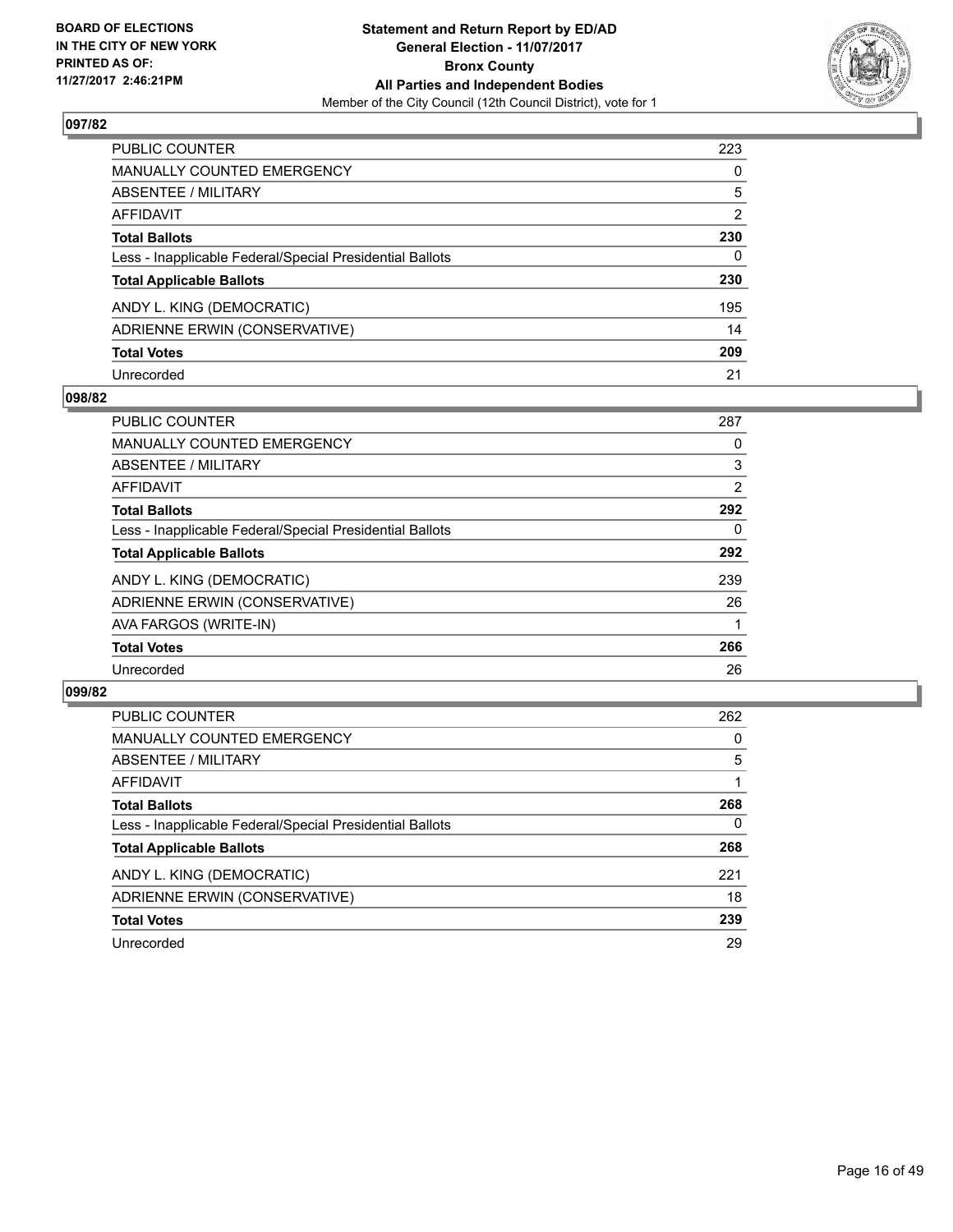

| PUBLIC COUNTER                                           | 238 |
|----------------------------------------------------------|-----|
| <b>MANUALLY COUNTED EMERGENCY</b>                        | 0   |
| <b>ABSENTEE / MILITARY</b>                               | 1   |
| AFFIDAVIT                                                | 0   |
| <b>Total Ballots</b>                                     | 239 |
| Less - Inapplicable Federal/Special Presidential Ballots | 0   |
| <b>Total Applicable Ballots</b>                          | 239 |
| ANDY L. KING (DEMOCRATIC)                                | 197 |
| ADRIENNE ERWIN (CONSERVATIVE)                            | 21  |
| <b>Total Votes</b>                                       | 218 |
| Unrecorded                                               | 21  |

#### **101/82**

| PUBLIC COUNTER                                           | 199 |
|----------------------------------------------------------|-----|
| <b>MANUALLY COUNTED EMERGENCY</b>                        | 0   |
| ABSENTEE / MILITARY                                      | 2   |
| AFFIDAVIT                                                |     |
| <b>Total Ballots</b>                                     | 202 |
| Less - Inapplicable Federal/Special Presidential Ballots | 0   |
| <b>Total Applicable Ballots</b>                          | 202 |
| ANDY L. KING (DEMOCRATIC)                                | 172 |
| ADRIENNE ERWIN (CONSERVATIVE)                            | 15  |
| <b>Total Votes</b>                                       | 187 |
| Unrecorded                                               | 15  |

| PUBLIC COUNTER                                           | 190 |
|----------------------------------------------------------|-----|
| <b>MANUALLY COUNTED EMERGENCY</b>                        | 0   |
| ABSENTEE / MILITARY                                      |     |
| <b>AFFIDAVIT</b>                                         |     |
| <b>Total Ballots</b>                                     | 192 |
| Less - Inapplicable Federal/Special Presidential Ballots | 0   |
| <b>Total Applicable Ballots</b>                          | 192 |
| ANDY L. KING (DEMOCRATIC)                                | 159 |
| ADRIENNE ERWIN (CONSERVATIVE)                            | 11  |
| <b>Total Votes</b>                                       | 170 |
| Unrecorded                                               | 22  |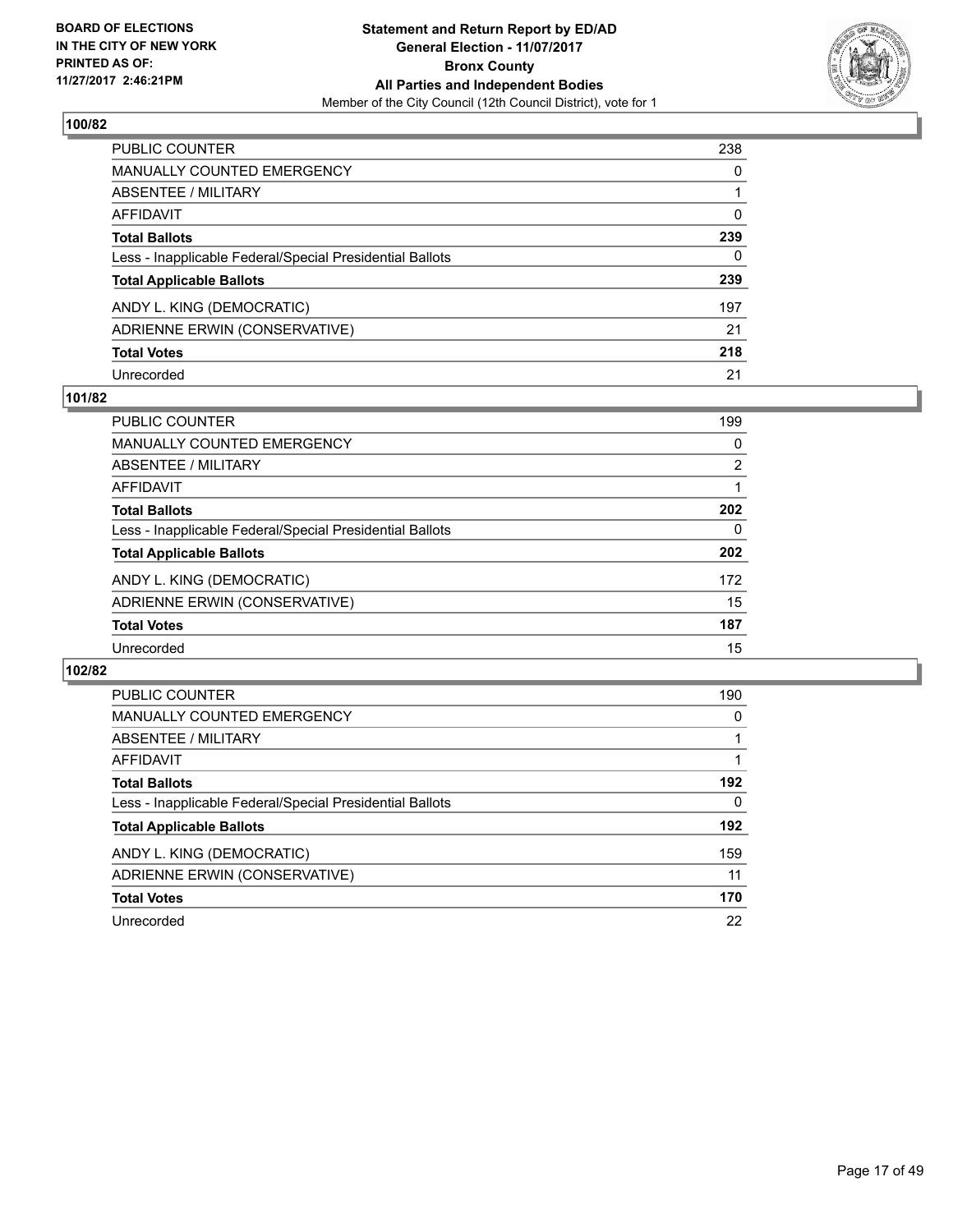

| PUBLIC COUNTER                                           | 179 |
|----------------------------------------------------------|-----|
| <b>MANUALLY COUNTED EMERGENCY</b>                        | 0   |
| ABSENTEE / MILITARY                                      |     |
| AFFIDAVIT                                                |     |
| <b>Total Ballots</b>                                     | 181 |
| Less - Inapplicable Federal/Special Presidential Ballots | 0   |
| <b>Total Applicable Ballots</b>                          | 181 |
| ANDY L. KING (DEMOCRATIC)                                | 152 |
| ADRIENNE ERWIN (CONSERVATIVE)                            | 12  |
| <b>Total Votes</b>                                       | 164 |
| Unrecorded                                               | 17  |

#### **104/82**

| <b>PUBLIC COUNTER</b>                                    | 245 |
|----------------------------------------------------------|-----|
| <b>MANUALLY COUNTED EMERGENCY</b>                        | 0   |
| ABSENTEE / MILITARY                                      | 2   |
| AFFIDAVIT                                                | 3   |
| <b>Total Ballots</b>                                     | 250 |
| Less - Inapplicable Federal/Special Presidential Ballots | 0   |
| <b>Total Applicable Ballots</b>                          | 250 |
| ANDY L. KING (DEMOCRATIC)                                | 217 |
| ADRIENNE ERWIN (CONSERVATIVE)                            | 12  |
| <b>Total Votes</b>                                       | 229 |
| Unrecorded                                               | 21  |

| <b>PUBLIC COUNTER</b>                                    | 229 |
|----------------------------------------------------------|-----|
| MANUALLY COUNTED EMERGENCY                               | 0   |
| ABSENTEE / MILITARY                                      | 6   |
| AFFIDAVIT                                                | 1   |
| <b>Total Ballots</b>                                     | 236 |
| Less - Inapplicable Federal/Special Presidential Ballots | 0   |
| <b>Total Applicable Ballots</b>                          | 236 |
| ANDY L. KING (DEMOCRATIC)                                | 199 |
| ADRIENNE ERWIN (CONSERVATIVE)                            | 14  |
| RALPH NADER (WRITE-IN)                                   | 1   |
| <b>Total Votes</b>                                       | 214 |
| Unrecorded                                               | 22  |
| 106/82 COMBINED into: 109/82                             |     |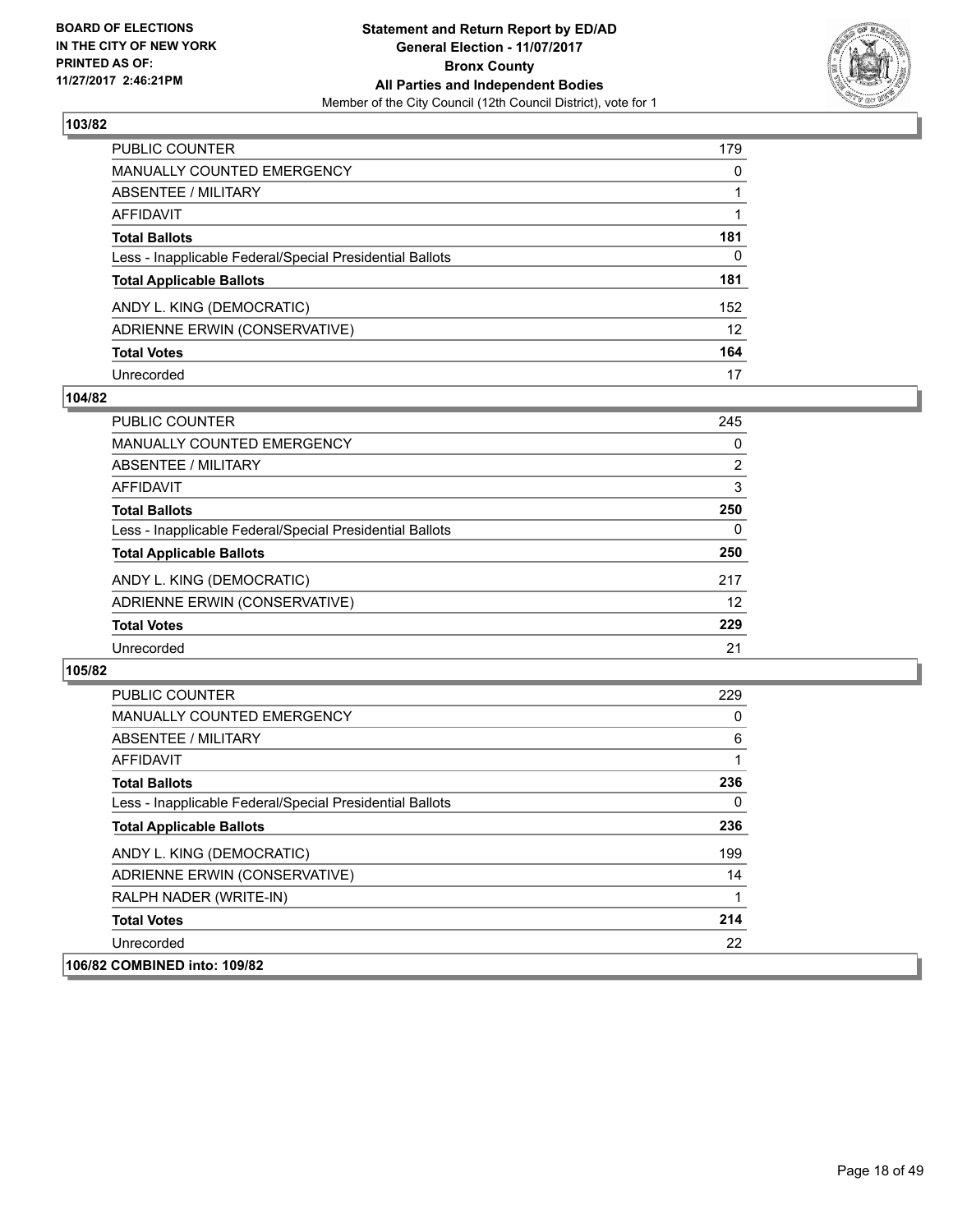

| 115/82 COMBINED into: 074/82                             |     |
|----------------------------------------------------------|-----|
| 111/82 COMBINED into: 109/82                             |     |
| Unrecorded                                               | 20  |
| <b>Total Votes</b>                                       | 106 |
| ADRIENNE ERWIN (CONSERVATIVE)                            | 11  |
| ANDY L. KING (DEMOCRATIC)                                | 95  |
| <b>Total Applicable Ballots</b>                          | 126 |
| Less - Inapplicable Federal/Special Presidential Ballots | 0   |
| <b>Total Ballots</b>                                     | 126 |
| <b>AFFIDAVIT</b>                                         | 0   |
| ABSENTEE / MILITARY                                      | 50  |
| <b>MANUALLY COUNTED EMERGENCY</b>                        | 0   |
| <b>PUBLIC COUNTER</b>                                    | 76  |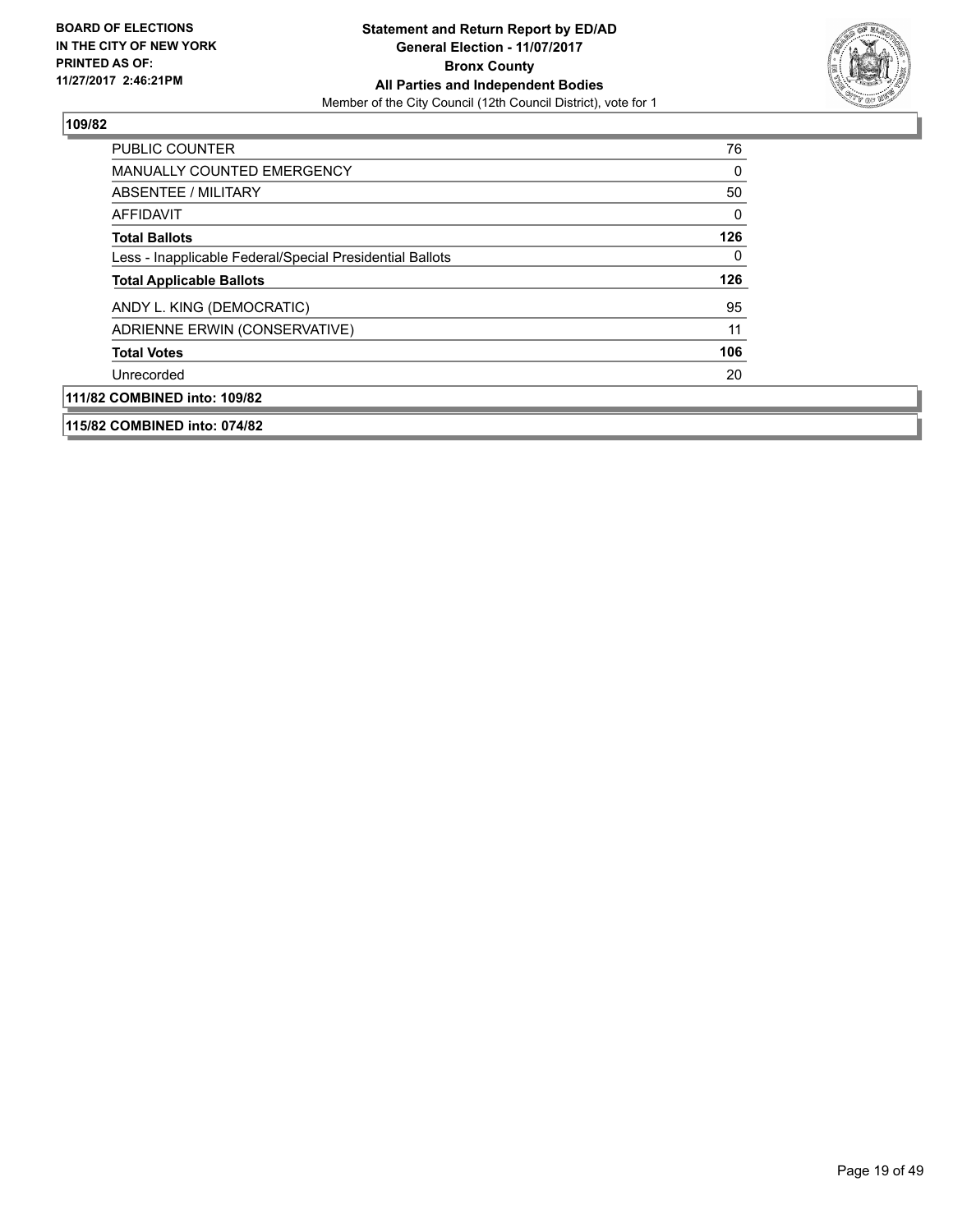

| PUBLIC COUNTER                                           | 226 |
|----------------------------------------------------------|-----|
| <b>MANUALLY COUNTED EMERGENCY</b>                        | 0   |
| <b>ABSENTEE / MILITARY</b>                               |     |
| AFFIDAVIT                                                | 2   |
| <b>Total Ballots</b>                                     | 229 |
| Less - Inapplicable Federal/Special Presidential Ballots | 0   |
| <b>Total Applicable Ballots</b>                          | 229 |
| ANDY L. KING (DEMOCRATIC)                                | 195 |
| ADRIENNE ERWIN (CONSERVATIVE)                            | 17  |
| <b>Total Votes</b>                                       | 212 |
| Unrecorded                                               | 17  |

#### **002/83**

| <b>PUBLIC COUNTER</b>                                    | 116 |
|----------------------------------------------------------|-----|
| <b>MANUALLY COUNTED EMERGENCY</b>                        | 0   |
| ABSENTEE / MILITARY                                      | 3   |
| AFFIDAVIT                                                |     |
| <b>Total Ballots</b>                                     | 120 |
| Less - Inapplicable Federal/Special Presidential Ballots | 0   |
| <b>Total Applicable Ballots</b>                          | 120 |
| ANDY L. KING (DEMOCRATIC)                                | 101 |
| ADRIENNE ERWIN (CONSERVATIVE)                            | 8   |
| <b>Total Votes</b>                                       | 109 |
| Unrecorded                                               | 11  |

| PUBLIC COUNTER                                           | 201            |
|----------------------------------------------------------|----------------|
| <b>MANUALLY COUNTED EMERGENCY</b>                        | 0              |
| ABSENTEE / MILITARY                                      | 4              |
| <b>AFFIDAVIT</b>                                         | $\overline{2}$ |
| <b>Total Ballots</b>                                     | 207            |
| Less - Inapplicable Federal/Special Presidential Ballots | 0              |
| <b>Total Applicable Ballots</b>                          | 207            |
| ANDY L. KING (DEMOCRATIC)                                | 181            |
| ADRIENNE ERWIN (CONSERVATIVE)                            | 16             |
| <b>Total Votes</b>                                       | 197            |
| Unrecorded                                               | 10             |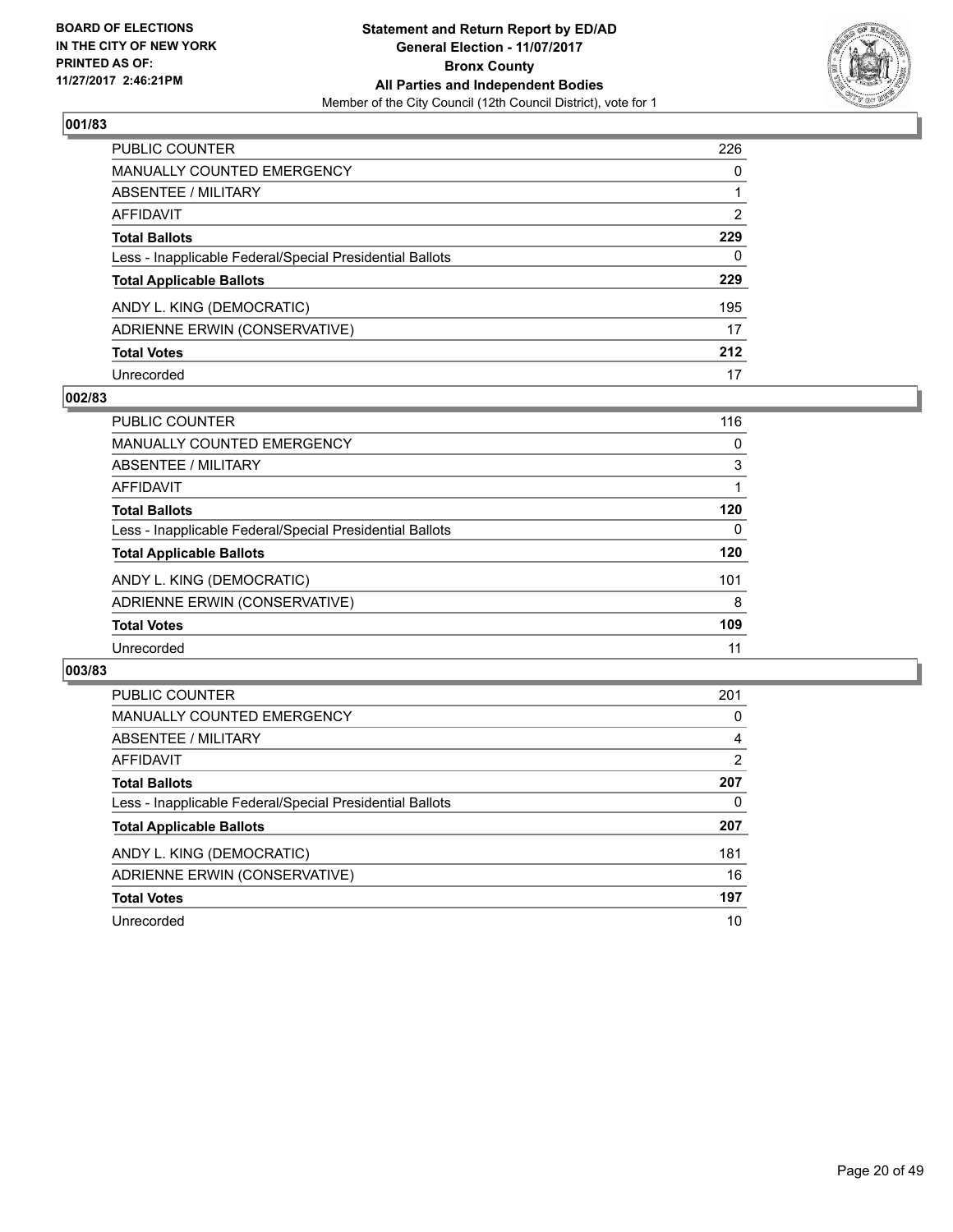

| PUBLIC COUNTER                                           | 88           |
|----------------------------------------------------------|--------------|
| MANUALLY COUNTED EMERGENCY                               | 0            |
| <b>ABSENTEE / MILITARY</b>                               | 5            |
| AFFIDAVIT                                                |              |
| <b>Total Ballots</b>                                     | 94           |
| Less - Inapplicable Federal/Special Presidential Ballots | $\mathbf{0}$ |
| <b>Total Applicable Ballots</b>                          | 94           |
| ANDY L. KING (DEMOCRATIC)                                | 84           |
| ADRIENNE ERWIN (CONSERVATIVE)                            | 5            |
| <b>Total Votes</b>                                       | 89           |
| Unrecorded                                               | 5            |

#### **005/83**

| <b>PUBLIC COUNTER</b>                                    | 48 |
|----------------------------------------------------------|----|
| MANUALLY COUNTED EMERGENCY                               | 0  |
| ABSENTEE / MILITARY                                      | 0  |
| AFFIDAVIT                                                |    |
| <b>Total Ballots</b>                                     | 49 |
| Less - Inapplicable Federal/Special Presidential Ballots | 0  |
| <b>Total Applicable Ballots</b>                          | 49 |
| ANDY L. KING (DEMOCRATIC)                                | 42 |
| ADRIENNE ERWIN (CONSERVATIVE)                            |    |
| <b>Total Votes</b>                                       | 43 |
| Unrecorded                                               | 6  |

| PUBLIC COUNTER                                           | 179 |
|----------------------------------------------------------|-----|
| <b>MANUALLY COUNTED EMERGENCY</b>                        | 0   |
| ABSENTEE / MILITARY                                      | 9   |
| <b>AFFIDAVIT</b>                                         |     |
| <b>Total Ballots</b>                                     | 189 |
| Less - Inapplicable Federal/Special Presidential Ballots | 0   |
| <b>Total Applicable Ballots</b>                          | 189 |
| ANDY L. KING (DEMOCRATIC)                                | 167 |
| ADRIENNE ERWIN (CONSERVATIVE)                            | 7   |
| <b>Total Votes</b>                                       | 174 |
| Unrecorded                                               | 15  |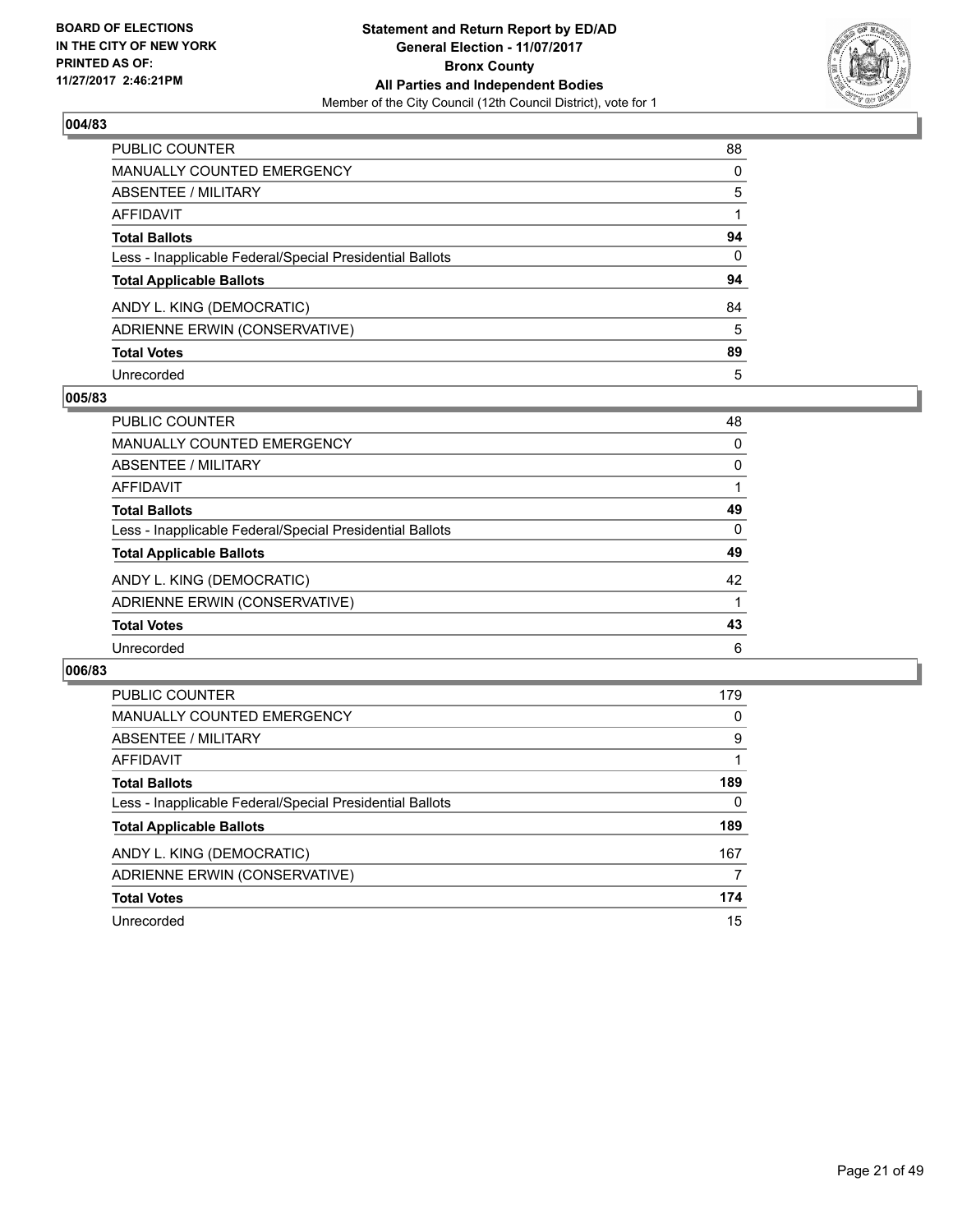

| <b>PUBLIC COUNTER</b>                                    | 245 |
|----------------------------------------------------------|-----|
| MANUALLY COUNTED EMERGENCY                               | 0   |
| ABSENTEE / MILITARY                                      | 6   |
| AFFIDAVIT                                                |     |
| <b>Total Ballots</b>                                     | 252 |
| Less - Inapplicable Federal/Special Presidential Ballots | 0   |
| <b>Total Applicable Ballots</b>                          | 252 |
| ANDY L. KING (DEMOCRATIC)                                | 222 |
| ADRIENNE ERWIN (CONSERVATIVE)                            | 10  |
| UNATTRIBUTABLE WRITE-IN (WRITE-IN)                       |     |
| <b>Total Votes</b>                                       | 233 |
| Unrecorded                                               | 19  |

#### **008/83**

| <b>PUBLIC COUNTER</b>                                    | 173      |
|----------------------------------------------------------|----------|
| <b>MANUALLY COUNTED EMERGENCY</b>                        | 0        |
| ABSENTEE / MILITARY                                      | 66       |
| <b>AFFIDAVIT</b>                                         |          |
| <b>Total Ballots</b>                                     | 240      |
| Less - Inapplicable Federal/Special Presidential Ballots | $\Omega$ |
| <b>Total Applicable Ballots</b>                          | 240      |
| ANDY L. KING (DEMOCRATIC)                                | 206      |
| ADRIENNE ERWIN (CONSERVATIVE)                            | 10       |
| <b>IJEOMA ONYEKWERE (WRITE-IN)</b>                       |          |
| <b>Total Votes</b>                                       | 217      |
| Unrecorded                                               | 23       |

| <b>PUBLIC COUNTER</b>                                    | 218 |
|----------------------------------------------------------|-----|
| <b>MANUALLY COUNTED EMERGENCY</b>                        | 0   |
| ABSENTEE / MILITARY                                      | 0   |
| AFFIDAVIT                                                | 5   |
| <b>Total Ballots</b>                                     | 223 |
| Less - Inapplicable Federal/Special Presidential Ballots | 0   |
| <b>Total Applicable Ballots</b>                          | 223 |
| ANDY L. KING (DEMOCRATIC)                                | 198 |
| ADRIENNE ERWIN (CONSERVATIVE)                            | 6   |
| <b>Total Votes</b>                                       | 204 |
| Unrecorded                                               | 19  |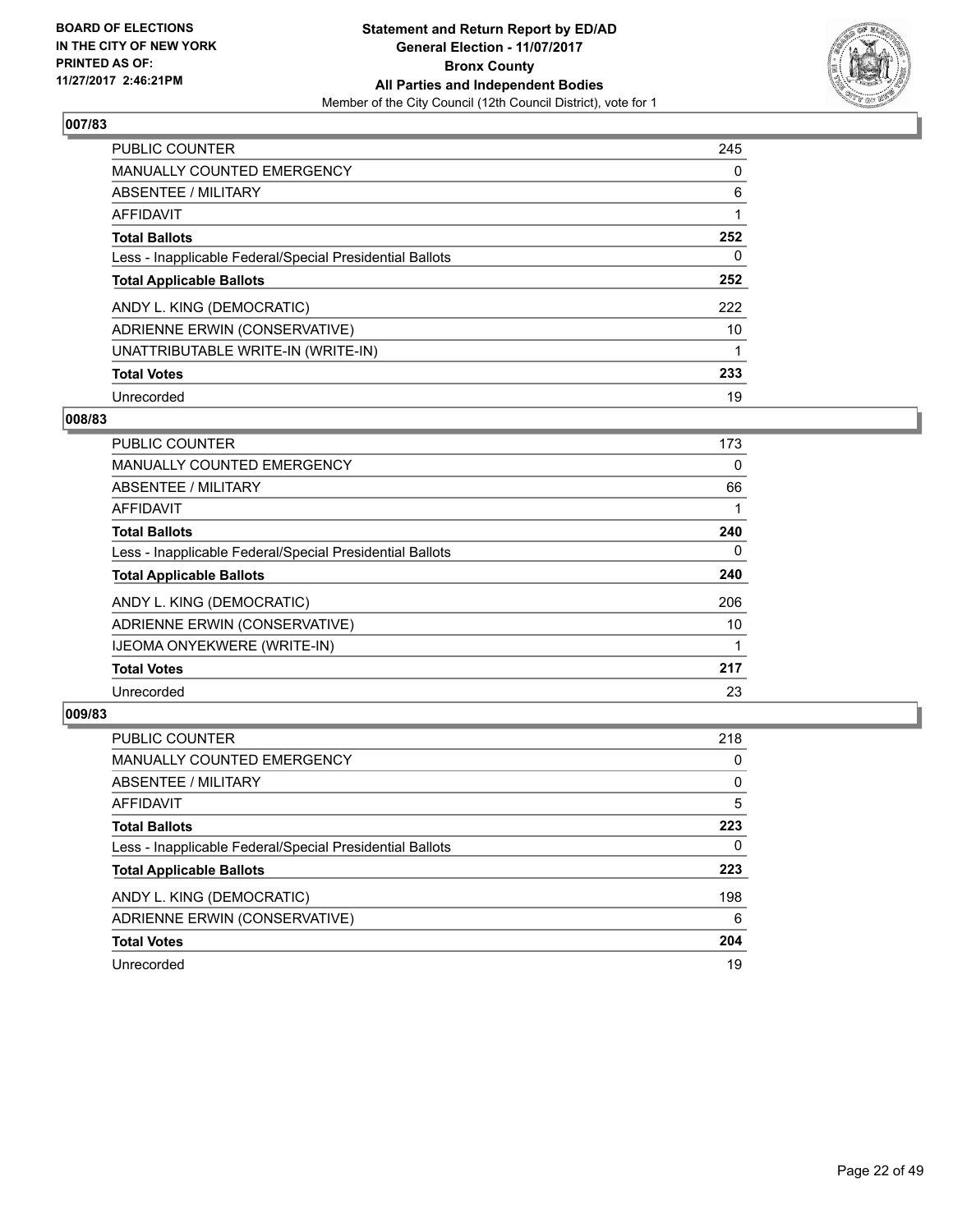

| PUBLIC COUNTER                                           | 287          |
|----------------------------------------------------------|--------------|
| <b>MANUALLY COUNTED EMERGENCY</b>                        | 0            |
| <b>ABSENTEE / MILITARY</b>                               | 6            |
| AFFIDAVIT                                                | $\mathbf{0}$ |
| <b>Total Ballots</b>                                     | 293          |
| Less - Inapplicable Federal/Special Presidential Ballots | 0            |
| <b>Total Applicable Ballots</b>                          | 293          |
| ANDY L. KING (DEMOCRATIC)                                | 270          |
| ADRIENNE ERWIN (CONSERVATIVE)                            | 10           |
| <b>Total Votes</b>                                       | 280          |
| Unrecorded                                               | 13           |

#### **011/83**

| <b>PUBLIC COUNTER</b>                                    | 228 |
|----------------------------------------------------------|-----|
| <b>MANUALLY COUNTED EMERGENCY</b>                        | 0   |
| ABSENTEE / MILITARY                                      | 8   |
| AFFIDAVIT                                                | 2   |
| <b>Total Ballots</b>                                     | 238 |
| Less - Inapplicable Federal/Special Presidential Ballots | 0   |
| <b>Total Applicable Ballots</b>                          | 238 |
| ANDY L. KING (DEMOCRATIC)                                | 221 |
| ADRIENNE ERWIN (CONSERVATIVE)                            | 6   |
| ADREW COHEN (WRITE-IN)                                   |     |
| <b>Total Votes</b>                                       | 228 |
| Unrecorded                                               | 10  |

| <b>PUBLIC COUNTER</b>                                    | 222            |
|----------------------------------------------------------|----------------|
| MANUALLY COUNTED EMERGENCY                               | 0              |
| ABSENTEE / MILITARY                                      | 9              |
| AFFIDAVIT                                                | $\overline{2}$ |
| <b>Total Ballots</b>                                     | 233            |
| Less - Inapplicable Federal/Special Presidential Ballots | 0              |
| <b>Total Applicable Ballots</b>                          | 233            |
| ANDY L. KING (DEMOCRATIC)                                | 204            |
| ADRIENNE ERWIN (CONSERVATIVE)                            | 10             |
| <b>Total Votes</b>                                       | 214            |
| Unrecorded                                               | 19             |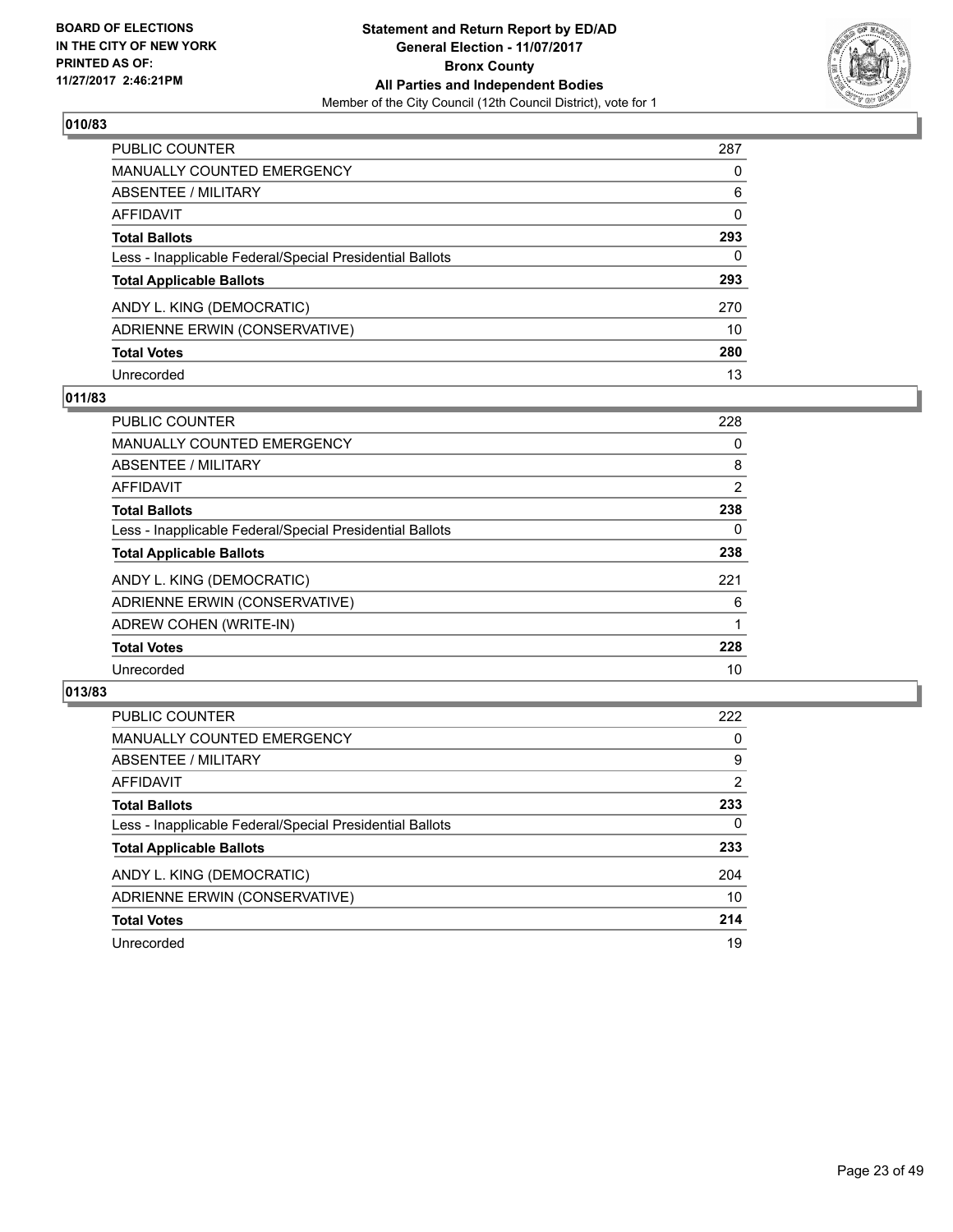

| <b>PUBLIC COUNTER</b>                                    | 331 |
|----------------------------------------------------------|-----|
| <b>MANUALLY COUNTED EMERGENCY</b>                        | 0   |
| ABSENTEE / MILITARY                                      | 4   |
| AFFIDAVIT                                                | 3   |
| <b>Total Ballots</b>                                     | 338 |
| Less - Inapplicable Federal/Special Presidential Ballots | 0   |
| <b>Total Applicable Ballots</b>                          | 338 |
| ANDY L. KING (DEMOCRATIC)                                | 305 |
| ADRIENNE ERWIN (CONSERVATIVE)                            | 13  |
| DANNY WASHINGTON (WRITE-IN)                              |     |
| <b>Total Votes</b>                                       | 319 |
| Unrecorded                                               | 19  |

#### **015/83**

| <b>PUBLIC COUNTER</b>                                    | 209 |
|----------------------------------------------------------|-----|
| <b>MANUALLY COUNTED EMERGENCY</b>                        | 0   |
| ABSENTEE / MILITARY                                      | 4   |
| <b>AFFIDAVIT</b>                                         | 3   |
| <b>Total Ballots</b>                                     | 216 |
| Less - Inapplicable Federal/Special Presidential Ballots | 0   |
| <b>Total Applicable Ballots</b>                          | 216 |
| ANDY L. KING (DEMOCRATIC)                                | 195 |
| ADRIENNE ERWIN (CONSERVATIVE)                            | 6   |
| <b>Total Votes</b>                                       | 201 |
| Unrecorded                                               | 15  |

| PUBLIC COUNTER                                           | 240 |
|----------------------------------------------------------|-----|
| <b>MANUALLY COUNTED EMERGENCY</b>                        | 0   |
| ABSENTEE / MILITARY                                      |     |
| <b>AFFIDAVIT</b>                                         | 3   |
| <b>Total Ballots</b>                                     | 244 |
| Less - Inapplicable Federal/Special Presidential Ballots | 0   |
| <b>Total Applicable Ballots</b>                          | 244 |
| ANDY L. KING (DEMOCRATIC)                                | 214 |
| ADRIENNE ERWIN (CONSERVATIVE)                            | 10  |
| BARACK OBAMA (WRITE-IN)                                  |     |
| UNATTRIBUTABLE WRITE-IN (WRITE-IN)                       |     |
| <b>Total Votes</b>                                       | 226 |
| Unrecorded                                               | 18  |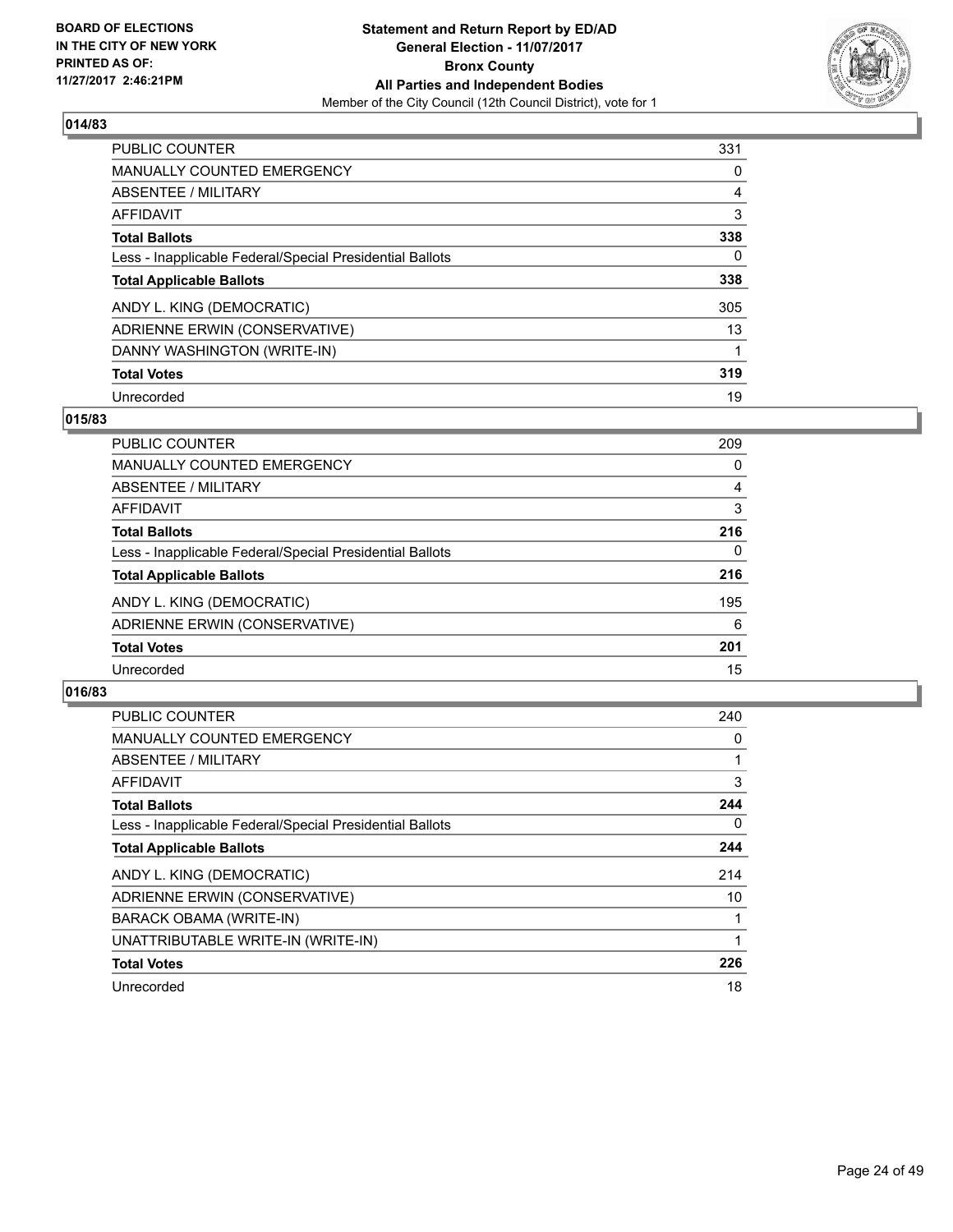

| <b>PUBLIC COUNTER</b>                                    | 220 |
|----------------------------------------------------------|-----|
| <b>MANUALLY COUNTED EMERGENCY</b>                        | 0   |
| ABSENTEE / MILITARY                                      | 6   |
| AFFIDAVIT                                                | 5   |
| <b>Total Ballots</b>                                     | 231 |
| Less - Inapplicable Federal/Special Presidential Ballots | 0   |
| <b>Total Applicable Ballots</b>                          | 231 |
| ANDY L. KING (DEMOCRATIC)                                | 198 |
| ADRIENNE ERWIN (CONSERVATIVE)                            | 16  |
| PAMELA HAMILTON JOHNSON (WRITE-IN)                       | 1   |
| <b>Total Votes</b>                                       | 215 |
| Unrecorded                                               | 16  |

## **018/83**

| <b>PUBLIC COUNTER</b>                                    | 242 |
|----------------------------------------------------------|-----|
| <b>MANUALLY COUNTED EMERGENCY</b>                        | 0   |
| ABSENTEE / MILITARY                                      | 5   |
| AFFIDAVIT                                                | 2   |
| <b>Total Ballots</b>                                     | 249 |
| Less - Inapplicable Federal/Special Presidential Ballots | 0   |
| <b>Total Applicable Ballots</b>                          | 249 |
| ANDY L. KING (DEMOCRATIC)                                | 223 |
| ADRIENNE ERWIN (CONSERVATIVE)                            | 9   |
| <b>Total Votes</b>                                       | 232 |
| Unrecorded                                               | 17  |

| <b>PUBLIC COUNTER</b>                                    | 159 |
|----------------------------------------------------------|-----|
| MANUALLY COUNTED EMERGENCY                               | 0   |
| ABSENTEE / MILITARY                                      | 5   |
| AFFIDAVIT                                                | 2   |
| <b>Total Ballots</b>                                     | 166 |
| Less - Inapplicable Federal/Special Presidential Ballots | 0   |
| <b>Total Applicable Ballots</b>                          | 166 |
| ANDY L. KING (DEMOCRATIC)                                | 155 |
| ADRIENNE ERWIN (CONSERVATIVE)                            | 3   |
| <b>Total Votes</b>                                       | 158 |
| Unrecorded                                               | 8   |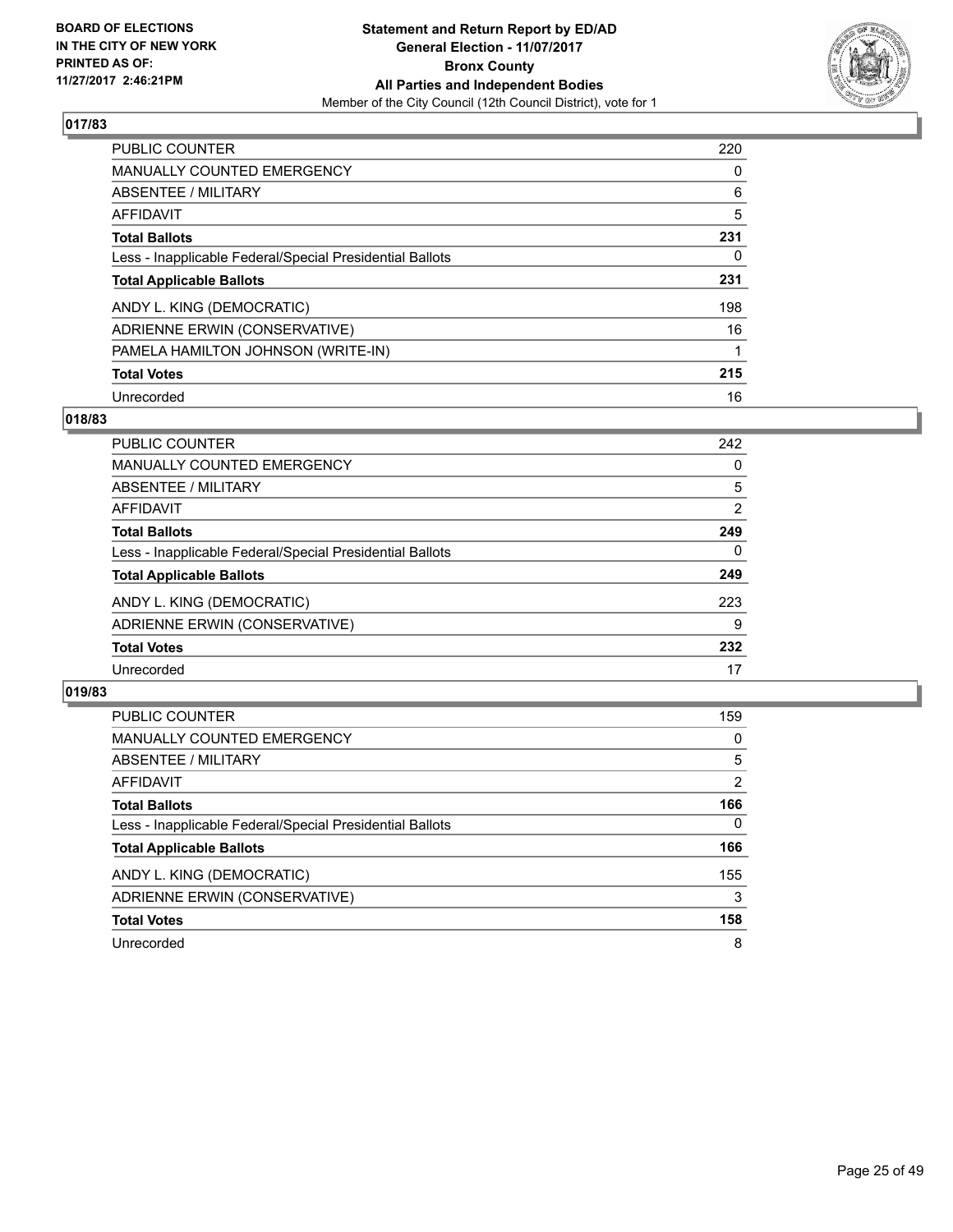

| PUBLIC COUNTER                                           | 174 |
|----------------------------------------------------------|-----|
| <b>MANUALLY COUNTED EMERGENCY</b>                        | 0   |
| ABSENTEE / MILITARY                                      | 2   |
| AFFIDAVIT                                                | 3   |
| <b>Total Ballots</b>                                     | 179 |
| Less - Inapplicable Federal/Special Presidential Ballots | 0   |
| <b>Total Applicable Ballots</b>                          | 179 |
| ANDY L. KING (DEMOCRATIC)                                | 157 |
| ADRIENNE ERWIN (CONSERVATIVE)                            | 6   |
| <b>Total Votes</b>                                       | 163 |
| Unrecorded                                               | 16  |

#### **021/83**

| <b>PUBLIC COUNTER</b>                                    | 208 |
|----------------------------------------------------------|-----|
| <b>MANUALLY COUNTED EMERGENCY</b>                        | 0   |
| ABSENTEE / MILITARY                                      | 9   |
| <b>AFFIDAVIT</b>                                         |     |
| <b>Total Ballots</b>                                     | 218 |
| Less - Inapplicable Federal/Special Presidential Ballots | 0   |
| <b>Total Applicable Ballots</b>                          | 218 |
| ANDY L. KING (DEMOCRATIC)                                | 189 |
| ADRIENNE ERWIN (CONSERVATIVE)                            | 13  |
| MICHAEL HOCK (WRITE-IN)                                  |     |
| <b>Total Votes</b>                                       | 203 |
| Unrecorded                                               | 15  |

| <b>PUBLIC COUNTER</b>                                    | 147 |
|----------------------------------------------------------|-----|
| <b>MANUALLY COUNTED EMERGENCY</b>                        | 0   |
| ABSENTEE / MILITARY                                      | 3   |
| AFFIDAVIT                                                |     |
| <b>Total Ballots</b>                                     | 151 |
| Less - Inapplicable Federal/Special Presidential Ballots | 0   |
| <b>Total Applicable Ballots</b>                          | 151 |
| ANDY L. KING (DEMOCRATIC)                                | 132 |
| ADRIENNE ERWIN (CONSERVATIVE)                            | 8   |
| <b>Total Votes</b>                                       | 140 |
| Unrecorded                                               | 11  |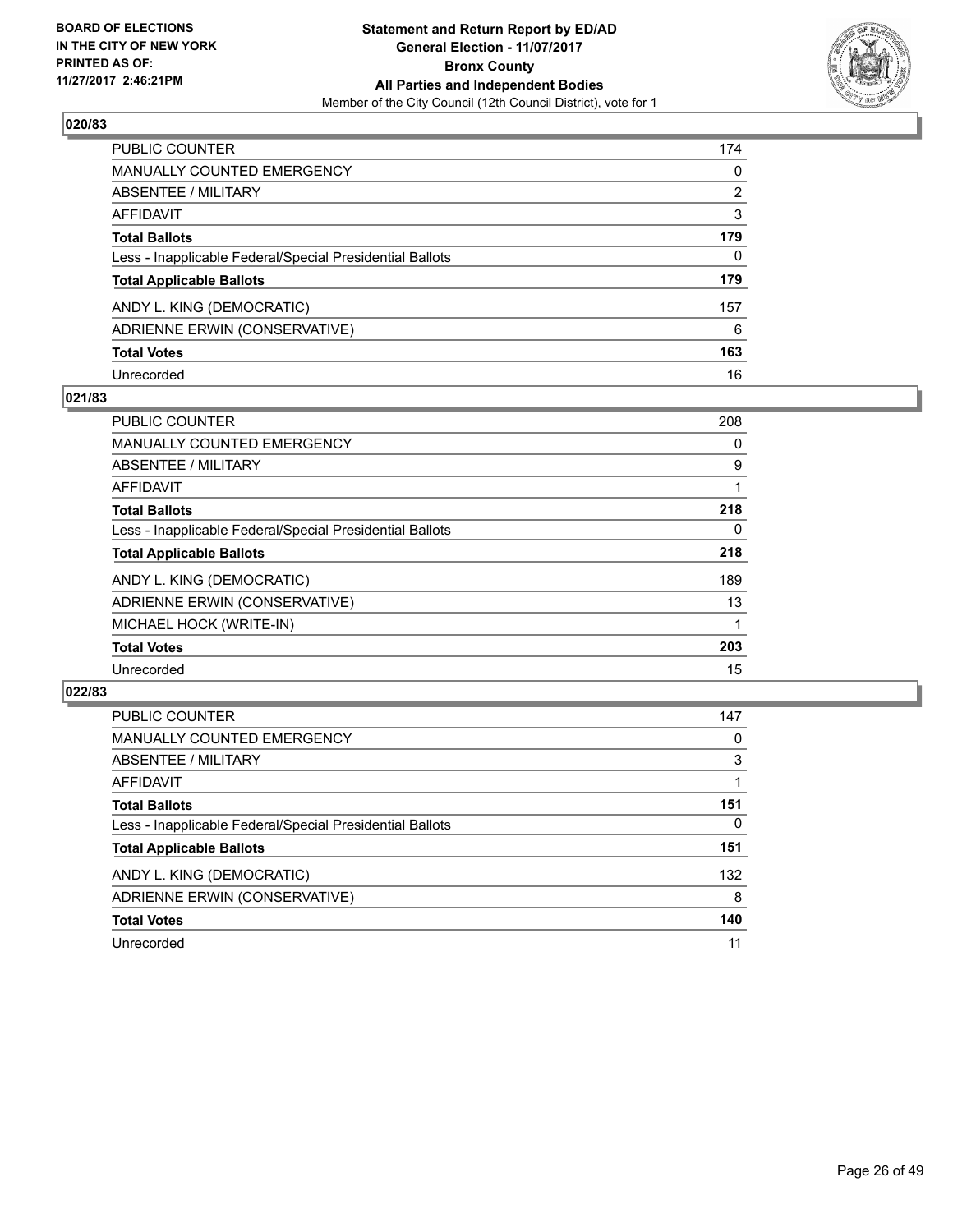

| PUBLIC COUNTER                                           | 124          |
|----------------------------------------------------------|--------------|
| <b>MANUALLY COUNTED EMERGENCY</b>                        | 0            |
| <b>ABSENTEE / MILITARY</b>                               | 2            |
| AFFIDAVIT                                                | $\mathbf{0}$ |
| <b>Total Ballots</b>                                     | 126          |
| Less - Inapplicable Federal/Special Presidential Ballots | $\mathbf{0}$ |
| <b>Total Applicable Ballots</b>                          | 126          |
| ANDY L. KING (DEMOCRATIC)                                | 110          |
| ADRIENNE ERWIN (CONSERVATIVE)                            | 4            |
| <b>Total Votes</b>                                       | 114          |
| Unrecorded                                               | 12           |

#### **024/83**

| <b>PUBLIC COUNTER</b>                                    | 96       |
|----------------------------------------------------------|----------|
| <b>MANUALLY COUNTED EMERGENCY</b>                        | 0        |
| ABSENTEE / MILITARY                                      | 6        |
| AFFIDAVIT                                                | 2        |
| <b>Total Ballots</b>                                     | 104      |
| Less - Inapplicable Federal/Special Presidential Ballots | $\Omega$ |
| <b>Total Applicable Ballots</b>                          | 104      |
| ANDY L. KING (DEMOCRATIC)                                | 91       |
| ADRIENNE ERWIN (CONSERVATIVE)                            | 3        |
| <b>Total Votes</b>                                       | 94       |
| Unrecorded                                               | 10       |

| <b>PUBLIC COUNTER</b>                                    | 168 |
|----------------------------------------------------------|-----|
| MANUALLY COUNTED EMERGENCY                               | 0   |
| ABSENTEE / MILITARY                                      | 0   |
| AFFIDAVIT                                                | 2   |
| <b>Total Ballots</b>                                     | 170 |
| Less - Inapplicable Federal/Special Presidential Ballots | 0   |
| <b>Total Applicable Ballots</b>                          | 170 |
| ANDY L. KING (DEMOCRATIC)                                | 149 |
| ADRIENNE ERWIN (CONSERVATIVE)                            | 3   |
| <b>Total Votes</b>                                       | 152 |
| Unrecorded                                               | 18  |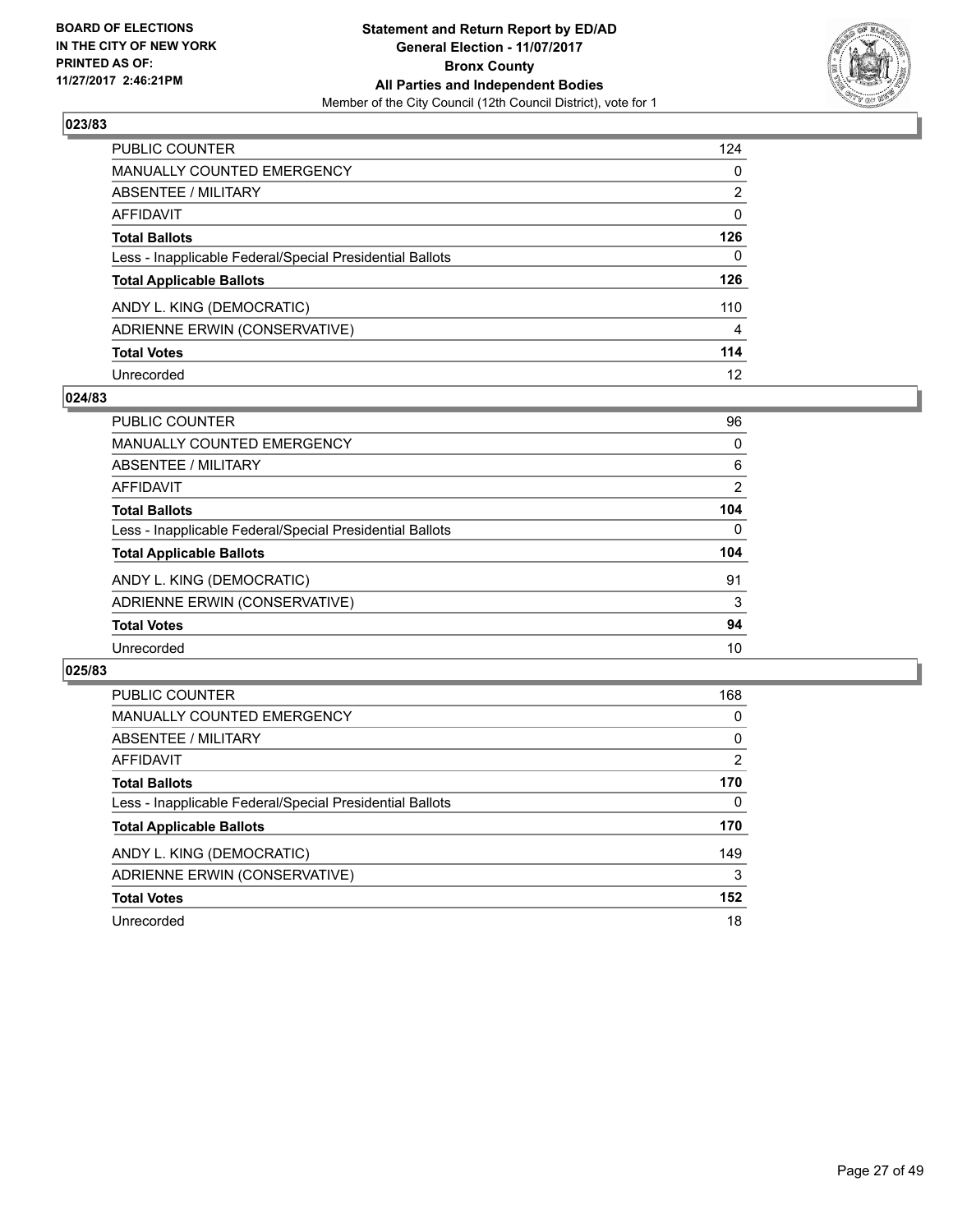

| PUBLIC COUNTER                                           | 109          |
|----------------------------------------------------------|--------------|
| <b>MANUALLY COUNTED EMERGENCY</b>                        | 0            |
| ABSENTEE / MILITARY                                      | 0            |
| <b>AFFIDAVIT</b>                                         | 3            |
| <b>Total Ballots</b>                                     | 112          |
| Less - Inapplicable Federal/Special Presidential Ballots | $\mathbf{0}$ |
| <b>Total Applicable Ballots</b>                          | 112          |
| ANDY L. KING (DEMOCRATIC)                                | 95           |
| ADRIENNE ERWIN (CONSERVATIVE)                            | 5            |
| <b>Total Votes</b>                                       | 100          |
| Unrecorded                                               | 12           |

#### **027/83**

| <b>PUBLIC COUNTER</b>                                    | 251 |
|----------------------------------------------------------|-----|
| <b>MANUALLY COUNTED EMERGENCY</b>                        | 0   |
| ABSENTEE / MILITARY                                      | 4   |
| AFFIDAVIT                                                | 0   |
| <b>Total Ballots</b>                                     | 255 |
| Less - Inapplicable Federal/Special Presidential Ballots | 0   |
| <b>Total Applicable Ballots</b>                          | 255 |
| ANDY L. KING (DEMOCRATIC)                                | 213 |
| ADRIENNE ERWIN (CONSERVATIVE)                            | 17  |
| <b>Total Votes</b>                                       | 230 |
| Unrecorded                                               | 25  |

| <b>PUBLIC COUNTER</b>                                    | 125            |
|----------------------------------------------------------|----------------|
| MANUALLY COUNTED EMERGENCY                               | 0              |
| ABSENTEE / MILITARY                                      | $\overline{2}$ |
| AFFIDAVIT                                                | 2              |
| <b>Total Ballots</b>                                     | 129            |
| Less - Inapplicable Federal/Special Presidential Ballots | 0              |
| <b>Total Applicable Ballots</b>                          | 129            |
| ANDY L. KING (DEMOCRATIC)                                | 114            |
| ADRIENNE ERWIN (CONSERVATIVE)                            | 2              |
| <b>Total Votes</b>                                       | 116            |
| Unrecorded                                               | 13             |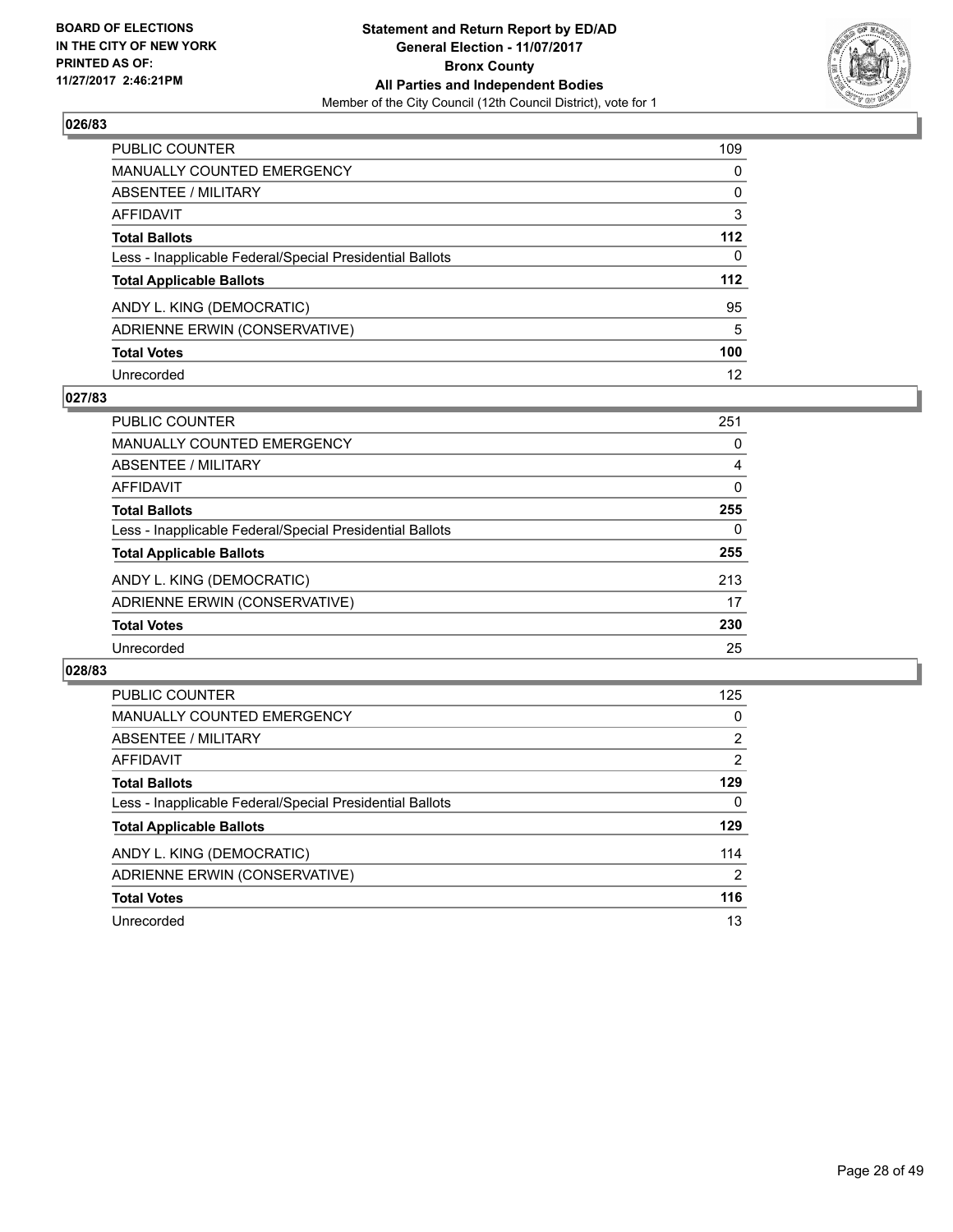

| PUBLIC COUNTER                                           | 163      |
|----------------------------------------------------------|----------|
| <b>MANUALLY COUNTED EMERGENCY</b>                        | 0        |
| <b>ABSENTEE / MILITARY</b>                               | 3        |
| <b>AFFIDAVIT</b>                                         | $\Omega$ |
| <b>Total Ballots</b>                                     | 166      |
| Less - Inapplicable Federal/Special Presidential Ballots | 0        |
| <b>Total Applicable Ballots</b>                          | 166      |
| ANDY L. KING (DEMOCRATIC)                                | 140      |
| ADRIENNE ERWIN (CONSERVATIVE)                            | 6        |
| <b>Total Votes</b>                                       | 146      |
| Unrecorded                                               | 20       |

#### **030/83**

| <b>PUBLIC COUNTER</b>                                    | 169 |
|----------------------------------------------------------|-----|
| <b>MANUALLY COUNTED EMERGENCY</b>                        | 0   |
| ABSENTEE / MILITARY                                      | 20  |
| AFFIDAVIT                                                | 0   |
| <b>Total Ballots</b>                                     | 189 |
| Less - Inapplicable Federal/Special Presidential Ballots | 0   |
| <b>Total Applicable Ballots</b>                          | 189 |
| ANDY L. KING (DEMOCRATIC)                                | 153 |
| ADRIENNE ERWIN (CONSERVATIVE)                            | 9   |
| <b>Total Votes</b>                                       | 162 |
| Unrecorded                                               | 27  |

| <b>PUBLIC COUNTER</b>                                    | 259 |
|----------------------------------------------------------|-----|
| <b>MANUALLY COUNTED EMERGENCY</b>                        | 0   |
| ABSENTEE / MILITARY                                      | 4   |
| AFFIDAVIT                                                |     |
| <b>Total Ballots</b>                                     | 264 |
| Less - Inapplicable Federal/Special Presidential Ballots | 0   |
| <b>Total Applicable Ballots</b>                          | 264 |
| ANDY L. KING (DEMOCRATIC)                                | 230 |
| ADRIENNE ERWIN (CONSERVATIVE)                            | 12  |
| <b>KENNETH KIRTON (WRITE-IN)</b>                         |     |
| <b>Total Votes</b>                                       | 243 |
| Unrecorded                                               | 21  |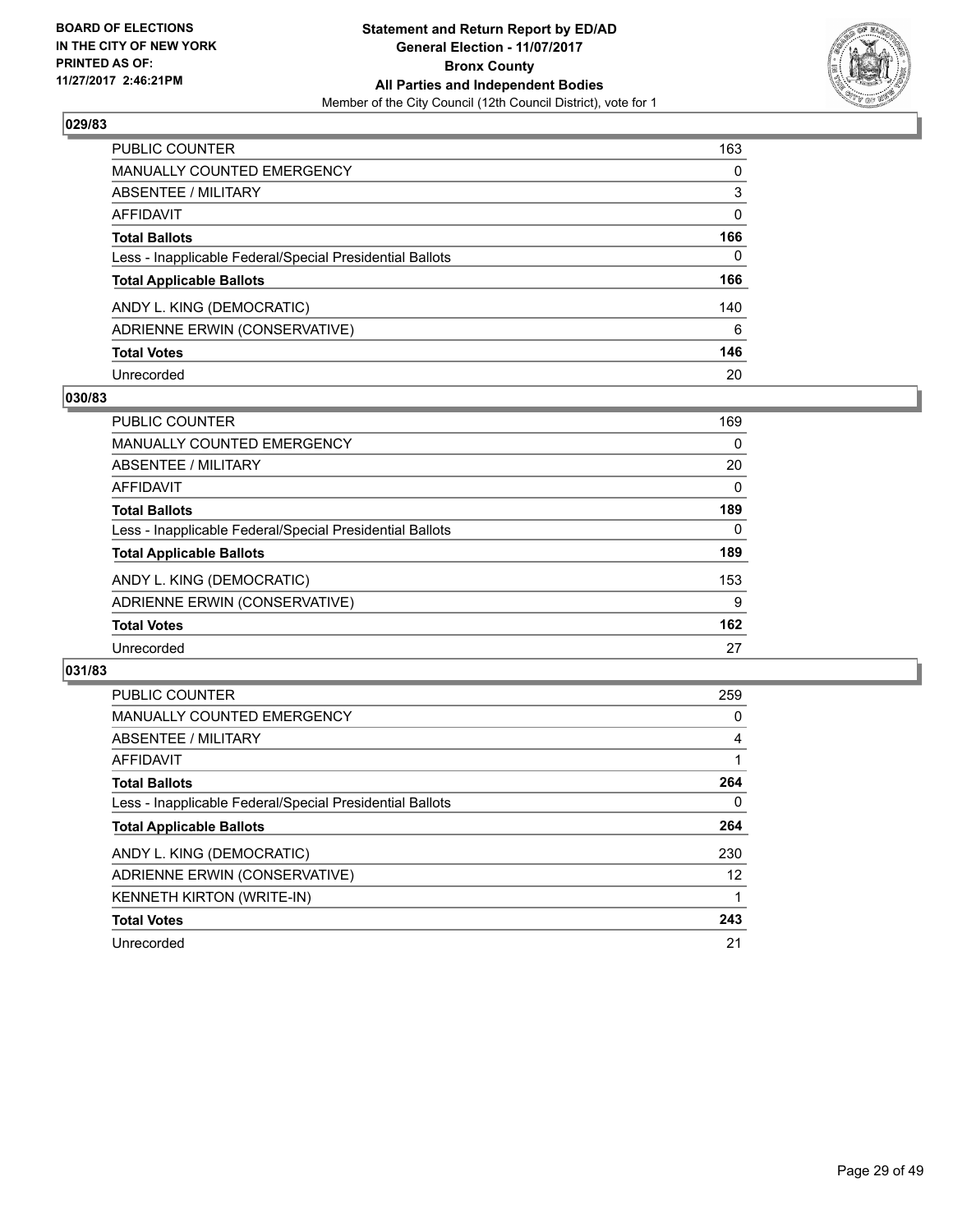

| PUBLIC COUNTER                                           | 201          |
|----------------------------------------------------------|--------------|
| <b>MANUALLY COUNTED EMERGENCY</b>                        | 0            |
| <b>ABSENTEE / MILITARY</b>                               | 2            |
| AFFIDAVIT                                                |              |
| <b>Total Ballots</b>                                     | 204          |
| Less - Inapplicable Federal/Special Presidential Ballots | $\mathbf{0}$ |
| <b>Total Applicable Ballots</b>                          | 204          |
| ANDY L. KING (DEMOCRATIC)                                | 186          |
| ADRIENNE ERWIN (CONSERVATIVE)                            | 6            |
| <b>Total Votes</b>                                       | 192          |
| Unrecorded                                               | 12           |

#### **033/83**

| PUBLIC COUNTER                                           | 264 |
|----------------------------------------------------------|-----|
| <b>MANUALLY COUNTED EMERGENCY</b>                        | 0   |
| <b>ABSENTEE / MILITARY</b>                               | 5   |
| AFFIDAVIT                                                |     |
| <b>Total Ballots</b>                                     | 270 |
| Less - Inapplicable Federal/Special Presidential Ballots | 0   |
| <b>Total Applicable Ballots</b>                          | 270 |
| ANDY L. KING (DEMOCRATIC)                                | 235 |
| ADRIENNE ERWIN (CONSERVATIVE)                            | 13  |
| <b>Total Votes</b>                                       | 248 |
| Unrecorded                                               | 22  |

| <b>PUBLIC COUNTER</b>                                    | 217            |
|----------------------------------------------------------|----------------|
| <b>MANUALLY COUNTED EMERGENCY</b>                        | 0              |
| ABSENTEE / MILITARY                                      | 10             |
| <b>AFFIDAVIT</b>                                         | $\overline{2}$ |
| <b>Total Ballots</b>                                     | 229            |
| Less - Inapplicable Federal/Special Presidential Ballots | 0              |
| <b>Total Applicable Ballots</b>                          | 229            |
| ANDY L. KING (DEMOCRATIC)                                | 193            |
| ADRIENNE ERWIN (CONSERVATIVE)                            | 12             |
| <b>Total Votes</b>                                       | 205            |
| Unrecorded                                               | 24             |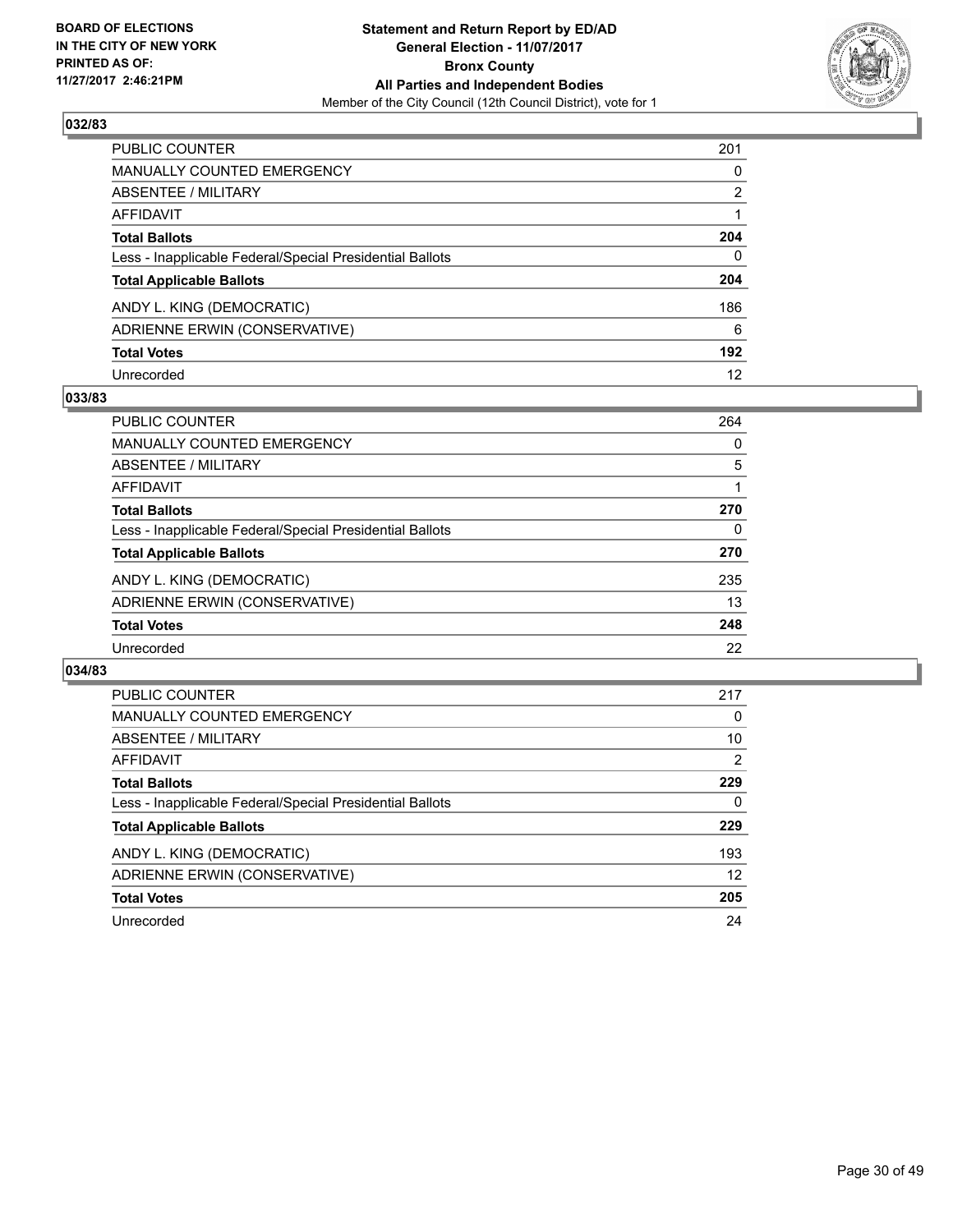

| <b>PUBLIC COUNTER</b>                                    | 162            |
|----------------------------------------------------------|----------------|
| MANUALLY COUNTED EMERGENCY                               | 0              |
| ABSENTEE / MILITARY                                      | 4              |
| AFFIDAVIT                                                | 3              |
| <b>Total Ballots</b>                                     | 169            |
| Less - Inapplicable Federal/Special Presidential Ballots | 0              |
| <b>Total Applicable Ballots</b>                          | 169            |
| ANDY L. KING (DEMOCRATIC)                                | 150            |
| ADRIENNE ERWIN (CONSERVATIVE)                            | 5              |
| UNATTRIBUTABLE WRITE-IN (WRITE-IN)                       | $\overline{2}$ |
| <b>Total Votes</b>                                       | 157            |
| Unrecorded                                               | 12             |

#### **036/83**

| PUBLIC COUNTER                                           | 105 |
|----------------------------------------------------------|-----|
| MANUALLY COUNTED EMERGENCY                               | 0   |
| ABSENTEE / MILITARY                                      | 3   |
| AFFIDAVIT                                                | 0   |
| <b>Total Ballots</b>                                     | 108 |
| Less - Inapplicable Federal/Special Presidential Ballots | 0   |
| <b>Total Applicable Ballots</b>                          | 108 |
| ANDY L. KING (DEMOCRATIC)                                | 94  |
| ADRIENNE ERWIN (CONSERVATIVE)                            | 2   |
| <b>Total Votes</b>                                       | 96  |
| Unrecorded                                               | 12  |

| <b>PUBLIC COUNTER</b>                                    | 130      |
|----------------------------------------------------------|----------|
| <b>MANUALLY COUNTED EMERGENCY</b>                        | 0        |
| ABSENTEE / MILITARY                                      | 5        |
| AFFIDAVIT                                                | 3        |
| <b>Total Ballots</b>                                     | 138      |
| Less - Inapplicable Federal/Special Presidential Ballots | $\Omega$ |
| <b>Total Applicable Ballots</b>                          | 138      |
| ANDY L. KING (DEMOCRATIC)                                | 114      |
| ADRIENNE ERWIN (CONSERVATIVE)                            | 10       |
| <b>Total Votes</b>                                       | 124      |
| Unrecorded                                               | 14       |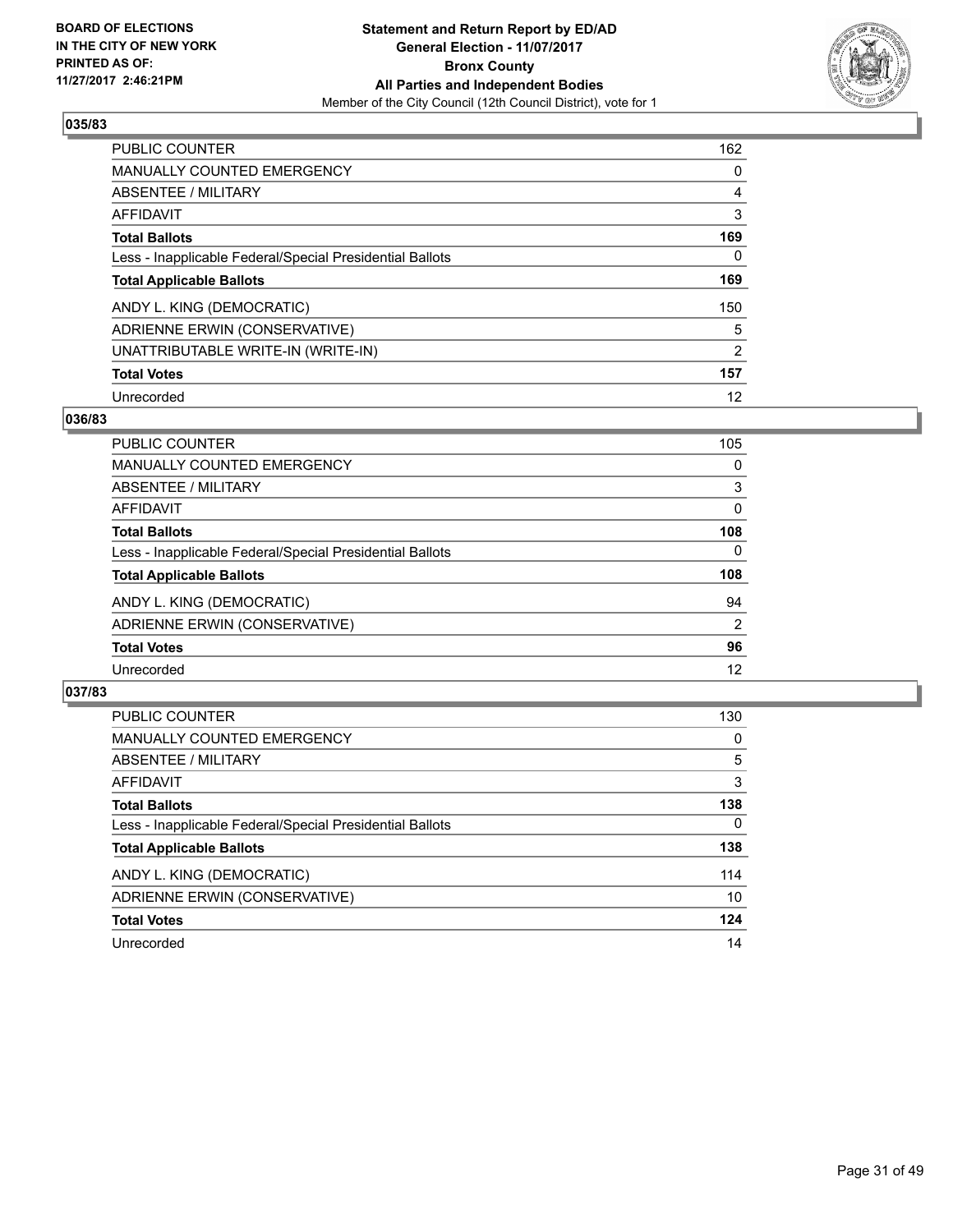

| <b>PUBLIC COUNTER</b>                                    | 179            |
|----------------------------------------------------------|----------------|
| <b>MANUALLY COUNTED EMERGENCY</b>                        | 0              |
| ABSENTEE / MILITARY                                      | 5              |
| AFFIDAVIT                                                | 3              |
| <b>Total Ballots</b>                                     | 187            |
| Less - Inapplicable Federal/Special Presidential Ballots | 0              |
| <b>Total Applicable Ballots</b>                          | 187            |
| ANDY L. KING (DEMOCRATIC)                                | 166            |
| ADRIENNE ERWIN (CONSERVATIVE)                            | 7              |
| KADIJA WRIGHT (WRITE-IN)                                 | $\overline{2}$ |
| KARREE-LYN GORDON (WRITE-IN)                             |                |
| RENAULT S. SHIVERS (WRITE-IN)                            |                |
| UNATTRIBUTABLE WRITE-IN (WRITE-IN)                       | 1              |
| <b>Total Votes</b>                                       | 178            |
| Unrecorded                                               | 9              |

#### **039/83**

| PUBLIC COUNTER                                           | 171      |
|----------------------------------------------------------|----------|
| <b>MANUALLY COUNTED EMERGENCY</b>                        | 0        |
| <b>ABSENTEE / MILITARY</b>                               | 3        |
| <b>AFFIDAVIT</b>                                         | 3        |
| <b>Total Ballots</b>                                     | 177      |
| Less - Inapplicable Federal/Special Presidential Ballots | $\Omega$ |
| <b>Total Applicable Ballots</b>                          | 177      |
| ANDY L. KING (DEMOCRATIC)                                | 152      |
| ADRIENNE ERWIN (CONSERVATIVE)                            | 9        |
| <b>Total Votes</b>                                       | 161      |
| Unrecorded                                               | 16       |
|                                                          |          |

| PUBLIC COUNTER                                           | 180 |
|----------------------------------------------------------|-----|
| <b>MANUALLY COUNTED EMERGENCY</b>                        | 0   |
| ABSENTEE / MILITARY                                      | 3   |
| AFFIDAVIT                                                | 2   |
| <b>Total Ballots</b>                                     | 185 |
| Less - Inapplicable Federal/Special Presidential Ballots | 0   |
| <b>Total Applicable Ballots</b>                          | 185 |
| ANDY L. KING (DEMOCRATIC)                                | 161 |
| ADRIENNE ERWIN (CONSERVATIVE)                            |     |
| ROBERT IRVING (WRITE-IN)                                 |     |
| <b>Total Votes</b>                                       | 169 |
| Unrecorded                                               | 16  |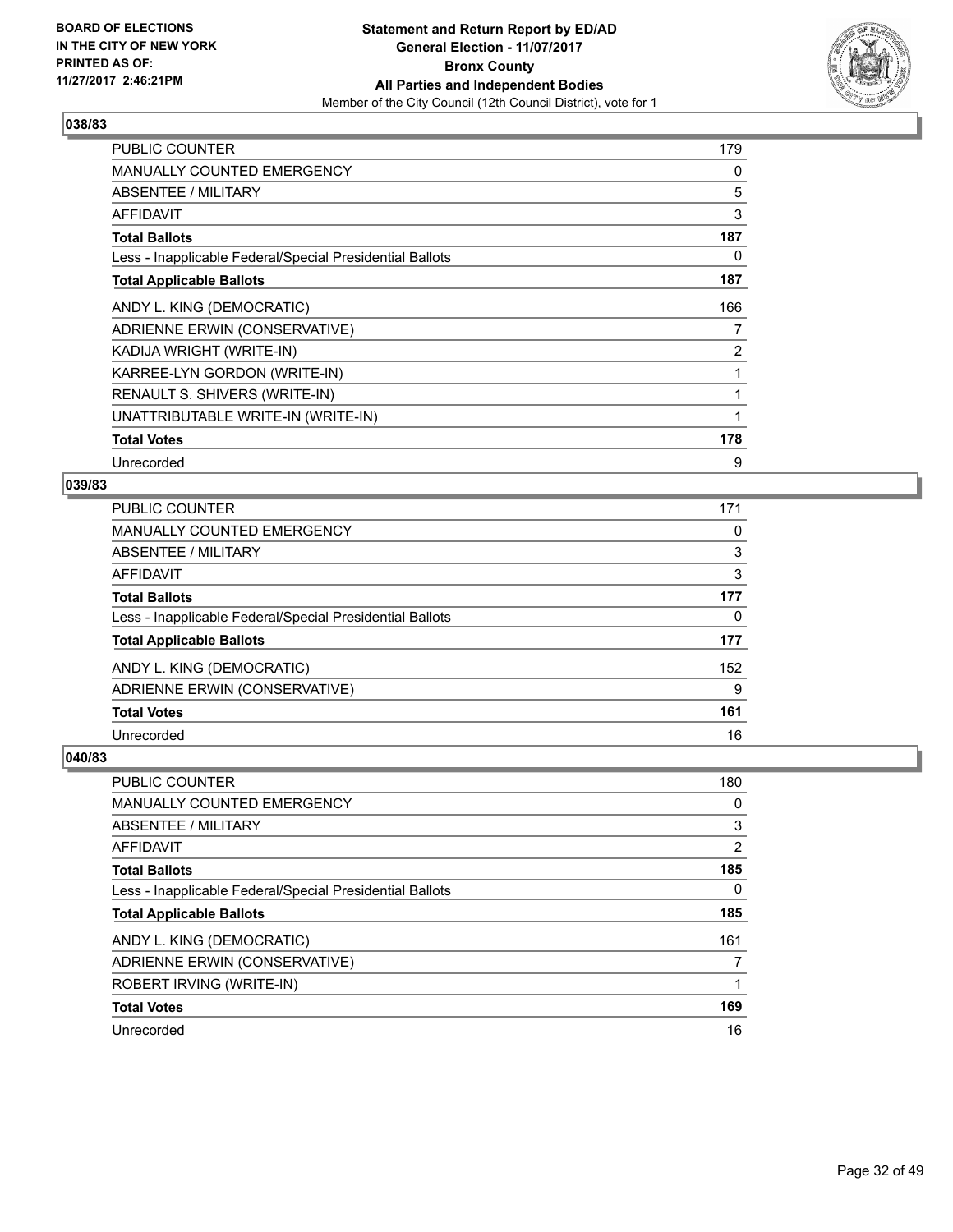

| PUBLIC COUNTER                                           | 182 |
|----------------------------------------------------------|-----|
| <b>MANUALLY COUNTED EMERGENCY</b>                        | 0   |
| <b>ABSENTEE / MILITARY</b>                               | 3   |
| <b>AFFIDAVIT</b>                                         | 2   |
| <b>Total Ballots</b>                                     | 187 |
| Less - Inapplicable Federal/Special Presidential Ballots | 0   |
| <b>Total Applicable Ballots</b>                          | 187 |
| ANDY L. KING (DEMOCRATIC)                                | 162 |
| ADRIENNE ERWIN (CONSERVATIVE)                            | 9   |
| <b>Total Votes</b>                                       | 171 |
| Unrecorded                                               | 16  |

#### **042/83**

| <b>PUBLIC COUNTER</b>                                    | 174 |
|----------------------------------------------------------|-----|
| MANUALLY COUNTED EMERGENCY                               | 0   |
| ABSENTEE / MILITARY                                      | 5   |
| AFFIDAVIT                                                | 2   |
| <b>Total Ballots</b>                                     | 181 |
| Less - Inapplicable Federal/Special Presidential Ballots | 0   |
| <b>Total Applicable Ballots</b>                          | 181 |
| ANDY L. KING (DEMOCRATIC)                                | 164 |
| ADRIENNE ERWIN (CONSERVATIVE)                            | 7   |
| <b>Total Votes</b>                                       | 171 |
| Unrecorded                                               | 10  |

| PUBLIC COUNTER                                           | 182 |
|----------------------------------------------------------|-----|
| <b>MANUALLY COUNTED EMERGENCY</b>                        | 0   |
| ABSENTEE / MILITARY                                      | 6   |
| <b>AFFIDAVIT</b>                                         |     |
| <b>Total Ballots</b>                                     | 189 |
| Less - Inapplicable Federal/Special Presidential Ballots | 0   |
| <b>Total Applicable Ballots</b>                          | 189 |
| ANDY L. KING (DEMOCRATIC)                                | 170 |
| ADRIENNE ERWIN (CONSERVATIVE)                            | 8   |
| <b>Total Votes</b>                                       | 178 |
| Unrecorded                                               | 11  |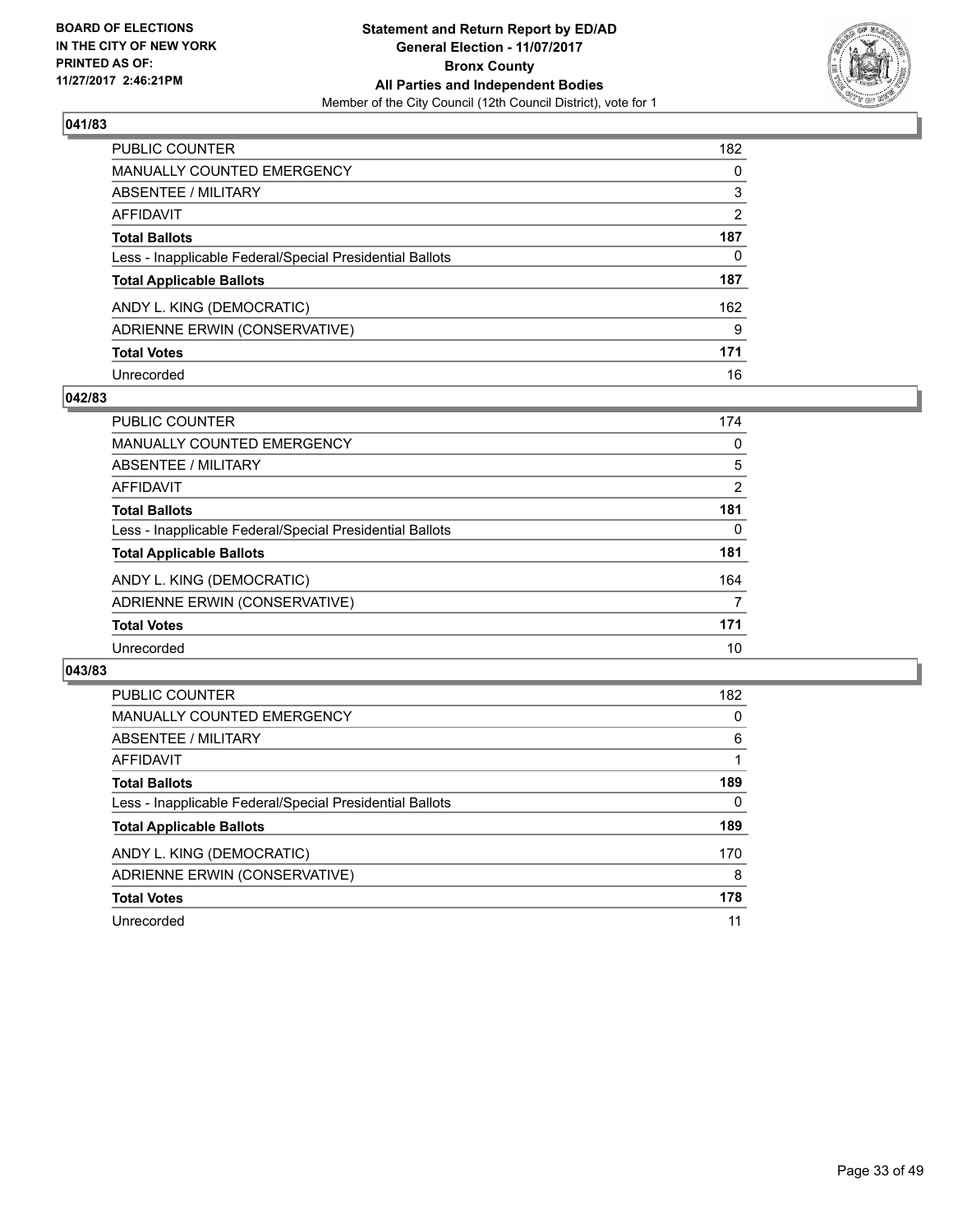

| PUBLIC COUNTER                                           | 176 |
|----------------------------------------------------------|-----|
| <b>MANUALLY COUNTED EMERGENCY</b>                        | 0   |
| <b>ABSENTEE / MILITARY</b>                               | 10  |
| <b>AFFIDAVIT</b>                                         | 4   |
| <b>Total Ballots</b>                                     | 190 |
| Less - Inapplicable Federal/Special Presidential Ballots | 0   |
| <b>Total Applicable Ballots</b>                          | 190 |
| ANDY L. KING (DEMOCRATIC)                                | 162 |
| ADRIENNE ERWIN (CONSERVATIVE)                            | 9   |
| <b>Total Votes</b>                                       | 171 |
| Unrecorded                                               | 19  |

#### **045/83**

| <b>PUBLIC COUNTER</b>                                    | 164 |
|----------------------------------------------------------|-----|
| <b>MANUALLY COUNTED EMERGENCY</b>                        | 0   |
| ABSENTEE / MILITARY                                      | 8   |
| AFFIDAVIT                                                | 5   |
| <b>Total Ballots</b>                                     | 177 |
| Less - Inapplicable Federal/Special Presidential Ballots | 0   |
| <b>Total Applicable Ballots</b>                          | 177 |
| ANDY L. KING (DEMOCRATIC)                                | 159 |
| ADRIENNE ERWIN (CONSERVATIVE)                            | 5   |
| <b>Total Votes</b>                                       | 164 |
| Unrecorded                                               | 13  |

| <b>PUBLIC COUNTER</b>                                    | 227 |
|----------------------------------------------------------|-----|
| <b>MANUALLY COUNTED EMERGENCY</b>                        | 0   |
| ABSENTEE / MILITARY                                      | 18  |
| <b>AFFIDAVIT</b>                                         | 4   |
| <b>Total Ballots</b>                                     | 249 |
| Less - Inapplicable Federal/Special Presidential Ballots | 0   |
| <b>Total Applicable Ballots</b>                          | 249 |
| ANDY L. KING (DEMOCRATIC)                                | 185 |
| ADRIENNE ERWIN (CONSERVATIVE)                            | 18  |
| <b>Total Votes</b>                                       | 203 |
| Unrecorded                                               | 46  |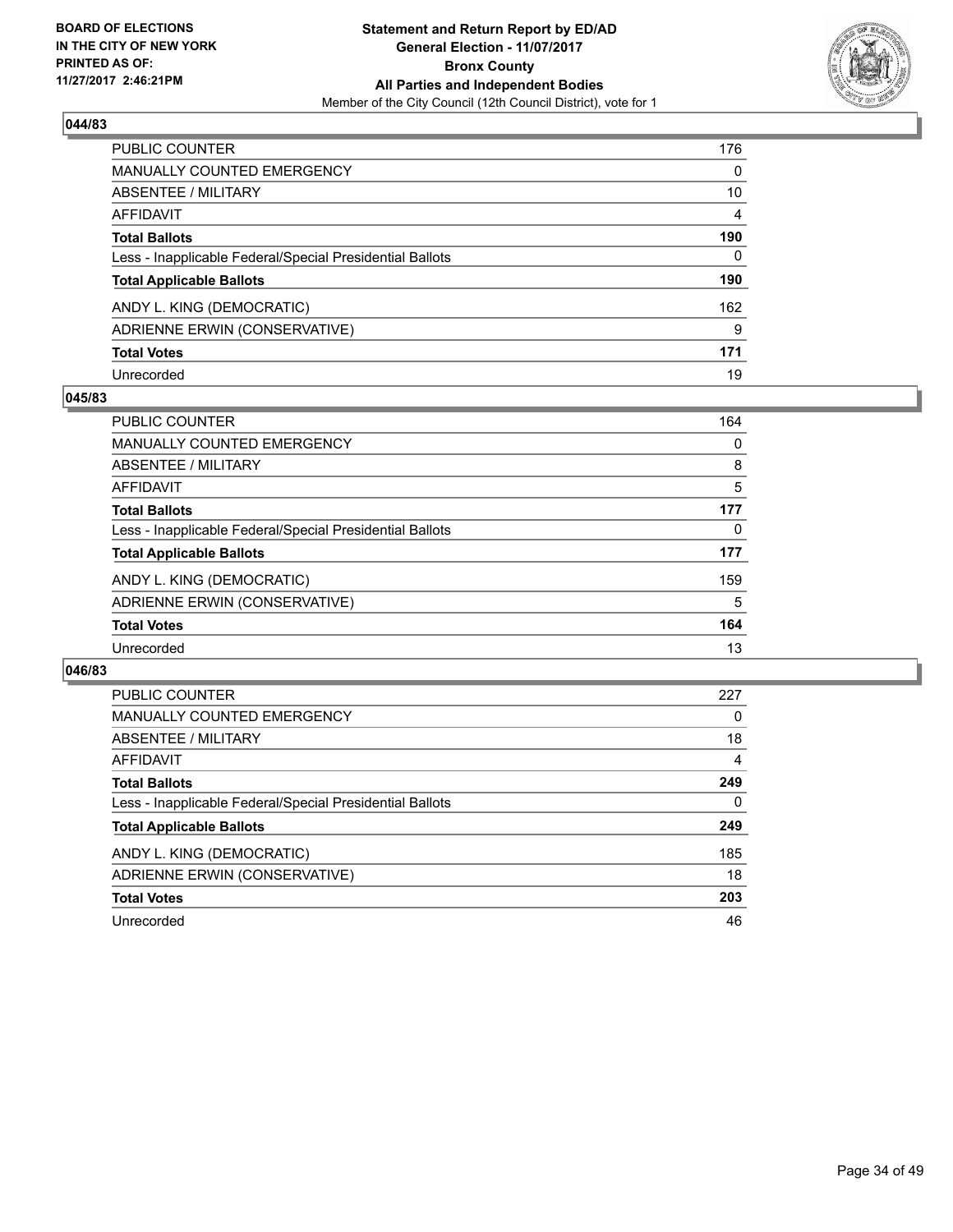

| PUBLIC COUNTER                                           | 142 |
|----------------------------------------------------------|-----|
| <b>MANUALLY COUNTED EMERGENCY</b>                        | 0   |
| <b>ABSENTEE / MILITARY</b>                               | 4   |
| <b>AFFIDAVIT</b>                                         | 5   |
| <b>Total Ballots</b>                                     | 151 |
| Less - Inapplicable Federal/Special Presidential Ballots | 0   |
| <b>Total Applicable Ballots</b>                          | 151 |
| ANDY L. KING (DEMOCRATIC)                                | 130 |
| ADRIENNE ERWIN (CONSERVATIVE)                            | 6   |
| <b>Total Votes</b>                                       | 136 |
| Unrecorded                                               | 15  |

#### **048/83**

| <b>PUBLIC COUNTER</b>                                    | 126 |
|----------------------------------------------------------|-----|
| <b>MANUALLY COUNTED EMERGENCY</b>                        | 0   |
| ABSENTEE / MILITARY                                      | 5   |
| AFFIDAVIT                                                | 0   |
| <b>Total Ballots</b>                                     | 131 |
| Less - Inapplicable Federal/Special Presidential Ballots | 0   |
| <b>Total Applicable Ballots</b>                          | 131 |
| ANDY L. KING (DEMOCRATIC)                                | 117 |
| ADRIENNE ERWIN (CONSERVATIVE)                            | 4   |
| <b>Total Votes</b>                                       | 121 |
| Unrecorded                                               | 10  |

| <b>PUBLIC COUNTER</b>                                    | 134 |
|----------------------------------------------------------|-----|
| <b>MANUALLY COUNTED EMERGENCY</b>                        | 0   |
| ABSENTEE / MILITARY                                      | 4   |
| AFFIDAVIT                                                | 2   |
| <b>Total Ballots</b>                                     | 140 |
| Less - Inapplicable Federal/Special Presidential Ballots | 0   |
| <b>Total Applicable Ballots</b>                          | 140 |
| ANDY L. KING (DEMOCRATIC)                                | 128 |
| ADRIENNE ERWIN (CONSERVATIVE)                            | 5   |
| <b>Total Votes</b>                                       | 133 |
| Unrecorded                                               |     |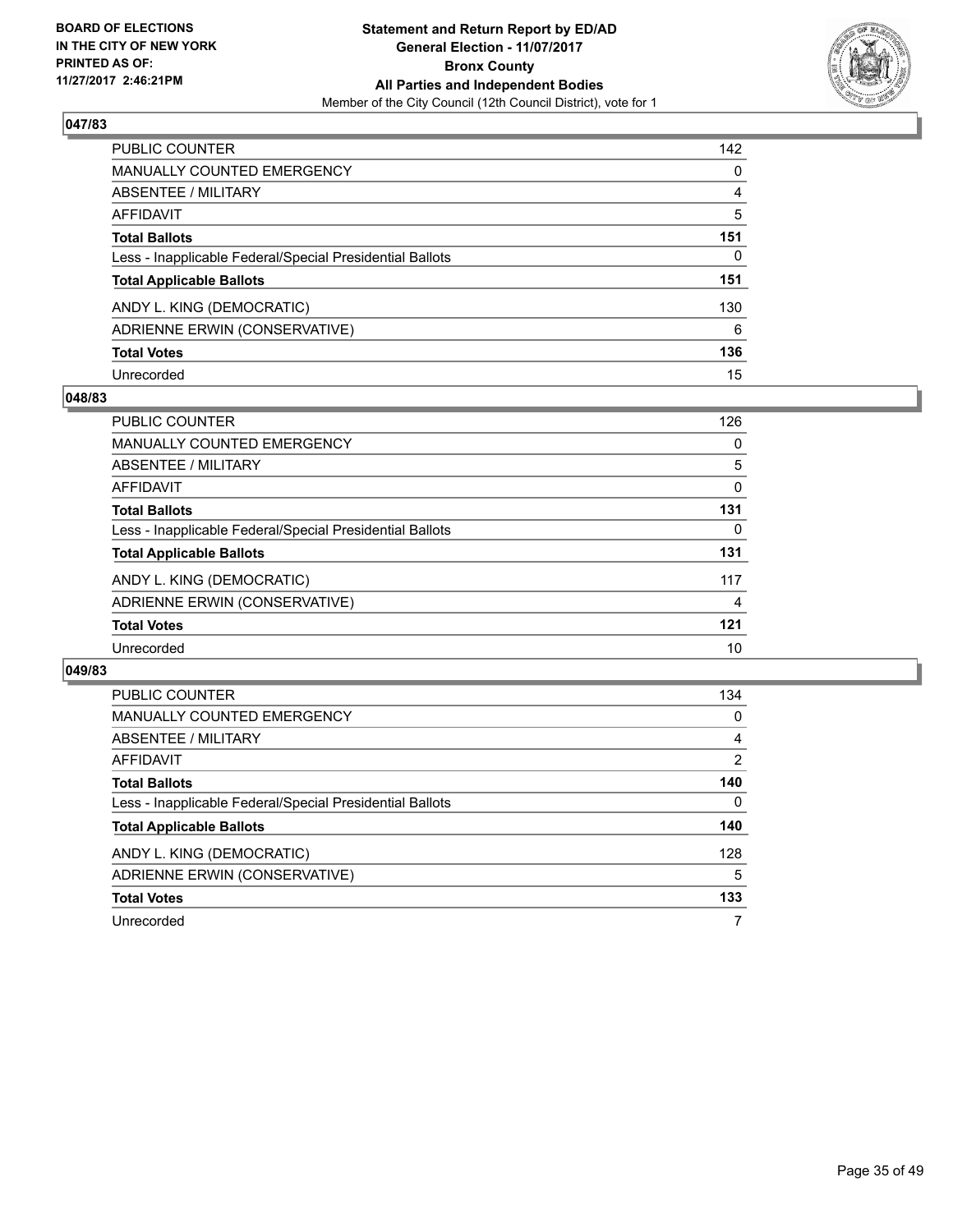

| <b>PUBLIC COUNTER</b>                                    | 182 |
|----------------------------------------------------------|-----|
| <b>MANUALLY COUNTED EMERGENCY</b>                        | 0   |
| ABSENTEE / MILITARY                                      | 4   |
| AFFIDAVIT                                                |     |
| <b>Total Ballots</b>                                     | 187 |
| Less - Inapplicable Federal/Special Presidential Ballots | 0   |
| <b>Total Applicable Ballots</b>                          | 187 |
| ANDY L. KING (DEMOCRATIC)                                | 168 |
| ADRIENNE ERWIN (CONSERVATIVE)                            | 4   |
| DIANA AYALA (WRITE-IN)                                   |     |
| <b>Total Votes</b>                                       | 173 |
| Unrecorded                                               | 14  |

#### **051/83**

| <b>PUBLIC COUNTER</b>                                    | 203 |
|----------------------------------------------------------|-----|
| MANUALLY COUNTED EMERGENCY                               | 0   |
| ABSENTEE / MILITARY                                      | 4   |
| <b>AFFIDAVIT</b>                                         | 4   |
| <b>Total Ballots</b>                                     | 211 |
| Less - Inapplicable Federal/Special Presidential Ballots | 0   |
| <b>Total Applicable Ballots</b>                          | 211 |
| ANDY L. KING (DEMOCRATIC)                                | 193 |
| ADRIENNE ERWIN (CONSERVATIVE)                            | 8   |
| <b>Total Votes</b>                                       | 201 |
| Unrecorded                                               | 10  |

| <b>PUBLIC COUNTER</b>                                    | 207 |
|----------------------------------------------------------|-----|
| <b>MANUALLY COUNTED EMERGENCY</b>                        | 0   |
| ABSENTEE / MILITARY                                      | 8   |
| AFFIDAVIT                                                | 4   |
| <b>Total Ballots</b>                                     | 219 |
| Less - Inapplicable Federal/Special Presidential Ballots | 0   |
| <b>Total Applicable Ballots</b>                          | 219 |
| ANDY L. KING (DEMOCRATIC)                                | 180 |
| ADRIENNE ERWIN (CONSERVATIVE)                            | 9   |
| <b>Total Votes</b>                                       | 189 |
| Unrecorded                                               | 30  |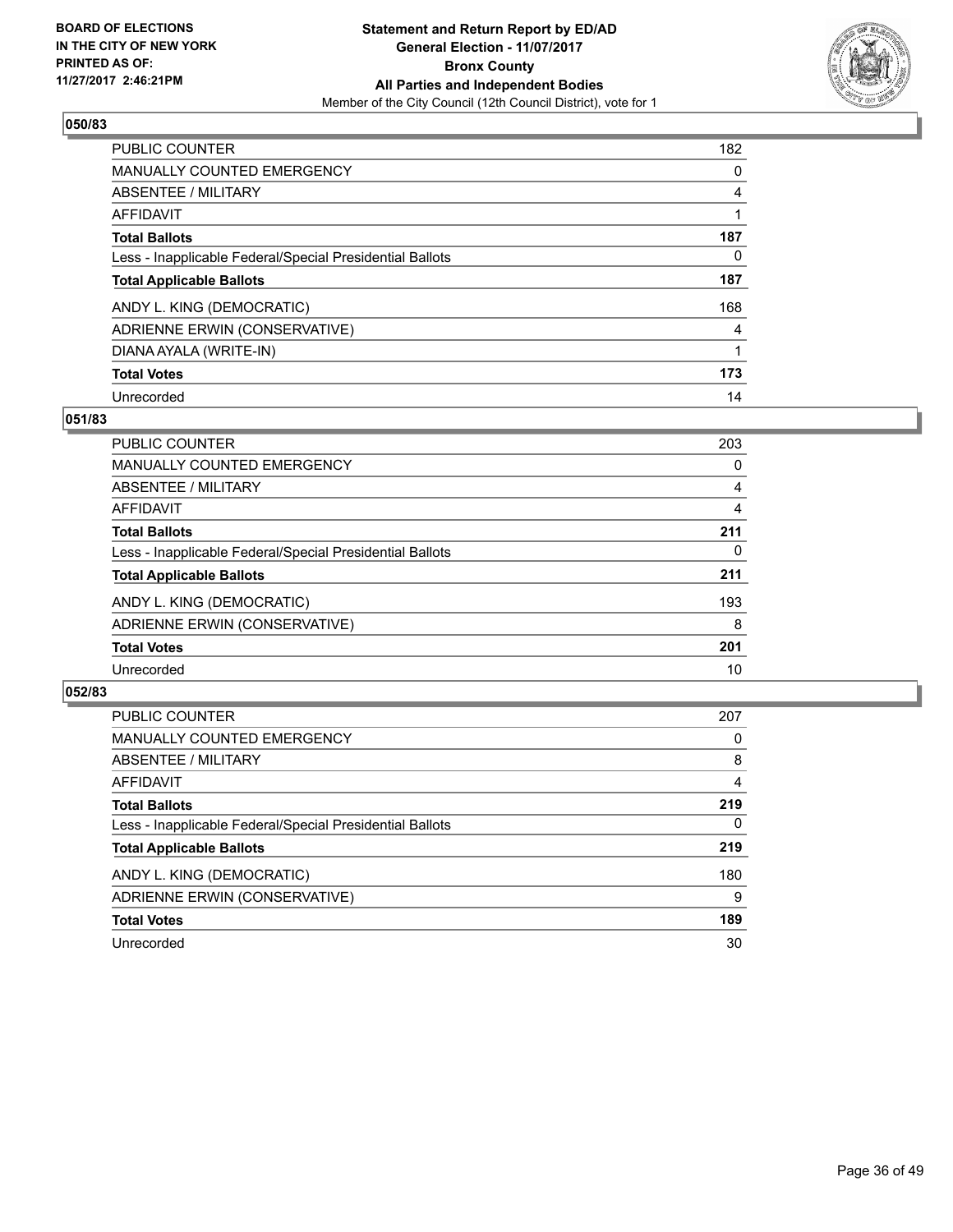

| PUBLIC COUNTER                                           | 157 |
|----------------------------------------------------------|-----|
| <b>MANUALLY COUNTED EMERGENCY</b>                        | 0   |
| <b>ABSENTEE / MILITARY</b>                               | 2   |
| AFFIDAVIT                                                |     |
| <b>Total Ballots</b>                                     | 160 |
| Less - Inapplicable Federal/Special Presidential Ballots | 0   |
| <b>Total Applicable Ballots</b>                          | 160 |
| ANDY L. KING (DEMOCRATIC)                                | 143 |
| ADRIENNE ERWIN (CONSERVATIVE)                            | 2   |
| <b>Total Votes</b>                                       | 145 |
| Unrecorded                                               | 15  |

#### **054/83**

| <b>PUBLIC COUNTER</b>                                    | 132 |
|----------------------------------------------------------|-----|
| <b>MANUALLY COUNTED EMERGENCY</b>                        | 0   |
| ABSENTEE / MILITARY                                      | 5   |
| AFFIDAVIT                                                | 3   |
| <b>Total Ballots</b>                                     | 140 |
| Less - Inapplicable Federal/Special Presidential Ballots | 0   |
| <b>Total Applicable Ballots</b>                          | 140 |
| ANDY L. KING (DEMOCRATIC)                                | 130 |
| ADRIENNE ERWIN (CONSERVATIVE)                            |     |
| <b>Total Votes</b>                                       | 131 |
| Unrecorded                                               | 9   |

| PUBLIC COUNTER                                           | 155            |
|----------------------------------------------------------|----------------|
| <b>MANUALLY COUNTED EMERGENCY</b>                        | 0              |
| ABSENTEE / MILITARY                                      | 8              |
| AFFIDAVIT                                                | $\overline{2}$ |
| <b>Total Ballots</b>                                     | 165            |
| Less - Inapplicable Federal/Special Presidential Ballots | 0              |
| <b>Total Applicable Ballots</b>                          | 165            |
| ANDY L. KING (DEMOCRATIC)                                | 147            |
| ADRIENNE ERWIN (CONSERVATIVE)                            | 7              |
| <b>Total Votes</b>                                       | 154            |
| Unrecorded                                               | 11             |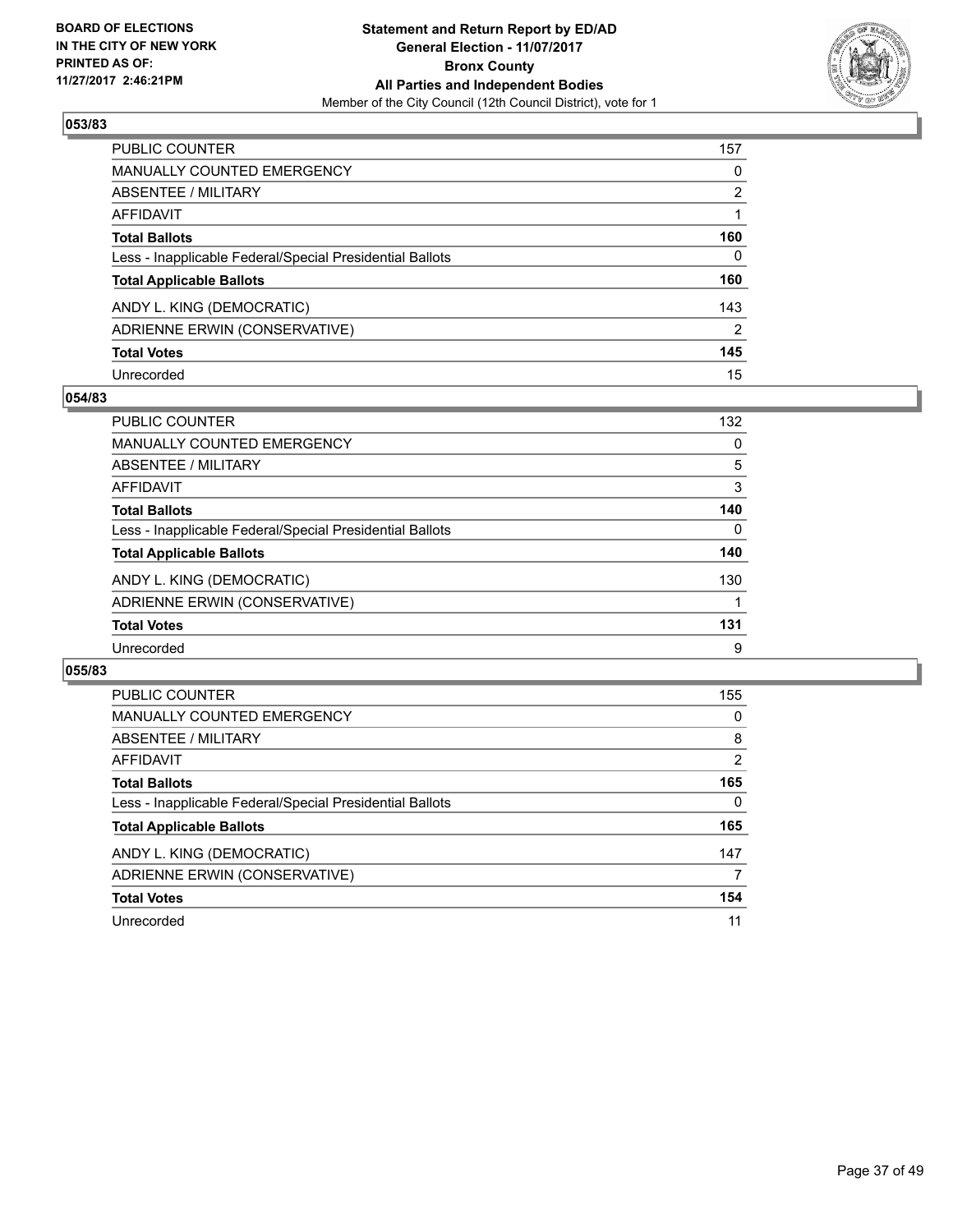

| PUBLIC COUNTER                                           | 217 |
|----------------------------------------------------------|-----|
| <b>MANUALLY COUNTED EMERGENCY</b>                        | 0   |
| <b>ABSENTEE / MILITARY</b>                               | 3   |
| AFFIDAVIT                                                | 5   |
| <b>Total Ballots</b>                                     | 225 |
| Less - Inapplicable Federal/Special Presidential Ballots | 0   |
| <b>Total Applicable Ballots</b>                          | 225 |
| ANDY L. KING (DEMOCRATIC)                                | 201 |
| ADRIENNE ERWIN (CONSERVATIVE)                            | 6   |
| <b>Total Votes</b>                                       | 207 |
| Unrecorded                                               | 18  |

#### **057/83**

| <b>PUBLIC COUNTER</b>                                    | 275 |
|----------------------------------------------------------|-----|
| <b>MANUALLY COUNTED EMERGENCY</b>                        | 0   |
| ABSENTEE / MILITARY                                      | 6   |
| AFFIDAVIT                                                |     |
| <b>Total Ballots</b>                                     | 282 |
| Less - Inapplicable Federal/Special Presidential Ballots | 0   |
| <b>Total Applicable Ballots</b>                          | 282 |
| ANDY L. KING (DEMOCRATIC)                                | 249 |
| ADRIENNE ERWIN (CONSERVATIVE)                            | 6   |
| <b>Total Votes</b>                                       | 255 |
| Unrecorded                                               | 27  |

| <b>PUBLIC COUNTER</b>                                    | 96                    |
|----------------------------------------------------------|-----------------------|
| <b>MANUALLY COUNTED EMERGENCY</b>                        | 0                     |
| ABSENTEE / MILITARY                                      | $\mathbf{2}^{\prime}$ |
| AFFIDAVIT                                                | 0                     |
| <b>Total Ballots</b>                                     | 98                    |
| Less - Inapplicable Federal/Special Presidential Ballots | 0                     |
| <b>Total Applicable Ballots</b>                          | 98                    |
| ANDY L. KING (DEMOCRATIC)                                | 76                    |
| ADRIENNE ERWIN (CONSERVATIVE)                            | 6                     |
| UNATTRIBUTABLE WRITE-IN (WRITE-IN)                       |                       |
|                                                          |                       |
| <b>Total Votes</b>                                       | 83                    |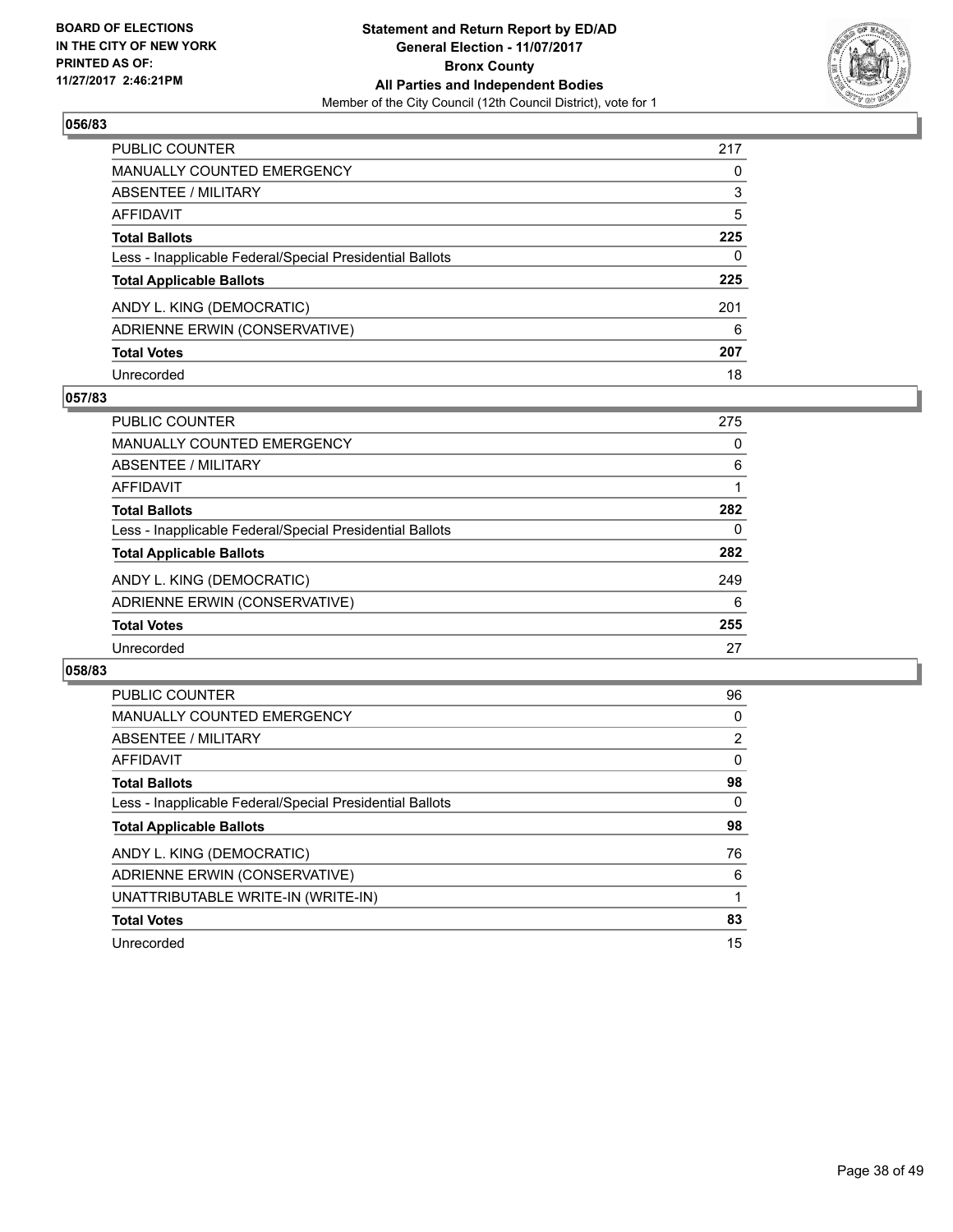

| PUBLIC COUNTER                                           | 182          |
|----------------------------------------------------------|--------------|
| <b>MANUALLY COUNTED EMERGENCY</b>                        | $\mathbf{0}$ |
| <b>ABSENTEE / MILITARY</b>                               | 7            |
| AFFIDAVIT                                                | 2            |
| <b>Total Ballots</b>                                     | 191          |
| Less - Inapplicable Federal/Special Presidential Ballots | 0            |
| <b>Total Applicable Ballots</b>                          | 191          |
| ANDY L. KING (DEMOCRATIC)                                | 167          |
| ADRIENNE ERWIN (CONSERVATIVE)                            | 11           |
| <b>Total Votes</b>                                       | 178          |
| Unrecorded                                               | 13           |

#### **060/83**

| <b>PUBLIC COUNTER</b>                                    | 80 |
|----------------------------------------------------------|----|
| MANUALLY COUNTED EMERGENCY                               | 0  |
| ABSENTEE / MILITARY                                      |    |
| <b>AFFIDAVIT</b>                                         | 0  |
| <b>Total Ballots</b>                                     | 81 |
| Less - Inapplicable Federal/Special Presidential Ballots | 0  |
| <b>Total Applicable Ballots</b>                          | 81 |
| ANDY L. KING (DEMOCRATIC)                                | 65 |
| ADRIENNE ERWIN (CONSERVATIVE)                            | 7  |
| REV RUBEN DIAZ SR (WRITE-IN)                             |    |
| <b>Total Votes</b>                                       | 73 |
| Unrecorded                                               | 8  |

| <b>PUBLIC COUNTER</b>                                    | 134 |
|----------------------------------------------------------|-----|
| <b>MANUALLY COUNTED EMERGENCY</b>                        | 0   |
| ABSENTEE / MILITARY                                      | 6   |
| AFFIDAVIT                                                | 0   |
| <b>Total Ballots</b>                                     | 140 |
| Less - Inapplicable Federal/Special Presidential Ballots | 0   |
| <b>Total Applicable Ballots</b>                          | 140 |
| ANDY L. KING (DEMOCRATIC)                                | 119 |
| ADRIENNE ERWIN (CONSERVATIVE)                            | 8   |
| <b>Total Votes</b>                                       | 127 |
| Unrecorded                                               | 13  |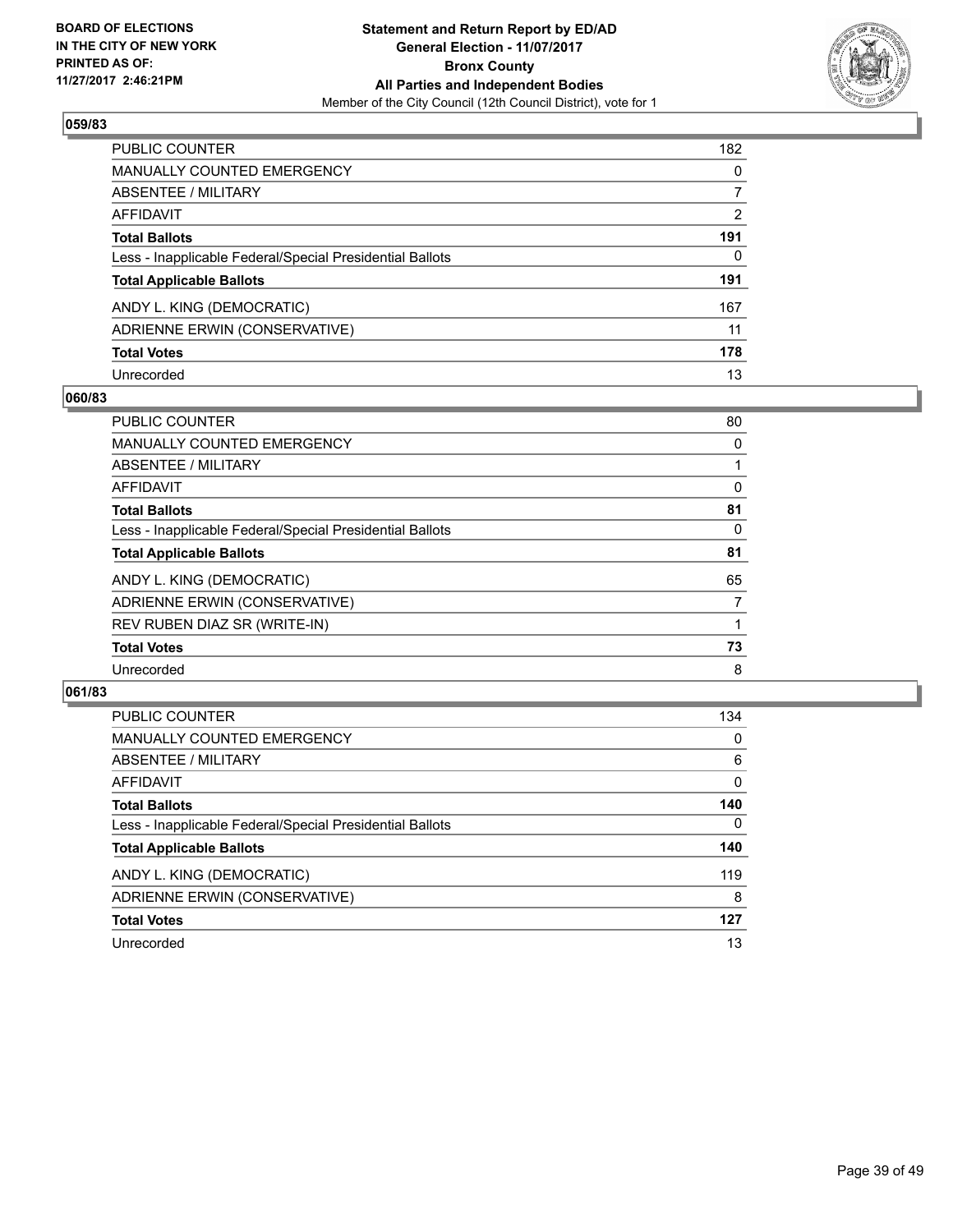

| PUBLIC COUNTER                                           | 84           |
|----------------------------------------------------------|--------------|
| <b>MANUALLY COUNTED EMERGENCY</b>                        | $\mathbf{0}$ |
| <b>ABSENTEE / MILITARY</b>                               | 7            |
| AFFIDAVIT                                                |              |
| <b>Total Ballots</b>                                     | 92           |
| Less - Inapplicable Federal/Special Presidential Ballots | $\mathbf{0}$ |
| <b>Total Applicable Ballots</b>                          | 92           |
| ANDY L. KING (DEMOCRATIC)                                | 72           |
| ADRIENNE ERWIN (CONSERVATIVE)                            | 8            |
| <b>Total Votes</b>                                       | 80           |
| Unrecorded                                               | 12           |

#### **063/83**

| <b>PUBLIC COUNTER</b>                                    | 112 |
|----------------------------------------------------------|-----|
| MANUALLY COUNTED EMERGENCY                               | 0   |
| ABSENTEE / MILITARY                                      |     |
| AFFIDAVIT                                                | 4   |
| <b>Total Ballots</b>                                     | 117 |
| Less - Inapplicable Federal/Special Presidential Ballots | 0   |
| <b>Total Applicable Ballots</b>                          | 117 |
| ANDY L. KING (DEMOCRATIC)                                | 99  |
| ADRIENNE ERWIN (CONSERVATIVE)                            | 5   |
| <b>Total Votes</b>                                       | 104 |
| Unrecorded                                               | 13  |

| <b>PUBLIC COUNTER</b>                                    | 189 |
|----------------------------------------------------------|-----|
| <b>MANUALLY COUNTED EMERGENCY</b>                        | 0   |
| ABSENTEE / MILITARY                                      | 5   |
| AFFIDAVIT                                                |     |
| <b>Total Ballots</b>                                     | 195 |
| Less - Inapplicable Federal/Special Presidential Ballots | 0   |
| <b>Total Applicable Ballots</b>                          | 195 |
| ANDY L. KING (DEMOCRATIC)                                | 166 |
| ADRIENNE ERWIN (CONSERVATIVE)                            | 8   |
| PAMELA HAMILTON JOHNSON (WRITE-IN)                       |     |
| <b>Total Votes</b>                                       | 175 |
| Unrecorded                                               | 20  |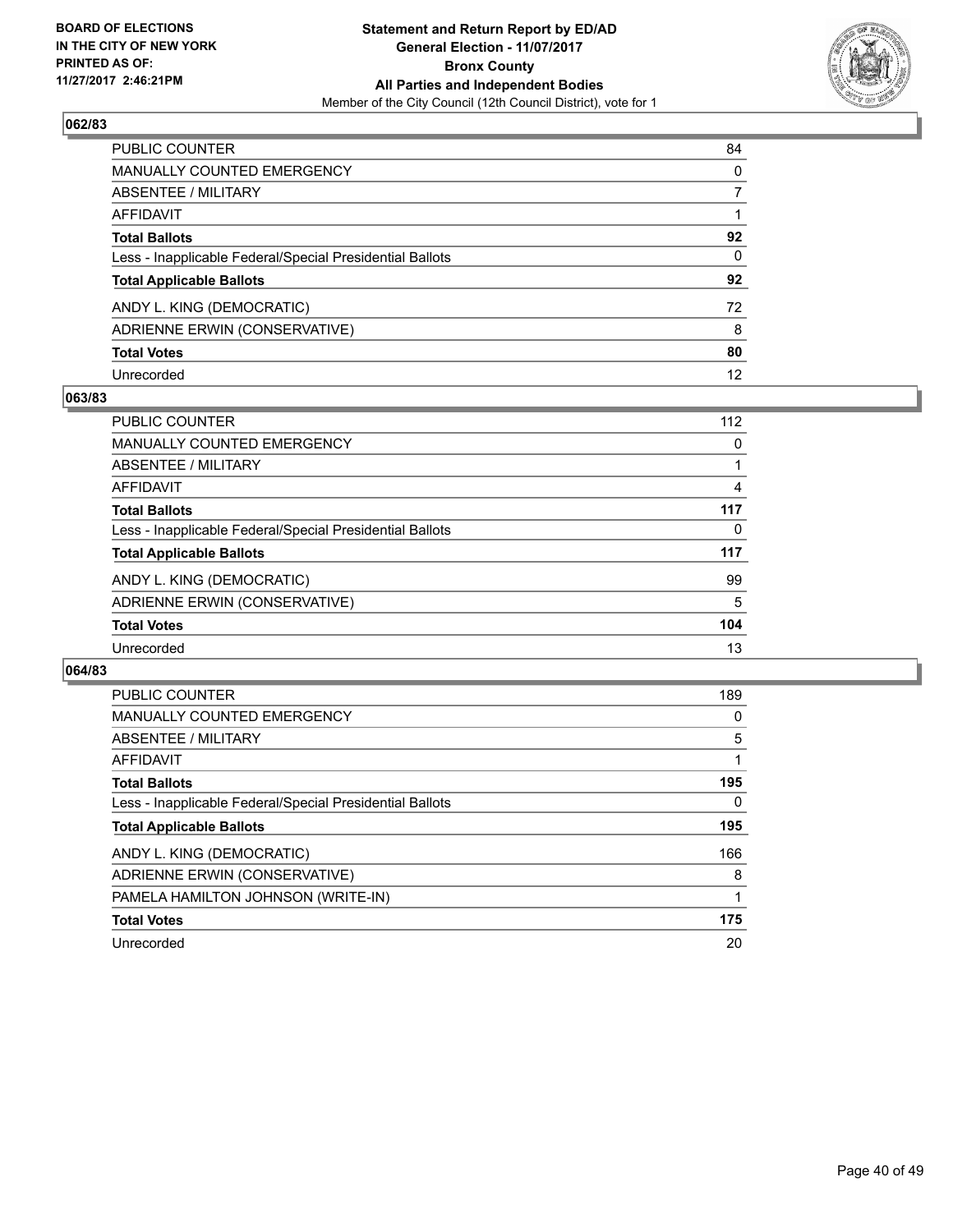

| PUBLIC COUNTER                                           | 134            |
|----------------------------------------------------------|----------------|
| <b>MANUALLY COUNTED EMERGENCY</b>                        | 0              |
| <b>ABSENTEE / MILITARY</b>                               | 4              |
| <b>AFFIDAVIT</b>                                         | $\overline{2}$ |
| <b>Total Ballots</b>                                     | 140            |
| Less - Inapplicable Federal/Special Presidential Ballots | 0              |
| <b>Total Applicable Ballots</b>                          | 140            |
| ANDY L. KING (DEMOCRATIC)                                | 130            |
| ADRIENNE ERWIN (CONSERVATIVE)                            | 3              |
| <b>Total Votes</b>                                       | 133            |
| Unrecorded                                               | 7              |

#### **066/83**

| <b>PUBLIC COUNTER</b>                                    | 261 |
|----------------------------------------------------------|-----|
| <b>MANUALLY COUNTED EMERGENCY</b>                        | 0   |
| ABSENTEE / MILITARY                                      | 4   |
| AFFIDAVIT                                                | 2   |
| <b>Total Ballots</b>                                     | 267 |
| Less - Inapplicable Federal/Special Presidential Ballots | 0   |
| <b>Total Applicable Ballots</b>                          | 267 |
| ANDY L. KING (DEMOCRATIC)                                | 241 |
| ADRIENNE ERWIN (CONSERVATIVE)                            | 8   |
| <b>Total Votes</b>                                       | 249 |
| Unrecorded                                               | 18  |

| <b>PUBLIC COUNTER</b>                                    | 131 |
|----------------------------------------------------------|-----|
| <b>MANUALLY COUNTED EMERGENCY</b>                        | 0   |
| ABSENTEE / MILITARY                                      | 2   |
| <b>AFFIDAVIT</b>                                         |     |
| <b>Total Ballots</b>                                     | 134 |
| Less - Inapplicable Federal/Special Presidential Ballots | 0   |
| <b>Total Applicable Ballots</b>                          | 134 |
| ANDY L. KING (DEMOCRATIC)                                | 117 |
| ADRIENNE ERWIN (CONSERVATIVE)                            | 6   |
| <b>Total Votes</b>                                       | 123 |
| Unrecorded                                               | 11  |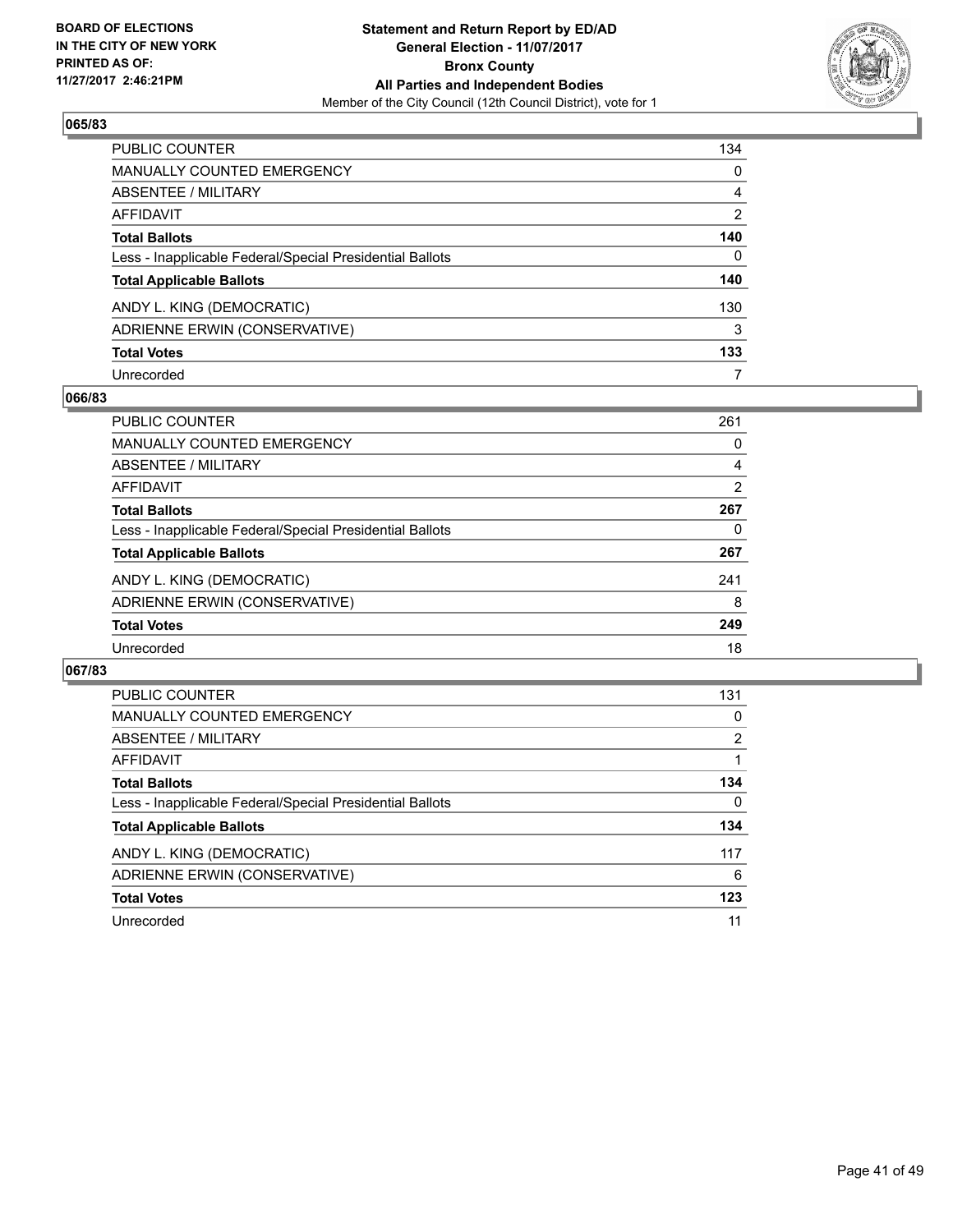

| <b>Total Votes</b>                                       | 0        |
|----------------------------------------------------------|----------|
| ADRIENNE ERWIN (CONSERVATIVE)                            | $\Omega$ |
| ANDY L. KING (DEMOCRATIC)                                | 0        |
| <b>Total Applicable Ballots</b>                          | 0        |
| Less - Inapplicable Federal/Special Presidential Ballots | 0        |
| <b>Total Ballots</b>                                     | 0        |
| AFFIDAVIT                                                | 0        |
| ABSENTEE / MILITARY                                      | 0        |
| MANUALLY COUNTED EMERGENCY                               | 0        |
| PUBLIC COUNTER                                           | 0        |

#### **069/83**

| <b>PUBLIC COUNTER</b>                                    | 248            |
|----------------------------------------------------------|----------------|
| <b>MANUALLY COUNTED EMERGENCY</b>                        | 0              |
| ABSENTEE / MILITARY                                      | $\overline{2}$ |
| AFFIDAVIT                                                | 0              |
| <b>Total Ballots</b>                                     | 250            |
| Less - Inapplicable Federal/Special Presidential Ballots | 0              |
| <b>Total Applicable Ballots</b>                          | 250            |
| ANDY L. KING (DEMOCRATIC)                                | 207            |
| ADRIENNE ERWIN (CONSERVATIVE)                            | 14             |
| <b>Total Votes</b>                                       | 221            |
| Unrecorded                                               | 29             |
|                                                          |                |

| <b>PUBLIC COUNTER</b>                                    | 275 |
|----------------------------------------------------------|-----|
| <b>MANUALLY COUNTED EMERGENCY</b>                        | 0   |
| ABSENTEE / MILITARY                                      |     |
| <b>AFFIDAVIT</b>                                         | 4   |
| <b>Total Ballots</b>                                     | 280 |
| Less - Inapplicable Federal/Special Presidential Ballots | 0   |
| <b>Total Applicable Ballots</b>                          | 280 |
| ANDY L. KING (DEMOCRATIC)                                | 235 |
| ADRIENNE ERWIN (CONSERVATIVE)                            | 17  |
| <b>JARVIS BAUTISTA (WRITE-IN)</b>                        |     |
| JOHN CERINI (WRITE-IN)                                   | 2   |
| <b>Total Votes</b>                                       | 255 |
| Unrecorded                                               | 25  |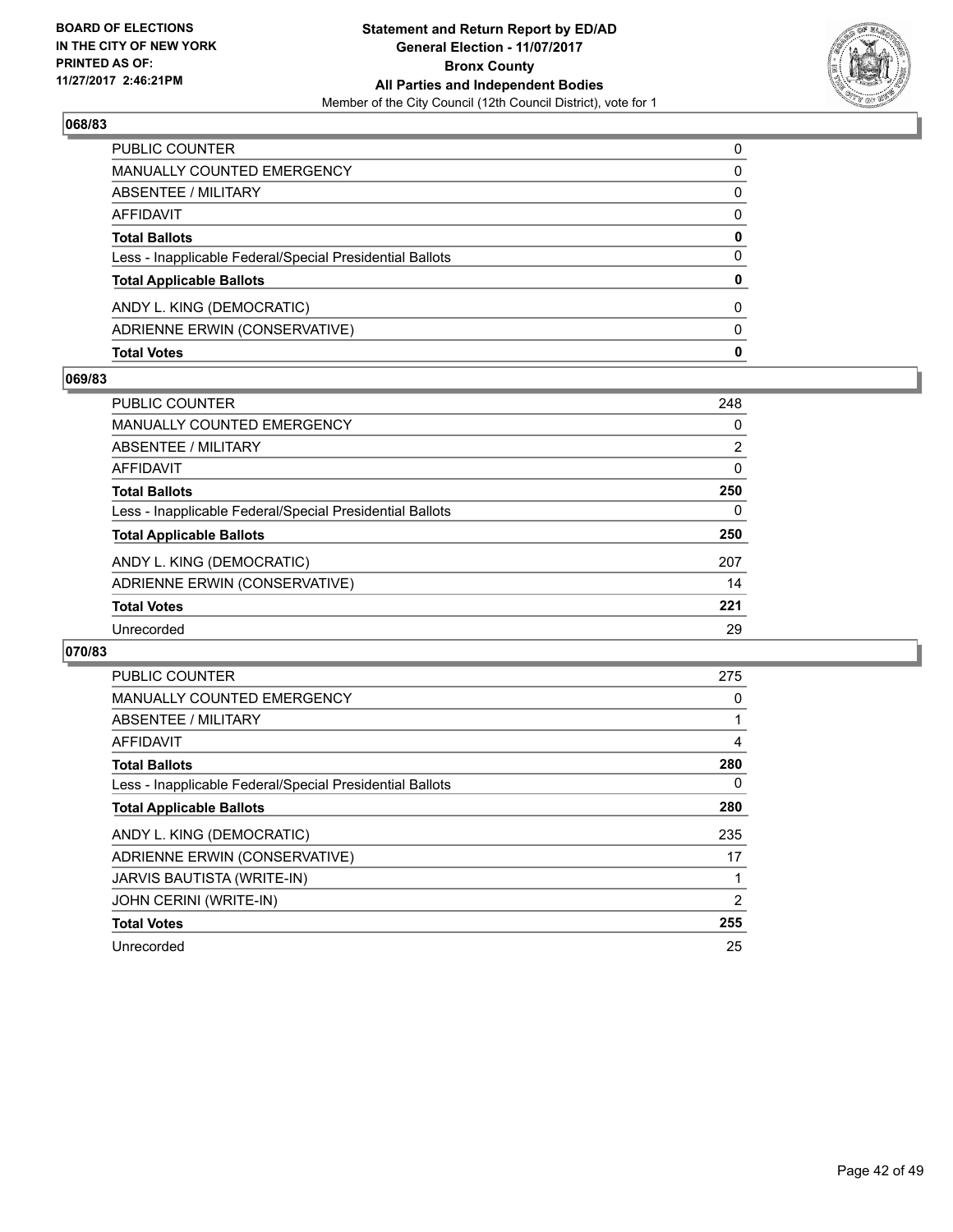

| PUBLIC COUNTER                                           | 250 |
|----------------------------------------------------------|-----|
| <b>MANUALLY COUNTED EMERGENCY</b>                        | 0   |
| <b>ABSENTEE / MILITARY</b>                               | 3   |
| AFFIDAVIT                                                | 4   |
| <b>Total Ballots</b>                                     | 257 |
| Less - Inapplicable Federal/Special Presidential Ballots | 0   |
| <b>Total Applicable Ballots</b>                          | 257 |
| ANDY L. KING (DEMOCRATIC)                                | 227 |
| ADRIENNE ERWIN (CONSERVATIVE)                            | 11  |
| <b>Total Votes</b>                                       | 238 |
| Unrecorded                                               | 19  |

#### **072/83**

| <b>PUBLIC COUNTER</b>                                    | 166 |
|----------------------------------------------------------|-----|
| <b>MANUALLY COUNTED EMERGENCY</b>                        | 0   |
| ABSENTEE / MILITARY                                      | 4   |
| AFFIDAVIT                                                | 4   |
| <b>Total Ballots</b>                                     | 174 |
| Less - Inapplicable Federal/Special Presidential Ballots | 0   |
| <b>Total Applicable Ballots</b>                          | 174 |
| ANDY L. KING (DEMOCRATIC)                                | 159 |
| ADRIENNE ERWIN (CONSERVATIVE)                            | 6   |
| <b>Total Votes</b>                                       | 165 |
| Unrecorded                                               | 9   |

| <b>PUBLIC COUNTER</b>                                    | 222 |
|----------------------------------------------------------|-----|
| MANUALLY COUNTED EMERGENCY                               | 0   |
| ABSENTEE / MILITARY                                      | 6   |
| AFFIDAVIT                                                |     |
| <b>Total Ballots</b>                                     | 229 |
| Less - Inapplicable Federal/Special Presidential Ballots | 0   |
| <b>Total Applicable Ballots</b>                          | 229 |
| ANDY L. KING (DEMOCRATIC)                                | 210 |
| ADRIENNE ERWIN (CONSERVATIVE)                            | 6   |
| <b>Total Votes</b>                                       | 216 |
| Unrecorded                                               | 13  |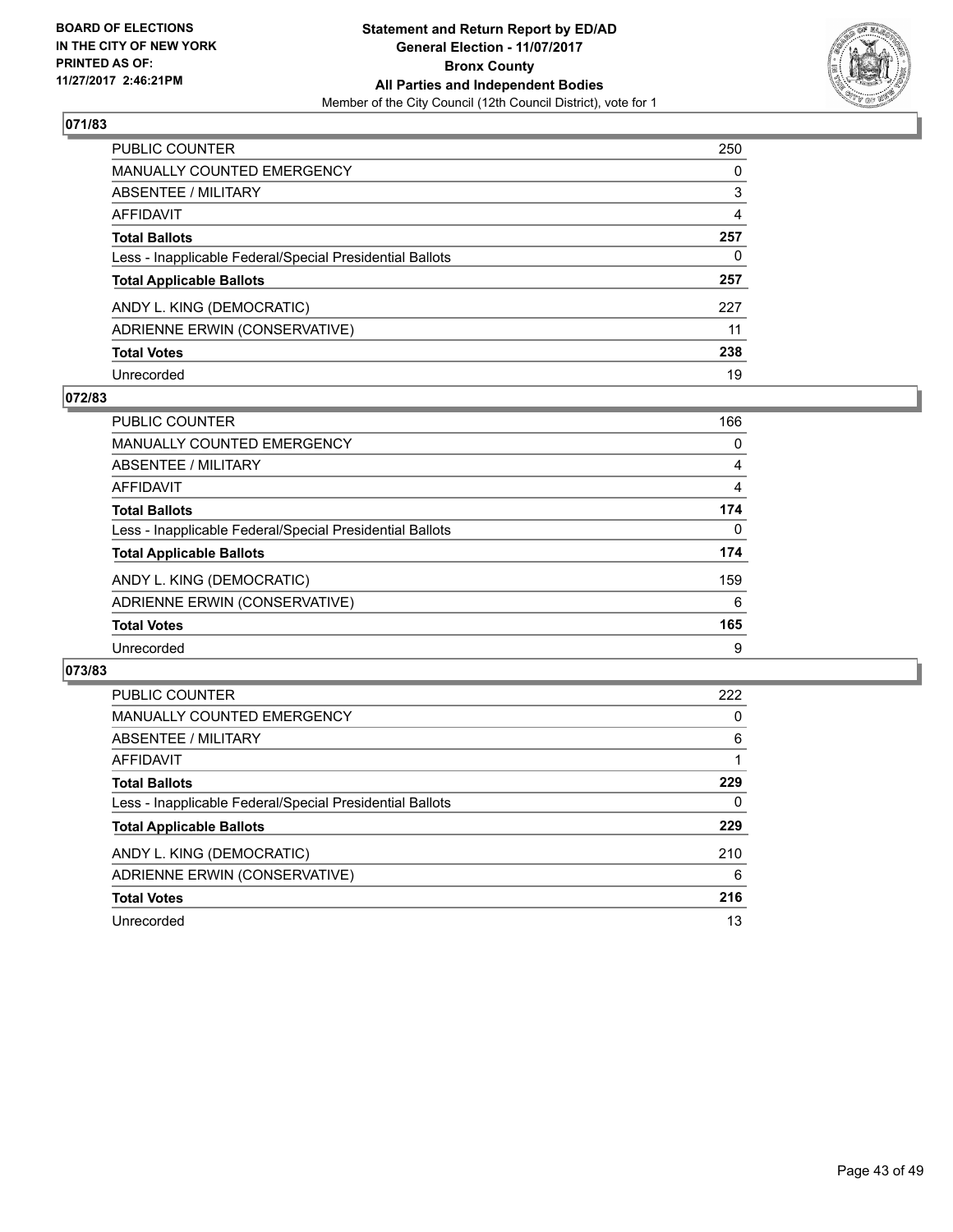

| <b>PUBLIC COUNTER</b>                                    | 229 |
|----------------------------------------------------------|-----|
| <b>MANUALLY COUNTED EMERGENCY</b>                        | 0   |
| ABSENTEE / MILITARY                                      | 5   |
| AFFIDAVIT                                                |     |
| <b>Total Ballots</b>                                     | 235 |
| Less - Inapplicable Federal/Special Presidential Ballots | 0   |
| <b>Total Applicable Ballots</b>                          | 235 |
| ANDY L. KING (DEMOCRATIC)                                | 192 |
| ADRIENNE ERWIN (CONSERVATIVE)                            | 19  |
| UNATTRIBUTABLE WRITE-IN (WRITE-IN)                       | 2   |
| <b>Total Votes</b>                                       | 213 |
| Unrecorded                                               | 22  |

#### **075/83**

| <b>PUBLIC COUNTER</b>                                    | 269      |
|----------------------------------------------------------|----------|
| <b>MANUALLY COUNTED EMERGENCY</b>                        | 0        |
| ABSENTEE / MILITARY                                      | 11       |
| <b>AFFIDAVIT</b>                                         | 2        |
| <b>Total Ballots</b>                                     | 282      |
| Less - Inapplicable Federal/Special Presidential Ballots | $\Omega$ |
| <b>Total Applicable Ballots</b>                          | 282      |
| ANDY L. KING (DEMOCRATIC)                                | 249      |
| ADRIENNE ERWIN (CONSERVATIVE)                            | 14       |
| <b>VERA MCDOWELL (WRITE-IN)</b>                          |          |
| <b>Total Votes</b>                                       | 264      |
| Unrecorded                                               | 18       |

| <b>PUBLIC COUNTER</b>                                    | 232 |
|----------------------------------------------------------|-----|
| <b>MANUALLY COUNTED EMERGENCY</b>                        | 0   |
| ABSENTEE / MILITARY                                      | 4   |
| AFFIDAVIT                                                | 4   |
| <b>Total Ballots</b>                                     | 240 |
| Less - Inapplicable Federal/Special Presidential Ballots | 0   |
| <b>Total Applicable Ballots</b>                          | 240 |
| ANDY L. KING (DEMOCRATIC)                                | 202 |
| ADRIENNE ERWIN (CONSERVATIVE)                            | 10  |
| <b>Total Votes</b>                                       | 212 |
| Unrecorded                                               | 28  |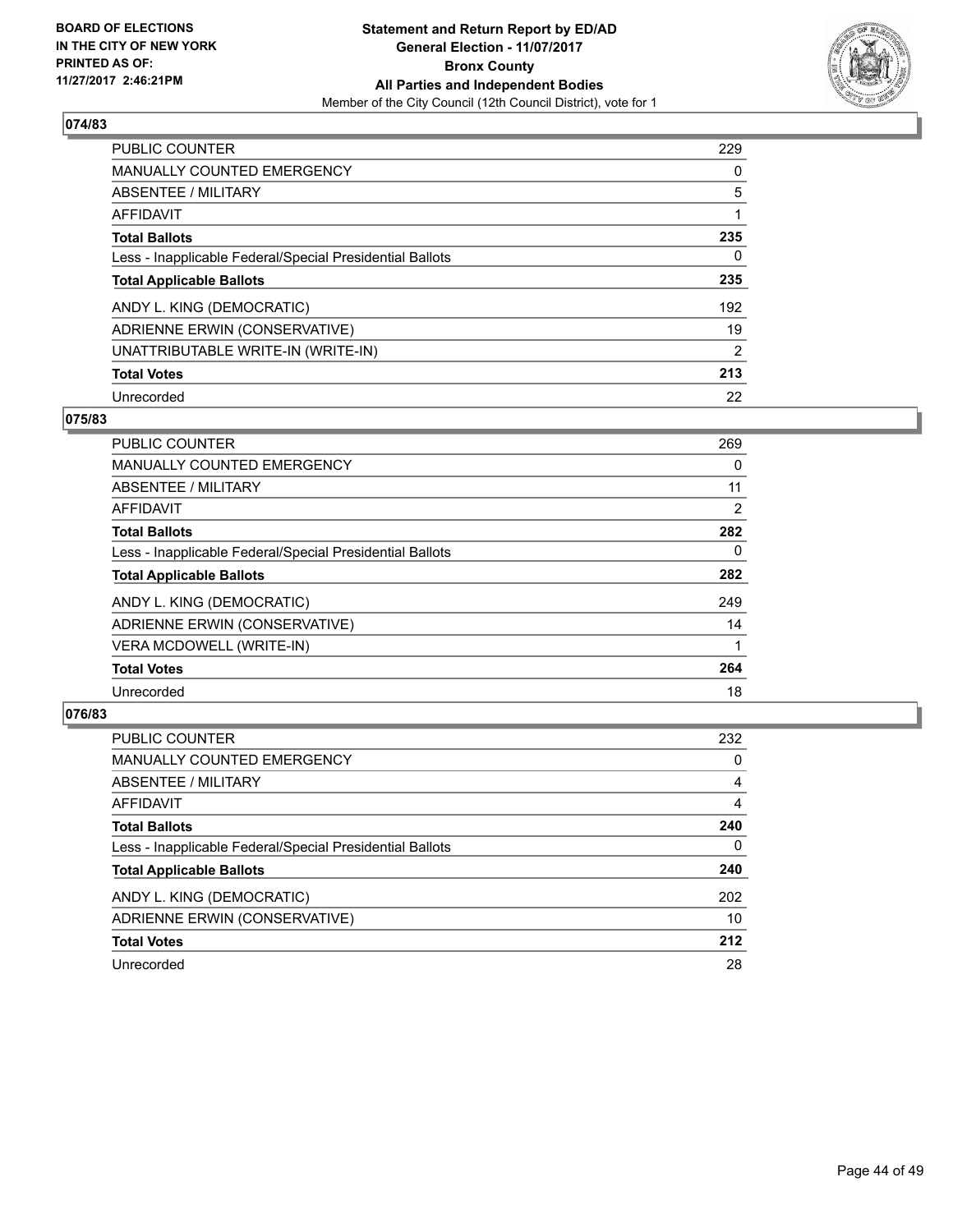

| PUBLIC COUNTER                                           | 202      |
|----------------------------------------------------------|----------|
| <b>MANUALLY COUNTED EMERGENCY</b>                        | 0        |
| <b>ABSENTEE / MILITARY</b>                               | 5        |
| AFFIDAVIT                                                | $\Omega$ |
| <b>Total Ballots</b>                                     | 207      |
| Less - Inapplicable Federal/Special Presidential Ballots | 0        |
| <b>Total Applicable Ballots</b>                          | 207      |
| ANDY L. KING (DEMOCRATIC)                                | 179      |
| ADRIENNE ERWIN (CONSERVATIVE)                            | 6        |
| <b>Total Votes</b>                                       | 185      |
| Unrecorded                                               | 22       |

#### **078/83**

| <b>PUBLIC COUNTER</b>                                    | 148 |
|----------------------------------------------------------|-----|
| <b>MANUALLY COUNTED EMERGENCY</b>                        | 0   |
| ABSENTEE / MILITARY                                      | 6   |
| AFFIDAVIT                                                |     |
| <b>Total Ballots</b>                                     | 155 |
| Less - Inapplicable Federal/Special Presidential Ballots | 0   |
| <b>Total Applicable Ballots</b>                          | 155 |
| ANDY L. KING (DEMOCRATIC)                                | 142 |
| ADRIENNE ERWIN (CONSERVATIVE)                            | 4   |
| <b>Total Votes</b>                                       | 146 |
| Unrecorded                                               | 9   |

| <b>PUBLIC COUNTER</b>                                    | 241 |
|----------------------------------------------------------|-----|
| MANUALLY COUNTED EMERGENCY                               | 0   |
| ABSENTEE / MILITARY                                      | 5   |
| AFFIDAVIT                                                |     |
| <b>Total Ballots</b>                                     | 247 |
| Less - Inapplicable Federal/Special Presidential Ballots | 0   |
| <b>Total Applicable Ballots</b>                          | 247 |
| ANDY L. KING (DEMOCRATIC)                                | 215 |
| ADRIENNE ERWIN (CONSERVATIVE)                            | 9   |
| <b>Total Votes</b>                                       | 224 |
| Unrecorded                                               | 23  |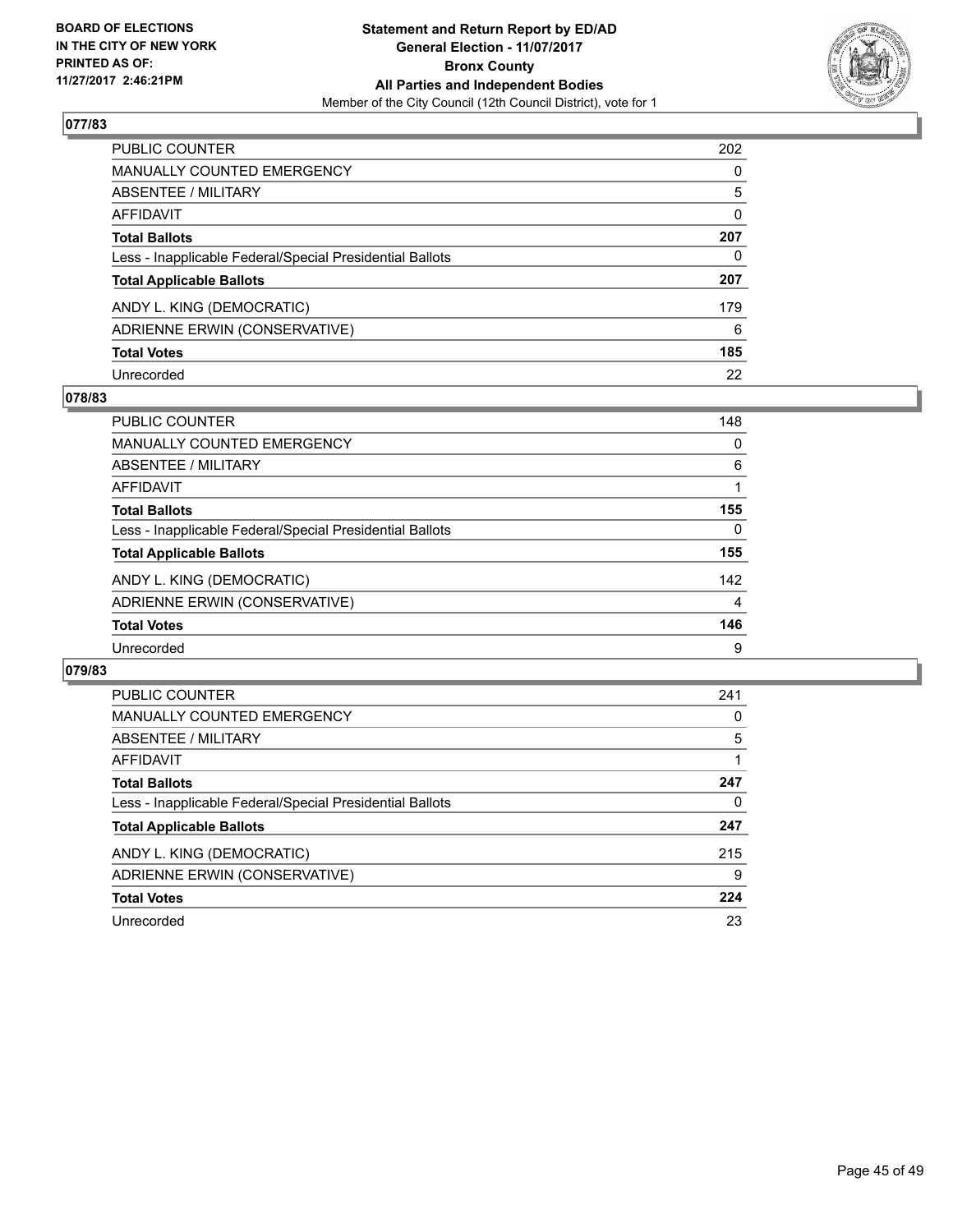

| PUBLIC COUNTER                                           | 202 |
|----------------------------------------------------------|-----|
| <b>MANUALLY COUNTED EMERGENCY</b>                        | 0   |
| ABSENTEE / MILITARY                                      | 6   |
| AFFIDAVIT                                                | 3   |
| <b>Total Ballots</b>                                     | 211 |
| Less - Inapplicable Federal/Special Presidential Ballots | 0   |
| <b>Total Applicable Ballots</b>                          | 211 |
| ANDY L. KING (DEMOCRATIC)                                | 179 |
| ADRIENNE ERWIN (CONSERVATIVE)                            | 13  |
| <b>Total Votes</b>                                       | 192 |
| Unrecorded                                               | 19  |

#### **081/83**

| <b>PUBLIC COUNTER</b>                                    | 244      |
|----------------------------------------------------------|----------|
| <b>MANUALLY COUNTED EMERGENCY</b>                        | 0        |
| ABSENTEE / MILITARY                                      | 9        |
| AFFIDAVIT                                                |          |
| <b>Total Ballots</b>                                     | 254      |
| Less - Inapplicable Federal/Special Presidential Ballots | $\Omega$ |
| <b>Total Applicable Ballots</b>                          | 254      |
| ANDY L. KING (DEMOCRATIC)                                | 222      |
| ADRIENNE ERWIN (CONSERVATIVE)                            | 8        |
| JAMAAL BAILEY (WRITE-IN)                                 |          |
| <b>Total Votes</b>                                       | 231      |
| Unrecorded                                               | 23       |

| <b>PUBLIC COUNTER</b>                                    | 216 |
|----------------------------------------------------------|-----|
| <b>MANUALLY COUNTED EMERGENCY</b>                        | 0   |
| ABSENTEE / MILITARY                                      | 5   |
| AFFIDAVIT                                                | 3   |
| <b>Total Ballots</b>                                     | 224 |
| Less - Inapplicable Federal/Special Presidential Ballots | 0   |
| <b>Total Applicable Ballots</b>                          | 224 |
| ANDY L. KING (DEMOCRATIC)                                | 206 |
| ADRIENNE ERWIN (CONSERVATIVE)                            | 7   |
| <b>Total Votes</b>                                       | 213 |
| Unrecorded                                               | 11  |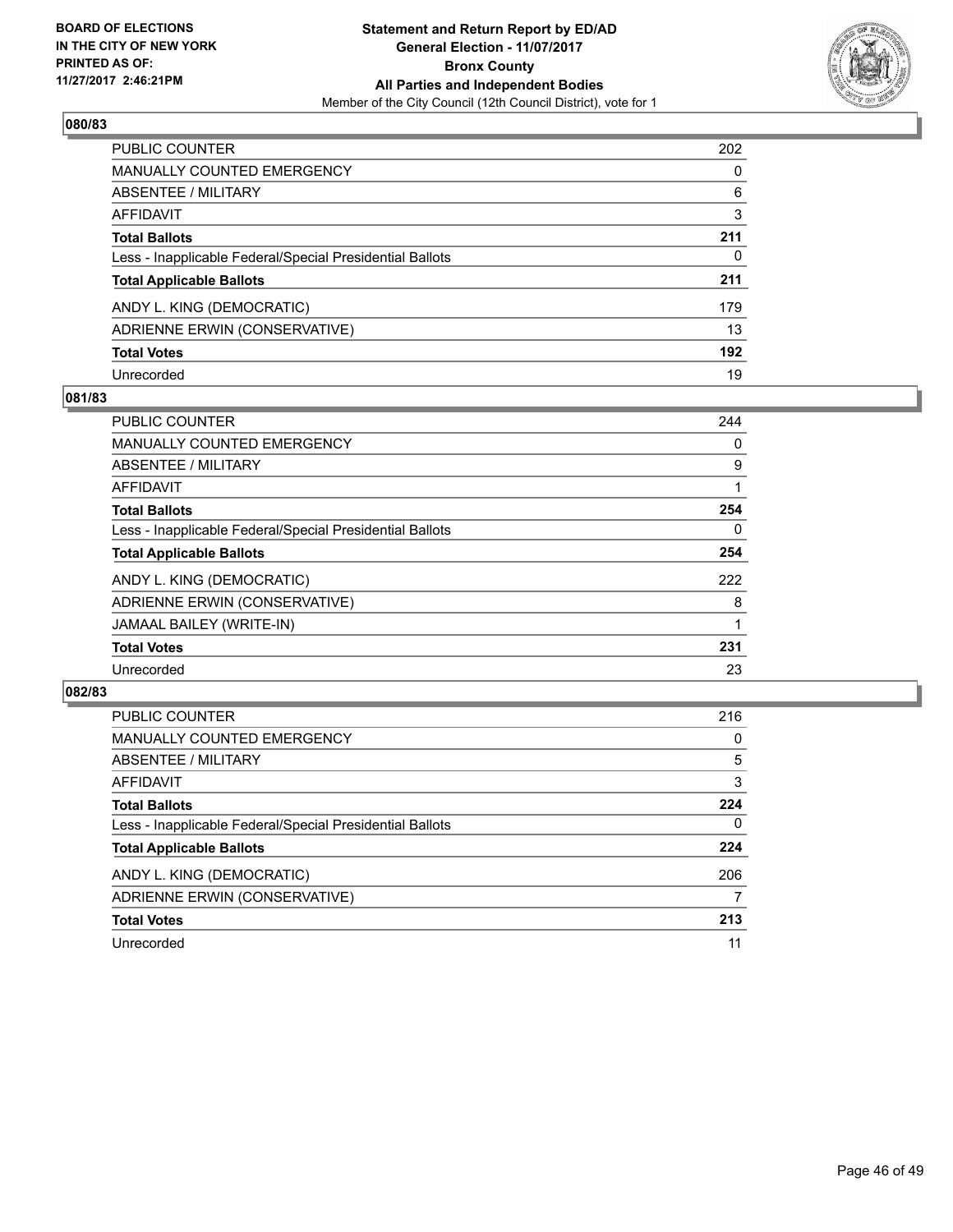

| PUBLIC COUNTER                                           | 32 |
|----------------------------------------------------------|----|
| <b>MANUALLY COUNTED EMERGENCY</b>                        | 0  |
| <b>ABSENTEE / MILITARY</b>                               | 0  |
| AFFIDAVIT                                                | 0  |
| <b>Total Ballots</b>                                     | 32 |
| Less - Inapplicable Federal/Special Presidential Ballots | 0  |
| <b>Total Applicable Ballots</b>                          | 32 |
| ANDY L. KING (DEMOCRATIC)                                | 27 |
| ADRIENNE ERWIN (CONSERVATIVE)                            | 2  |
| <b>Total Votes</b>                                       | 29 |
| Unrecorded                                               | 3  |

#### **085/83**

| <b>PUBLIC COUNTER</b>                                    | 102 |
|----------------------------------------------------------|-----|
| MANUALLY COUNTED EMERGENCY                               | 0   |
| ABSENTEE / MILITARY                                      | 4   |
| AFFIDAVIT                                                |     |
| <b>Total Ballots</b>                                     | 107 |
| Less - Inapplicable Federal/Special Presidential Ballots | 0   |
| <b>Total Applicable Ballots</b>                          | 107 |
| ANDY L. KING (DEMOCRATIC)                                | 88  |
| ADRIENNE ERWIN (CONSERVATIVE)                            | 5   |
| <b>Total Votes</b>                                       | 93  |
| Unrecorded                                               | 14  |

| <b>PUBLIC COUNTER</b>                                    | 117   |
|----------------------------------------------------------|-------|
| MANUALLY COUNTED EMERGENCY                               | 0     |
| ABSENTEE / MILITARY                                      | 0     |
| AFFIDAVIT                                                |       |
| <b>Total Ballots</b>                                     | 118   |
| Less - Inapplicable Federal/Special Presidential Ballots | 0     |
| <b>Total Applicable Ballots</b>                          | 118   |
| ANDY L. KING (DEMOCRATIC)                                | 106   |
| ADRIENNE ERWIN (CONSERVATIVE)                            | 6     |
| <b>Total Votes</b>                                       | $112$ |
| Unrecorded                                               | 6     |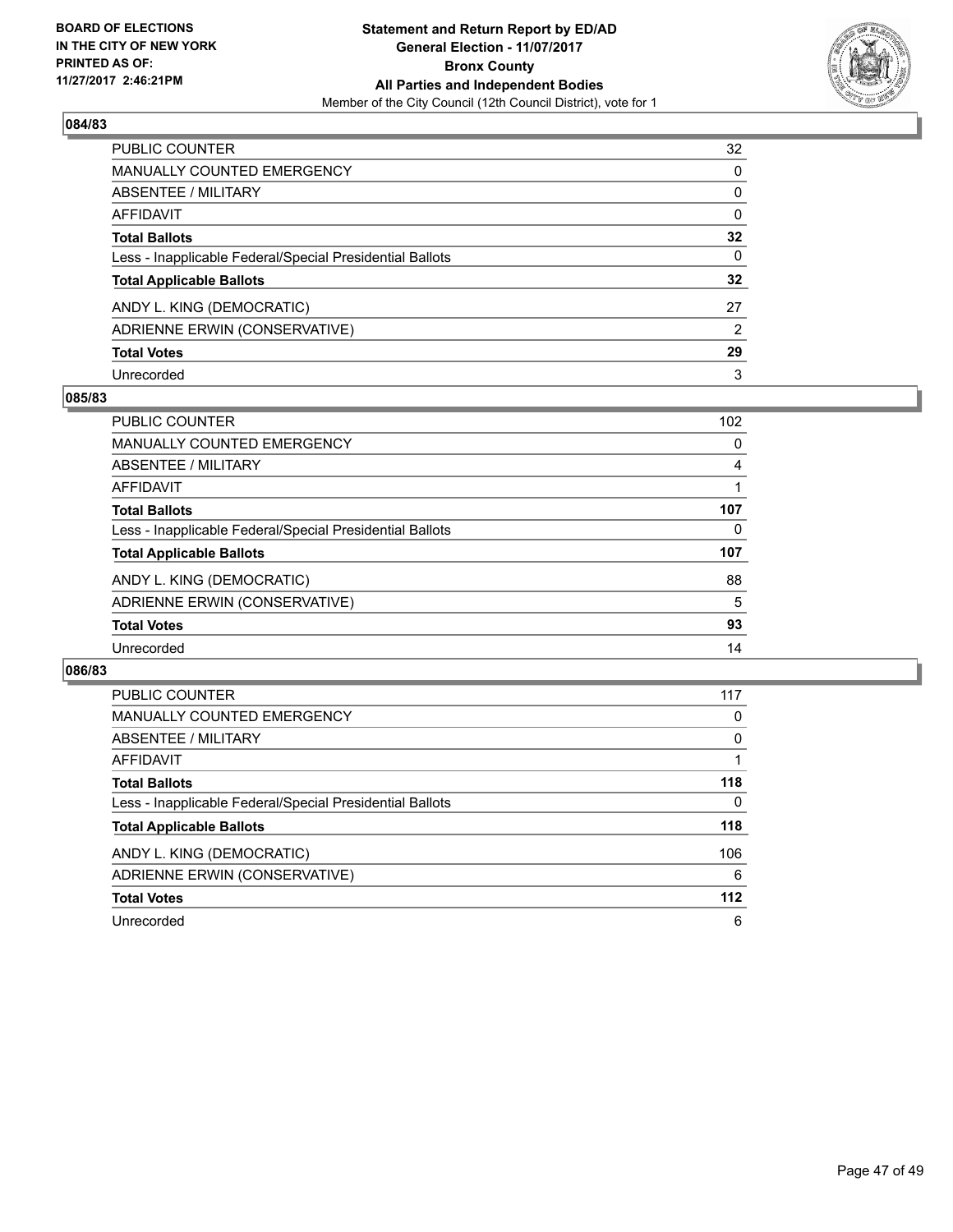

| PUBLIC COUNTER                                           | 137 |
|----------------------------------------------------------|-----|
| <b>MANUALLY COUNTED EMERGENCY</b>                        | 0   |
| ABSENTEE / MILITARY                                      | 5   |
| <b>AFFIDAVIT</b>                                         |     |
| <b>Total Ballots</b>                                     | 143 |
| Less - Inapplicable Federal/Special Presidential Ballots | 0   |
| <b>Total Applicable Ballots</b>                          | 143 |
| ANDY L. KING (DEMOCRATIC)                                | 124 |
| ADRIENNE ERWIN (CONSERVATIVE)                            | 9   |
| <b>Total Votes</b>                                       | 133 |
| Unrecorded                                               | 10  |

| <b>PUBLIC COUNTER</b>                                    | 138            |
|----------------------------------------------------------|----------------|
| <b>MANUALLY COUNTED EMERGENCY</b>                        | 0              |
| ABSENTEE / MILITARY                                      | $\overline{2}$ |
| AFFIDAVIT                                                | 0              |
| <b>Total Ballots</b>                                     | 140            |
| Less - Inapplicable Federal/Special Presidential Ballots | 0              |
| <b>Total Applicable Ballots</b>                          | 140            |
| ANDY L. KING (DEMOCRATIC)                                | 114            |
| ADRIENNE ERWIN (CONSERVATIVE)                            | 3              |
| <b>Total Votes</b>                                       | 117            |
| Unrecorded                                               | 23             |